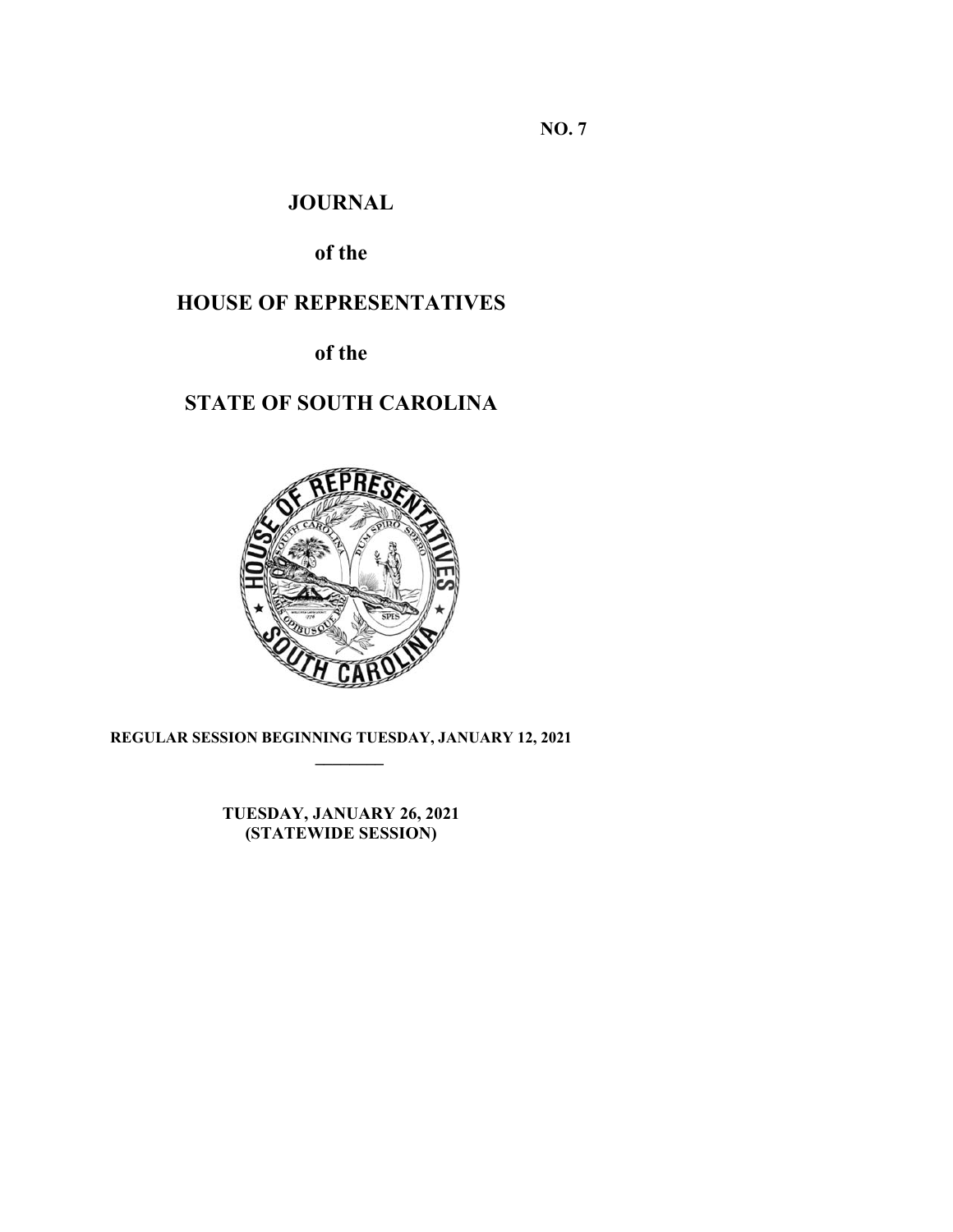## **Tuesday, January 26, 2021 (Statewide Session)**

Indicates Matter Stricken Indicates New Matter

The House assembled at 12:00 noon.

Deliberations were opened with prayer by Rev. Charles E. Seastrunk, Jr., as follows:

 Our thought for today is from Psalm 40:5: "You have multiplied, O Lord my God, your wondrous deeds and your thoughts toward us."

 Let us pray. Blessings and glory and might be with us as these Representatives and staff do the wonderful deeds assigned to them while doing the work for the people of South Carolina. Bless each of Your people as they go about their lives. May our defenders of freedom and first responders stay safe. Protect our medical personnel from all harm as they continue to wait, comfort, and heal our people. Bless our Nation, President, State, Governor, Speaker, staff, and all who give of themselves for the people of this State. Heal the wounds, those seen and those hidden, of our brave warriors who suffer and sacrifice for our freedom. Lord, in Your mercy, hear our prayers. Amen.

Pursuant to Rule 6.3, the House of Representatives was led in the Pledge of Allegiance to the Flag of the United States of America by the SPEAKER.

After corrections to the Journal of the proceedings of Friday, January 15, the SPEAKER ordered it confirmed.

## **MOTION ADOPTED**

Rep. SIMRILL moved that when the House adjourns, it adjourn in memory of former Representative Joyce Hearn, which was agreed to.

#### **SILENT PRAYER**

The House stood in silent prayer for the family and friends of former Representative Joyce Hearn.

1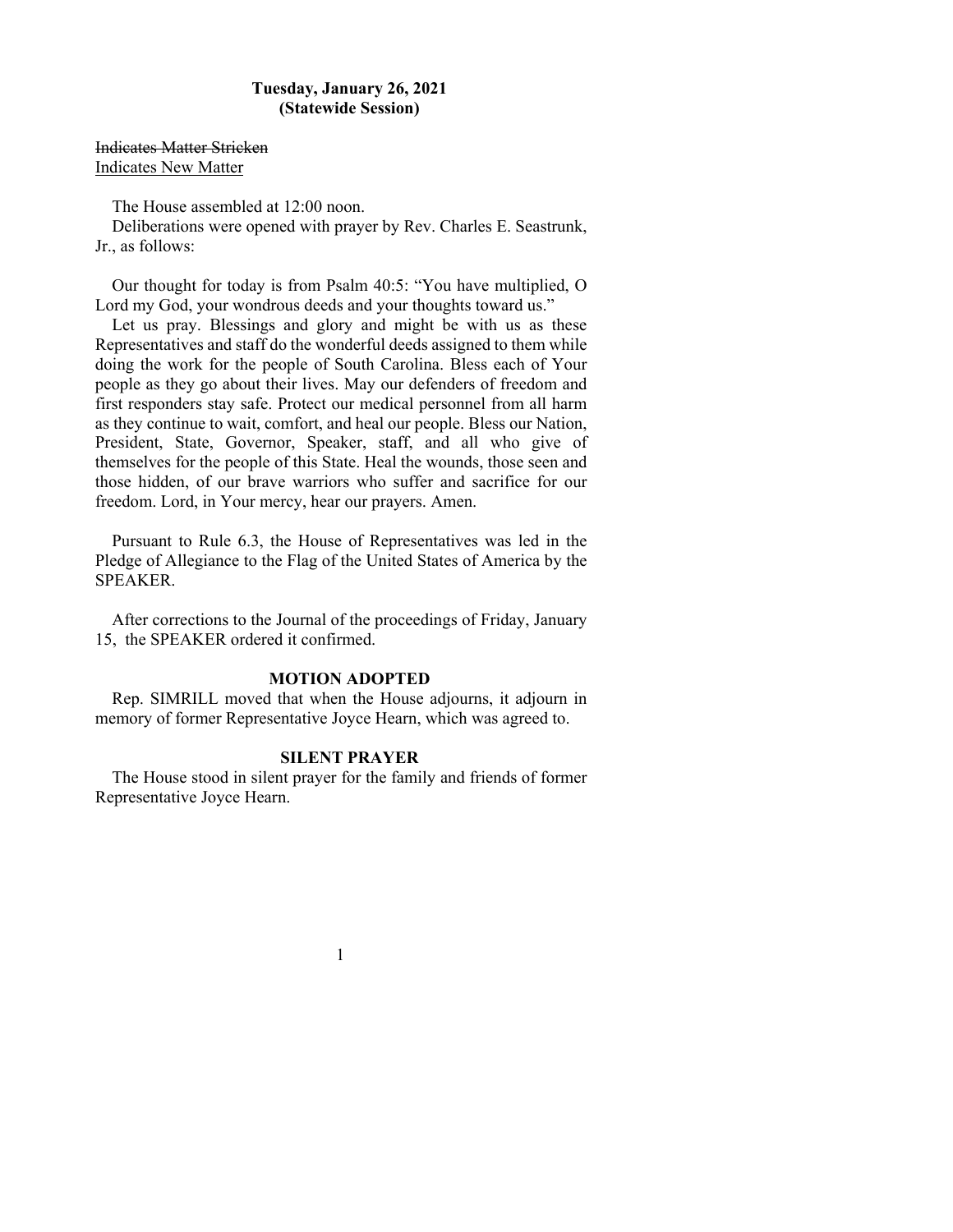#### **REPORTS OF STANDING COMMITTEE**

Rep. G. M. SMITH, from the Committee on Ways and Means, submitted a favorable report on:

H. 3607 -- Reps. Lucas, G. M. Smith and McGarry: A BILL TO AMEND SECTION 11-41-20, CODE OF LAWS OF SOUTH CAROLINA, 1976, RELATING TO THE STATE GENERAL OBLIGATION ECONOMIC DEVELOPMENT BOND ACT, SO AS TO ALLOW FOR THE ISSUANCE OF BONDS TO DEFRAY THE COST OF INFRASTRUCTURE FOR CERTAIN ECONOMIC DEVELOPMENT PROJECTS; TO AMEND SECTION 11-41-30, RELATING TO DEFINITIONS FOR SUCH BONDS, SO AS TO INCLUDE GOVERNMENT-OWNED PROJECTS AND UNDERTAKINGS THAT SUPPORT OR PROMOTE A FOUNDATION FOR ECONOMIC GROWTH AND INDUSTRIAL DEVELOPMENT, AND TO EXPAND THE DEFINITION OF "INFRASTRUCTURE"; TO AMEND SECTIONS 11-41-50 AND 11- 41-60, RELATING TO SUCH BONDS, SO AS TO MAKE A CONFORMING CHANGE; TO AMEND SECTION 11-41-70, RELATING TO BOND NOTIFICATION REQUIREMENTS, SO AS TO SPECIFY REQUIREMENTS FOR THE ISSUANCE OF BONDS FOR SUCH GOVERNMENT-OWNED PROJECTS; TO AMEND SECTION 11-41-80, RELATING TO THE RESOLUTION EFFECTING THE ISSUANCE OF SUCH BONDS, SO AS TO SPECIFY THAT THE STATE FISCAL ACCOUNTABILITY AUTHORITY SHALL ADOPT THE RESOLUTION, AND TO AMEND SECTION 11-41-90, RELATING TO THE AUTHORIZING RESOLUTION, SO AS TO MAKE A CONFORMING CHANGE.

Ordered for consideration tomorrow.

Rep. G. M. SMITH, from the Committee on Ways and Means, submitted a favorable report with amendments on:

H. 3608 -- Reps. Lucas, G. M. Smith, Allison, Whitmire and McGarry: A JOINT RESOLUTION TO ADDRESS A FUNDING SHORTFALL FOR THE PUBLIC CHARTER SCHOOL DISTRICT AS A RESULT OF THE GENERAL ASSEMBLY ENACTING ACT 135 OF 2020 DUE TO FINANCIAL UNCERTAINTIES CAUSED BY THE COVID-19 VIRUS, BY APPROPRIATING NINE MILLION DOLLARS TO THE DEPARTMENT OF EDUCATION FOR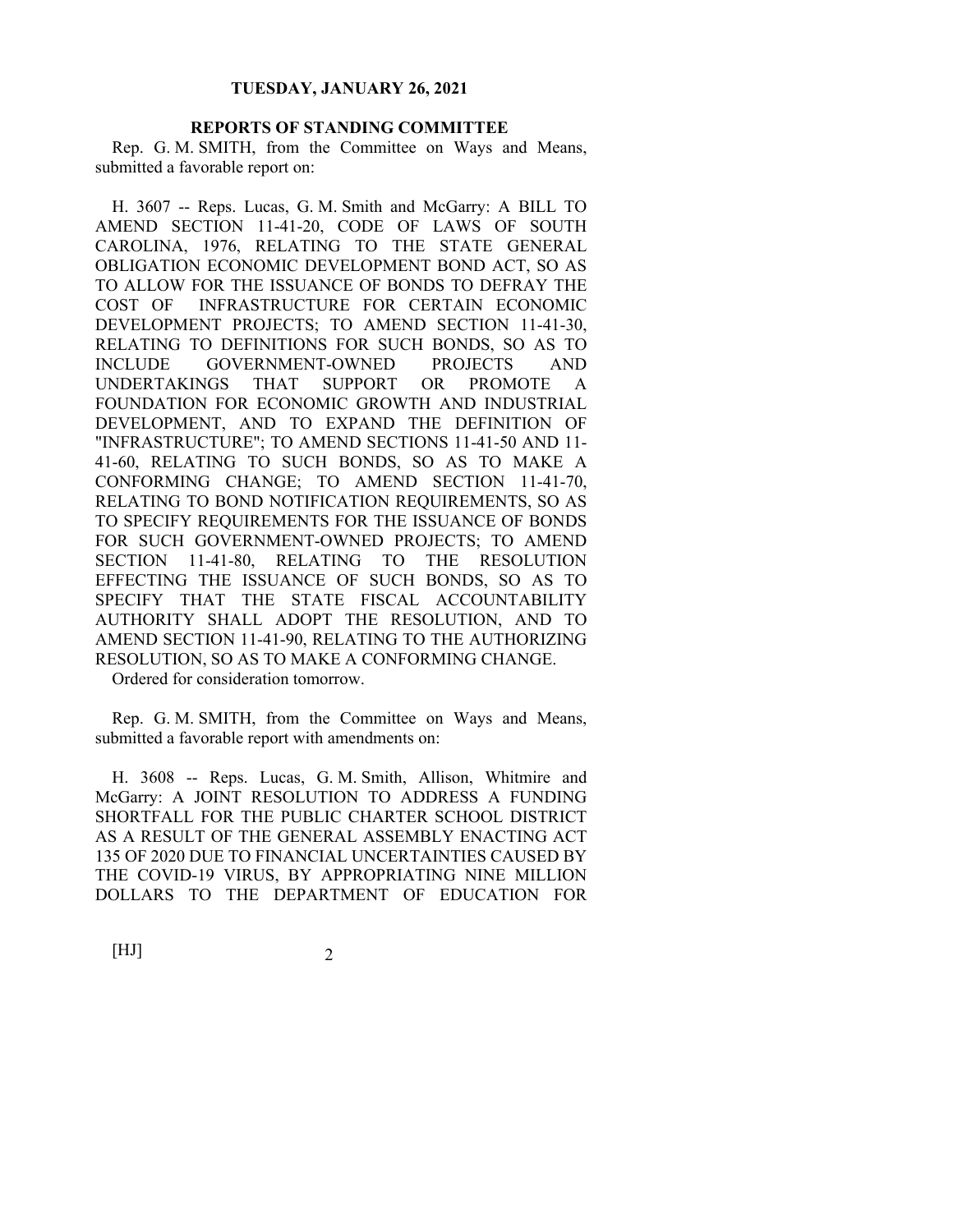#### DISTRIBUTION TO THE PUBLIC CHARTER SCHOOL DISTRICT FOR PER PUPIL FUNDING FOR THE 2020-2021 SCHOOL YEAR. Ordered for consideration tomorrow.

Rep. G. M. SMITH, from the Committee on Ways and Means, submitted a favorable report with amendments on:

H. 3609 -- Reps. Lucas, G. M. Smith, Allison, Whitmire, Huggins, Ballentine, Wooten, Calhoon, McGarry, M. M. Smith and Yow: A JOINT RESOLUTION TO RESTORE TEACHER STEP INCREASES THAT WERE SUSPENDED BY ACT 135 OF 2020 DUE TO FINANCIAL UNCERTAINTIES CAUSED BY THE COVID-19 VIRUS, BY APPROPRIATING FIFTY MILLION DOLLARS TO PROVIDE FOR TEACHER STEP INCREASES FOR THE 2020-2021 SCHOOL YEAR.

Ordered for consideration tomorrow.

#### **HOUSE RESOLUTION**

The following was introduced:

H. 3701 -- Reps. Wooten, Alexander, Allison, Anderson, Atkinson, Bailey, Ballentine, Bamberg, Bannister, Bennett, Bernstein, Blackwell, Bradley, Brawley, Brittain, Bryant, Burns, Bustos, Calhoon, Carter, Caskey, Chumley, Clyburn, Cobb-Hunter, Cogswell, Collins, B. Cox, W. Cox, Crawford, Dabney, Daning, Davis, Dillard, Elliott, Erickson, Felder, Finlay, Forrest, Fry, Gagnon, Garvin, Gatch, Gilliam, Gilliard, Govan, Haddon, Hardee, Hart, Hayes, Henderson-Myers, Henegan, Herbkersman, Hewitt, Hill, Hiott, Hixon, Hosey, Howard, Huggins, Hyde, Jefferson, J. E. Johnson, J. L. Johnson, K. O. Johnson, Jones, Jordan, Kimmons, King, Kirby, Ligon, Long, Lowe, Lucas, Magnuson, Martin, Matthews, May, McCabe, McCravy, McDaniel, McGarry, McGinnis, McKnight, J. Moore, T. Moore, Morgan, D. C. Moss, V. S. Moss, Murphy, Murray, B. Newton, W. Newton, Nutt, Oremus, Ott, Parks, Pendarvis, Pope, Rivers, Robinson, Rose, Rutherford, Sandifer, Simrill, G. M. Smith, G. R. Smith, M. M. Smith, Stavrinakis, Stringer, Taylor, Tedder, Thayer, Thigpen, Trantham, Weeks, West, Wetmore, Wheeler, White, Whitmire, R. Williams, S. Williams, Willis and Yow: A HOUSE RESOLUTION TO EXPRESS THE PROFOUND SORROW OF THE MEMBERS OF THE SOUTH CAROLINA HOUSE OF REPRESENTATIVES UPON THE PASSING OF JAMES EDWARD "ED" CHAMBERS, JR., OF CAYCE, TO CELEBRATE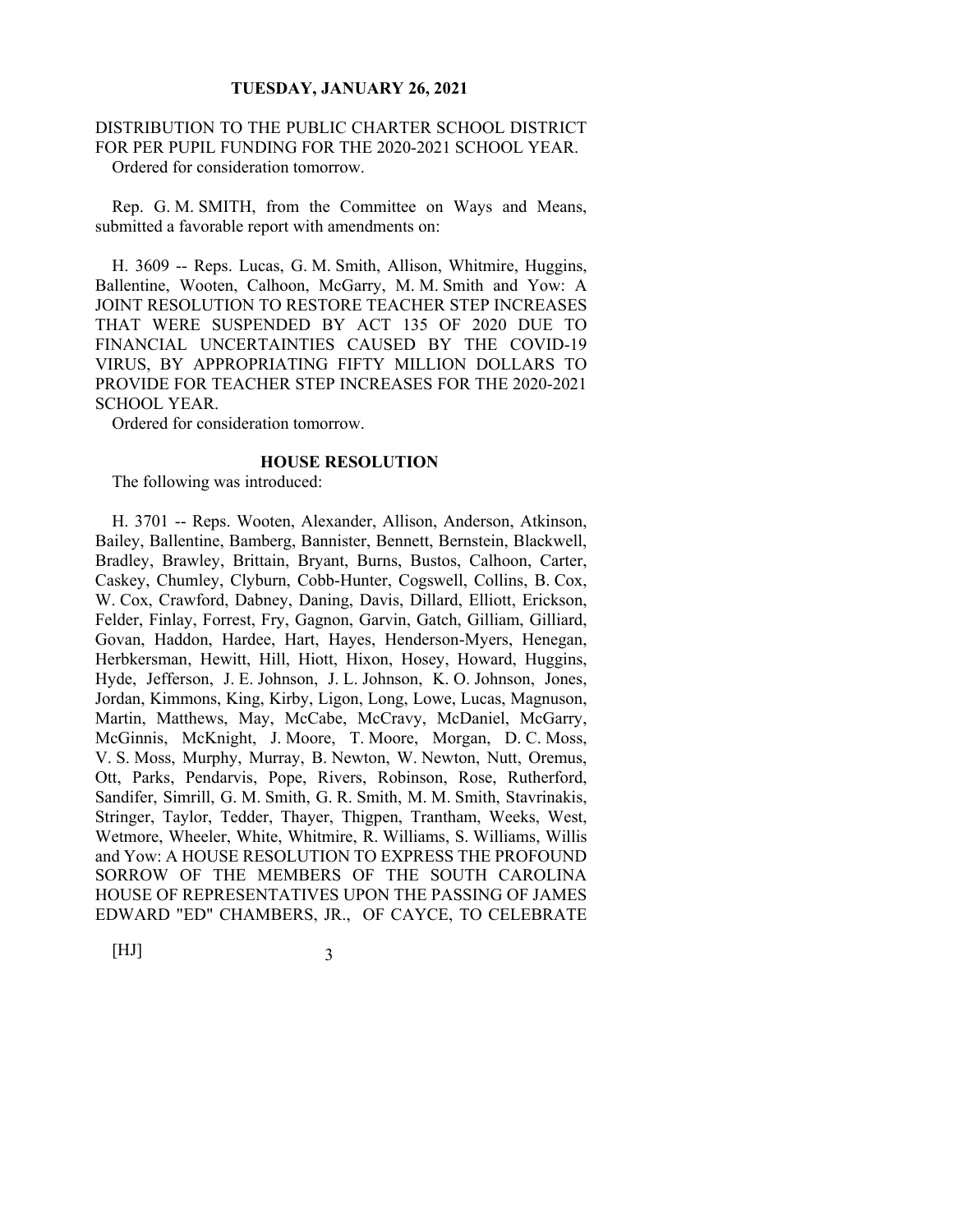#### HIS LIFE, AND TO EXTEND THE DEEPEST SYMPATHY TO HIS FAMILY AND MANY FRIENDS.

The Resolution was adopted.

#### **HOUSE RESOLUTION**

The following was introduced:

H. 3702 -- Reps. Nutt, Alexander, Allison, Anderson, Atkinson, Bailey, Ballentine, Bamberg, Bannister, Bennett, Bernstein, Blackwell, Bradley, Brawley, Brittain, Bryant, Burns, Bustos, Calhoon, Carter, Caskey, Chumley, Clyburn, Cobb-Hunter, Cogswell, Collins, B. Cox, W. Cox, Crawford, Dabney, Daning, Davis, Dillard, Elliott, Erickson, Felder, Finlay, Forrest, Fry, Gagnon, Garvin, Gatch, Gilliam, Gilliard, Govan, Haddon, Hardee, Hart, Hayes, Henderson-Myers, Henegan, Herbkersman, Hewitt, Hill, Hiott, Hixon, Hosey, Howard, Huggins, Hyde, Jefferson, J. E. Johnson, J. L. Johnson, K. O. Johnson, Jones, Jordan, Kimmons, King, Kirby, Ligon, Long, Lowe, Lucas, Magnuson, Martin, Matthews, May, McCabe, McCravy, McDaniel, McGarry, McGinnis, McKnight, J. Moore, T. Moore, Morgan, D. C. Moss, V. S. Moss, Murphy, Murray, B. Newton, W. Newton, Oremus, Ott, Parks, Pendarvis, Pope, Rivers, Robinson, Rose, Rutherford, Sandifer, Simrill, G. M. Smith, G. R. Smith, M. M. Smith, Stavrinakis, Stringer, Taylor, Tedder, Thayer, Thigpen, Trantham, Weeks, West, Wetmore, Wheeler, White, Whitmire, R. Williams, S. Williams, Willis, Wooten and Yow: A HOUSE RESOLUTION TO RECOGNIZE AND HONOR ANN MCCALL SALWAY OF ABNER CREEK ACADEMY IN SPARTANBURG COUNTY AND TO CONGRATULATE HER UPON BEING CHOSEN AS A K-8 EXTRAORDINARY EDUCATOR BY CURRICULUM ASSOCIATES.

The Resolution was adopted.

#### **HOUSE RESOLUTION**

The following was introduced:

H. 3703 -- Reps. Finlay, Alexander, Allison, Anderson, Atkinson, Bailey, Ballentine, Bamberg, Bannister, Bennett, Bernstein, Blackwell, Bradley, Brawley, Brittain, Bryant, Burns, Bustos, Calhoon, Carter, Caskey, Chumley, Clyburn, Cobb-Hunter, Cogswell, Collins, B. Cox, W. Cox, Crawford, Dabney, Daning, Davis, Dillard, Elliott, Erickson,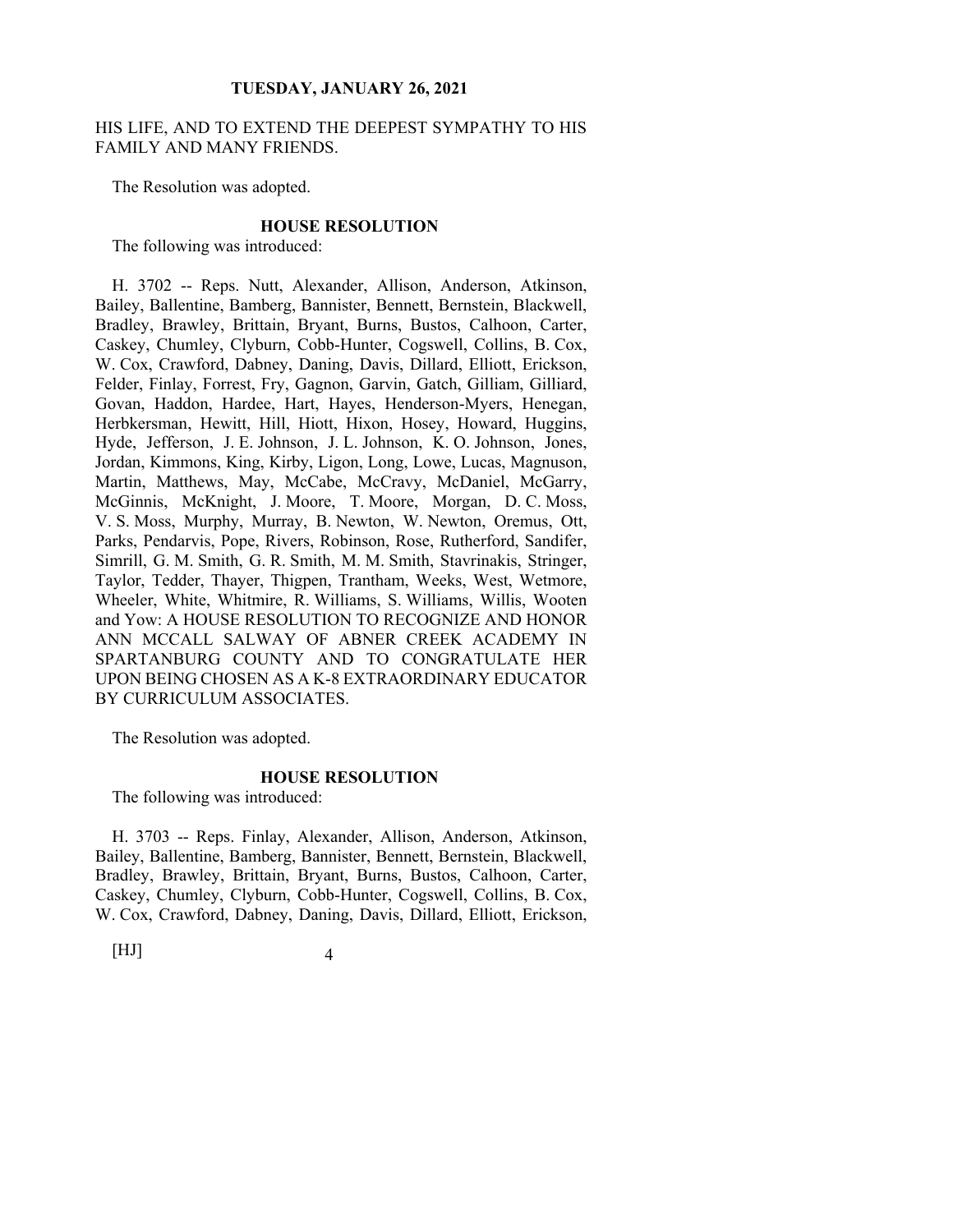Felder, Forrest, Fry, Gagnon, Garvin, Gatch, Gilliam, Gilliard, Govan, Haddon, Hardee, Hart, Hayes, Henderson-Myers, Henegan, Herbkersman, Hewitt, Hill, Hiott, Hixon, Hosey, Howard, Huggins, Hyde, Jefferson, J. E. Johnson, J. L. Johnson, K. O. Johnson, Jones, Jordan, Kimmons, King, Kirby, Ligon, Long, Lowe, Lucas, Magnuson, Martin, Matthews, May, McCabe, McCravy, McDaniel, McGarry, McGinnis, McKnight, J. Moore, T. Moore, Morgan, D. C. Moss, V. S. Moss, Murphy, Murray, B. Newton, W. Newton, Nutt, Oremus, Ott, Parks, Pendarvis, Pope, Rivers, Robinson, Rose, Rutherford, Sandifer, Simrill, G. M. Smith, G. R. Smith, M. M. Smith, Stavrinakis, Stringer, Taylor, Tedder, Thayer, Thigpen, Trantham, Weeks, West, Wetmore, Wheeler, White, Whitmire, R. Williams, S. Williams, Willis, Wooten and Yow: A HOUSE RESOLUTION TO EXPRESS THE PROFOUND SORROW OF THE MEMBERS OF THE SOUTH CAROLINA HOUSE OF REPRESENTATIVES UPON THE PASSING OF MARION TOWLES BURNSIDE, JR., OF COLUMBIA, TO CELEBRATE HIS LIFE, AND TO EXTEND THE DEEPEST SYMPATHY TO HIS FAMILY AND MANY FRIENDS.

The Resolution was adopted.

#### **HOUSE RESOLUTION**

The following was introduced:

H. 3704 -- Reps. Carter, Alexander, Allison, Anderson, Atkinson, Bailey, Ballentine, Bamberg, Bannister, Bennett, Bernstein, Blackwell, Bradley, Brawley, Brittain, Bryant, Burns, Bustos, Calhoon, Caskey, Chumley, Clyburn, Cobb-Hunter, Cogswell, Collins, B. Cox, W. Cox, Crawford, Dabney, Daning, Davis, Dillard, Elliott, Erickson, Felder, Finlay, Forrest, Fry, Gagnon, Garvin, Gatch, Gilliam, Gilliard, Govan, Haddon, Hardee, Hart, Hayes, Henderson-Myers, Henegan, Herbkersman, Hewitt, Hill, Hiott, Hixon, Hosey, Howard, Huggins, Hyde, Jefferson, J. E. Johnson, J. L. Johnson, K. O. Johnson, Jones, Jordan, Kimmons, King, Kirby, Ligon, Long, Lowe, Lucas, Magnuson, Martin, Matthews, May, McCabe, McCravy, McDaniel, McGarry, McGinnis, McKnight, J. Moore, T. Moore, Morgan, D. C. Moss, V. S. Moss, Murphy, Murray, B. Newton, W. Newton, Nutt, Oremus, Ott, Parks, Pendarvis, Pope, Rivers, Robinson, Rose, Rutherford, Sandifer, Simrill, G. M. Smith, G. R. Smith, M. M. Smith, Stavrinakis, Stringer, Taylor, Tedder, Thayer, Thigpen, Trantham, Weeks, West, Wetmore, Wheeler, White, Whitmire, R. Williams, S. Williams, Willis,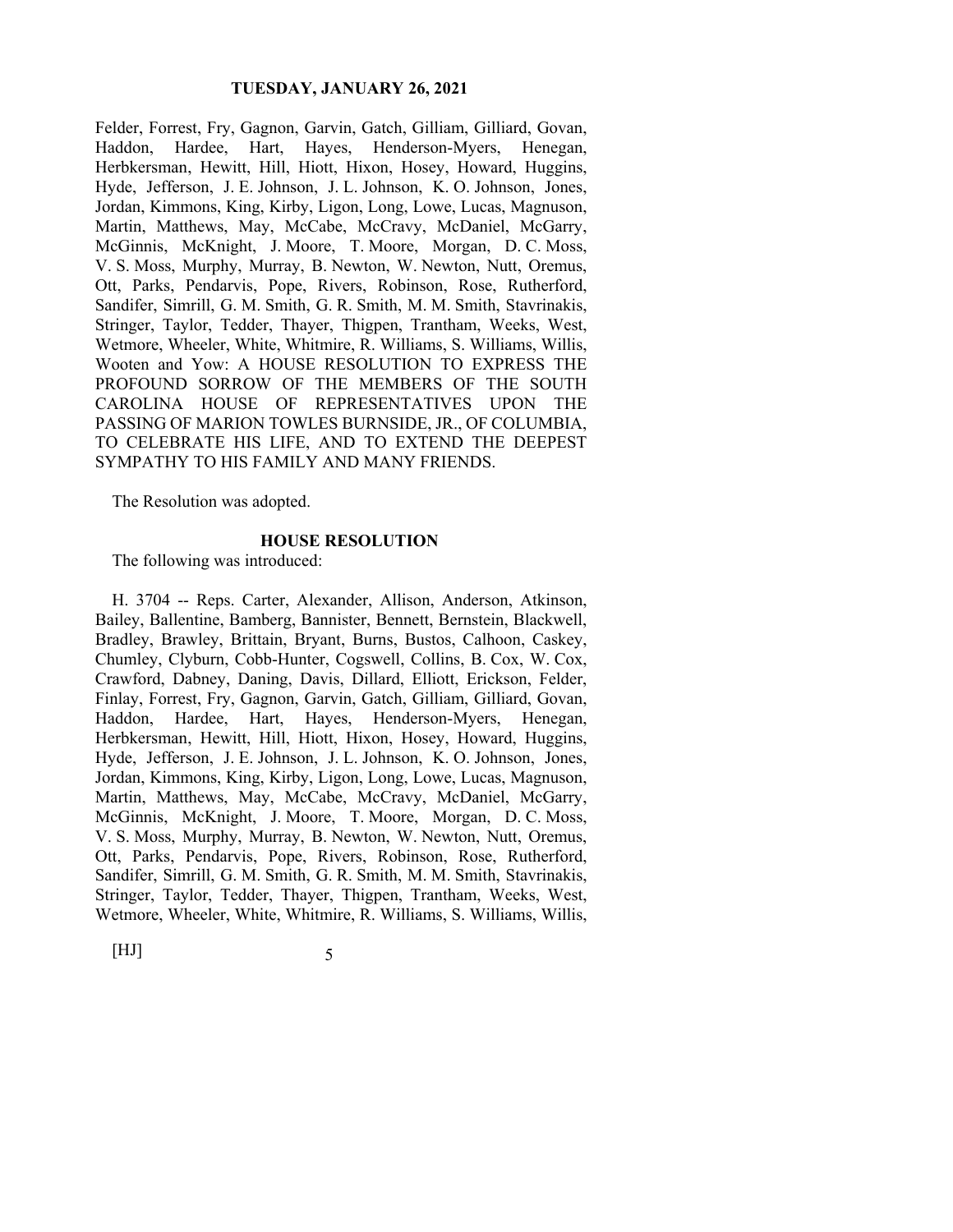Wooten and Yow: A HOUSE RESOLUTION TO HONOR THE D.W. DANIEL HIGH SCHOOL FOOTBALL TEAM AND COACHES ON THEIR IMPRESSIVE WIN OF THE 2020 CLASS AAA STATE CHAMPIONSHIP TITLE AND TO SALUTE THEM ON A FABULOUS UNDEFEATED SEASON.

The Resolution was adopted.

#### **HOUSE RESOLUTION**

The following was introduced:

H. 3712 -- Reps. Finlay, Alexander, Allison, Anderson, Atkinson, Bailey, Ballentine, Bamberg, Bannister, Bennett, Bernstein, Blackwell, Bradley, Brawley, Brittain, Bryant, Burns, Bustos, Calhoon, Carter, Caskey, Chumley, Clyburn, Cobb-Hunter, Cogswell, Collins, B. Cox, W. Cox, Crawford, Dabney, Daning, Davis, Dillard, Elliott, Erickson, Felder, Forrest, Fry, Gagnon, Garvin, Gatch, Gilliam, Gilliard, Govan, Haddon, Hardee, Hart, Hayes, Henderson-Myers, Henegan, Herbkersman, Hewitt, Hill, Hiott, Hixon, Hosey, Howard, Huggins, Hyde, Jefferson, J. E. Johnson, J. L. Johnson, K. O. Johnson, Jones, Jordan, Kimmons, King, Kirby, Ligon, Long, Lowe, Lucas, Magnuson, Martin, Matthews, May, McCabe, McCravy, McDaniel, McGarry, McGinnis, McKnight, J. Moore, T. Moore, Morgan, D. C. Moss, V. S. Moss, Murphy, Murray, B. Newton, W. Newton, Nutt, Oremus, Ott, Parks, Pendarvis, Pope, Rivers, Robinson, Rose, Rutherford, Sandifer, Simrill, G. M. Smith, G. R. Smith, M. M. Smith, Stavrinakis, Stringer, Taylor, Tedder, Thayer, Thigpen, Trantham, Weeks, West, Wetmore, Wheeler, White, Whitmire, R. Williams, S. Williams, Willis, Wooten and Yow: A HOUSE RESOLUTION TO EXPRESS THE PROFOUND SORROW OF THE MEMBERS OF THE SOUTH CAROLINA HOUSE OF REPRESENTATIVES UPON THE PASSING OF ADNAN ADDADA "ANDY" SHLON OF COLUMBIA, TO CELEBRATE HIS LIFE, AND TO EXTEND THE DEEPEST SYMPATHY TO HIS FAMILY AND MANY FRIENDS.

The Resolution was adopted.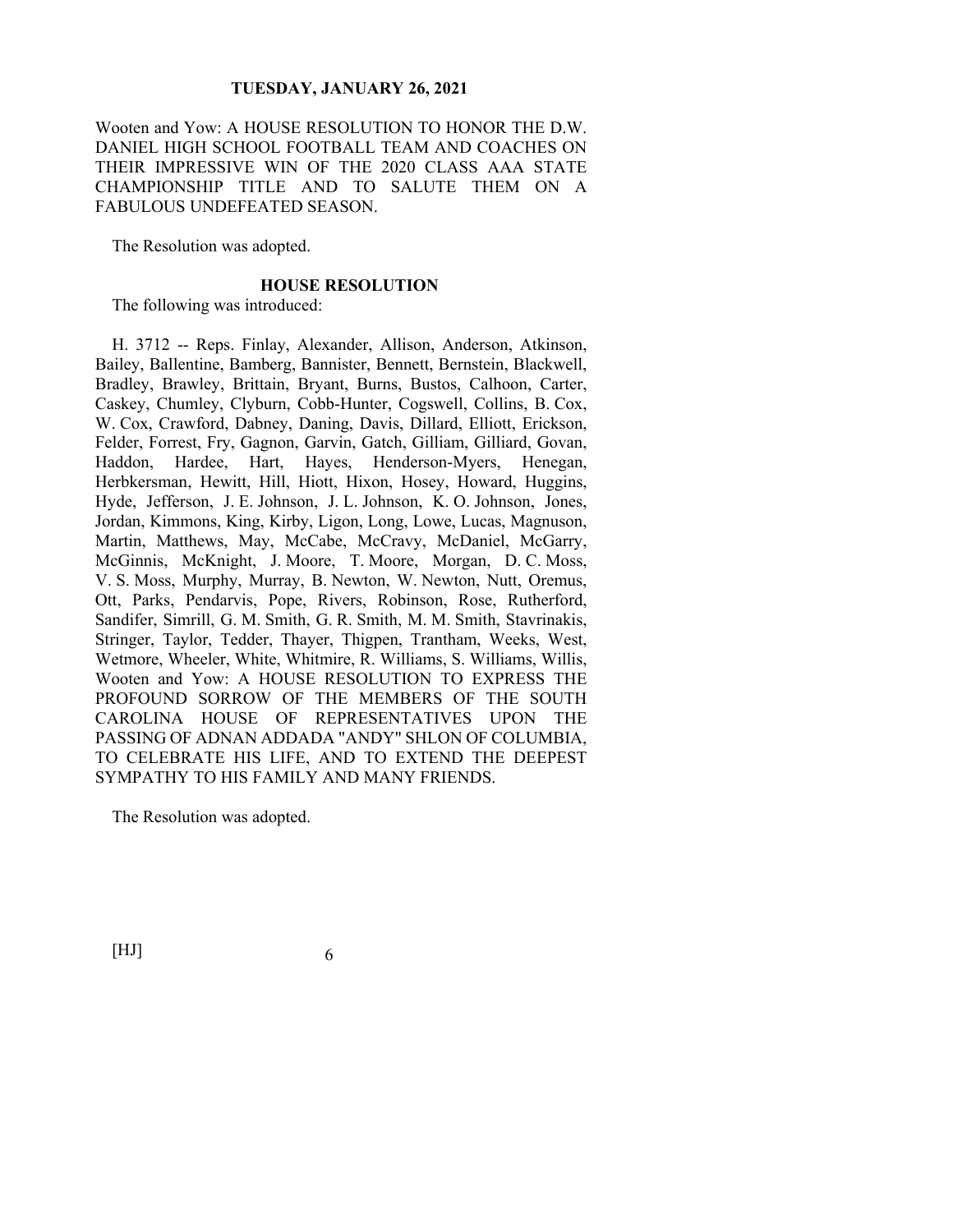# **CONCURRENT RESOLUTION**

The following was introduced:

H. 3705 -- Reps. Hiott, Alexander, Allison, Anderson, Atkinson, Bailey, Ballentine, Bamberg, Bannister, Bennett, Bernstein, Blackwell, Bradley, Brawley, Brittain, Bryant, Burns, Bustos, Calhoon, Carter, Caskey, Chumley, Clyburn, Cobb-Hunter, Cogswell, Collins, B. Cox, W. Cox, Crawford, Dabney, Daning, Davis, Dillard, Elliott, Erickson, Felder, Finlay, Forrest, Fry, Gagnon, Garvin, Gatch, Gilliam, Gilliard, Govan, Haddon, Hardee, Hart, Hayes, Henderson-Myers, Henegan, Herbkersman, Hewitt, Hill, Hixon, Hosey, Howard, Huggins, Hyde, Jefferson, J. E. Johnson, J. L. Johnson, K. O. Johnson, Jones, Jordan, Kimmons, King, Kirby, Ligon, Long, Lowe, Lucas, Magnuson, Martin, Matthews, May, McCabe, McCravy, McDaniel, McGarry, McGinnis, McKnight, J. Moore, T. Moore, Morgan, D. C. Moss, V. S. Moss, Murphy, Murray, B. Newton, W. Newton, Nutt, Oremus, Ott, Parks, Pendarvis, Pope, Rivers, Robinson, Rose, Rutherford, Sandifer, Simrill, G. M. Smith, G. R. Smith, M. M. Smith, Stavrinakis, Stringer, Taylor, Tedder, Thayer, Thigpen, Trantham, Weeks, West, Wetmore, Wheeler, White, Whitmire, R. Williams, S. Williams, Willis, Wooten and Yow: A CONCURRENT RESOLUTION TO RECOGNIZE AND COMMEND SOUTH CAROLINA'S FFA MEMBERS, FORMERLY KNOWN AS THE FUTURE FARMERS OF AMERICA, AND ALL WHO SUPPORT, PROMOTE, AND ENCOURAGE THESE OUTSTANDING STUDENTS OF AGRICULTURAL EDUCATION AND TO JOIN THEM IN OBSERVANCE OF NATIONAL FFA WEEK, FEBRUARY 20-27, 2021.

The Concurrent Resolution was agreed to and ordered sent to the Senate.

#### **CONCURRENT RESOLUTION**

The Senate sent to the House the following:

S. 179 -- Senator Hembree: A CONCURRENT RESOLUTION TO REQUEST THE DEPARTMENT OF TRANSPORTATION NAME THE PORTION OF UNITED STATES HIGHWAY 701 NORTH FROM ITS INTERSECTION WITH THE CITY LIMITS OF THE CITY OF LORIS TO A POINT ONE MILE NORTH OF THIS INTERSECTION, AND THE PORTION OF UNITED STATES HIGHWAY 701 SOUTH FROM ITS INTERSECTION WITH THE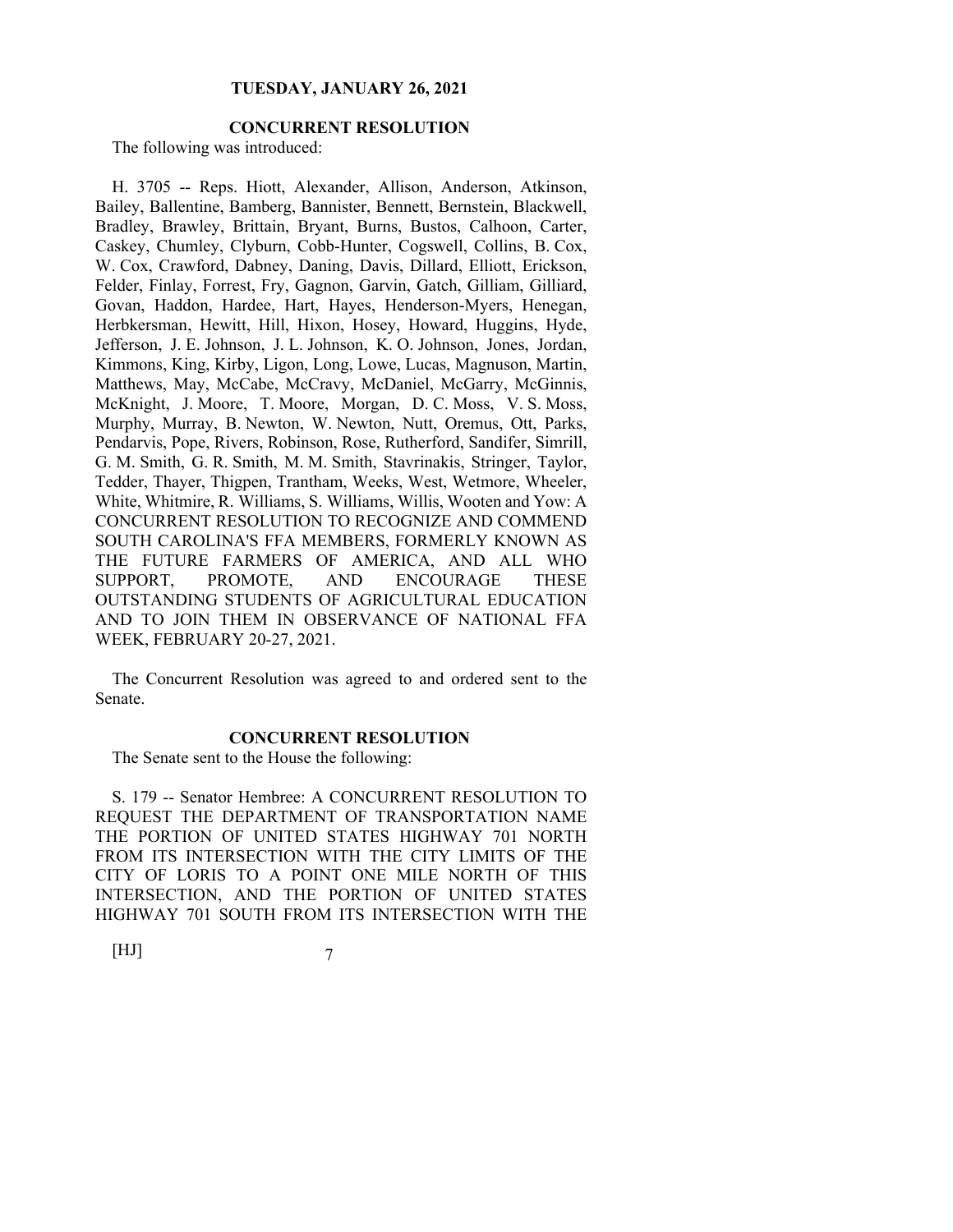CITY LIMITS OF THE CITY OF LORIS TO A POINT ONE MILE SOUTH OF THIS INTERSECTION "HENRY L. NICHOLS HIGHWAY", AND ERECT APPROPRIATE SIGNS OR MARKERS ALONG BOTH PORTIONS OF HIGHWAY THAT CONTAIN THESE WORDS.

The Concurrent Resolution was ordered referred to the Committee on Invitations and Memorial Resolutions.

## **CONCURRENT RESOLUTION**

The Senate sent to the House the following:

S. 470 -- Senator Setzler: A CONCURRENT RESOLUTION TO RECOGNIZE AND HONOR LEGENDS OF CAROLINA MARTIAL ARTS, THE ORGANIZATION'S INDUCTEES, ITS BOARD OF DIRECTORS, AND BRIAN AND ALLISON PENA FOR THEIR INCREDIBLE DEDICATION, HARD WORK, AND ACHIEVEMENTS IN THE FIELD OF MARTIAL ARTS.

The Concurrent Resolution was agreed to and ordered returned to the Senate with concurrence.

#### **INTRODUCTION OF BILLS**

The following Bills and Joint Resolutions were introduced, read the first time, and referred to appropriate committees:

H. 3700 -- Rep. G. M. Smith: A BILL TO AMEND THE CODE OF LAWS OF SOUTH CAROLINA, 1976, BY ADDING SECTION 15-1- 350 SO AS TO ESTABLISH REQUIREMENTS FOR DEMANDS FOR PERSONAL INJURY, BODILY INJURY, PROPERTY DAMAGE, OR WRONGFUL DEATH.

Referred to Committee on Judiciary

H. 3706 -- Rep. Hiott: A BILL TO AMEND SECTION 12-37-2460, CODE OF LAWS OF SOUTH CAROLINA, 1976, RELATING TO CREDITING PROPERTY TAXES ON AIRLINES, SO AS TO CREDIT THE PROCEEDS OF TAXES TO THE STATE AVIATION FUND; AND TO AMEND SECTION 55-5-280, RELATING TO THE STATE AVIATION FUND, SO AS TO PHASE-IN THE CREDITING OF THE PROCEEDS.

Referred to Committee on Ways and Means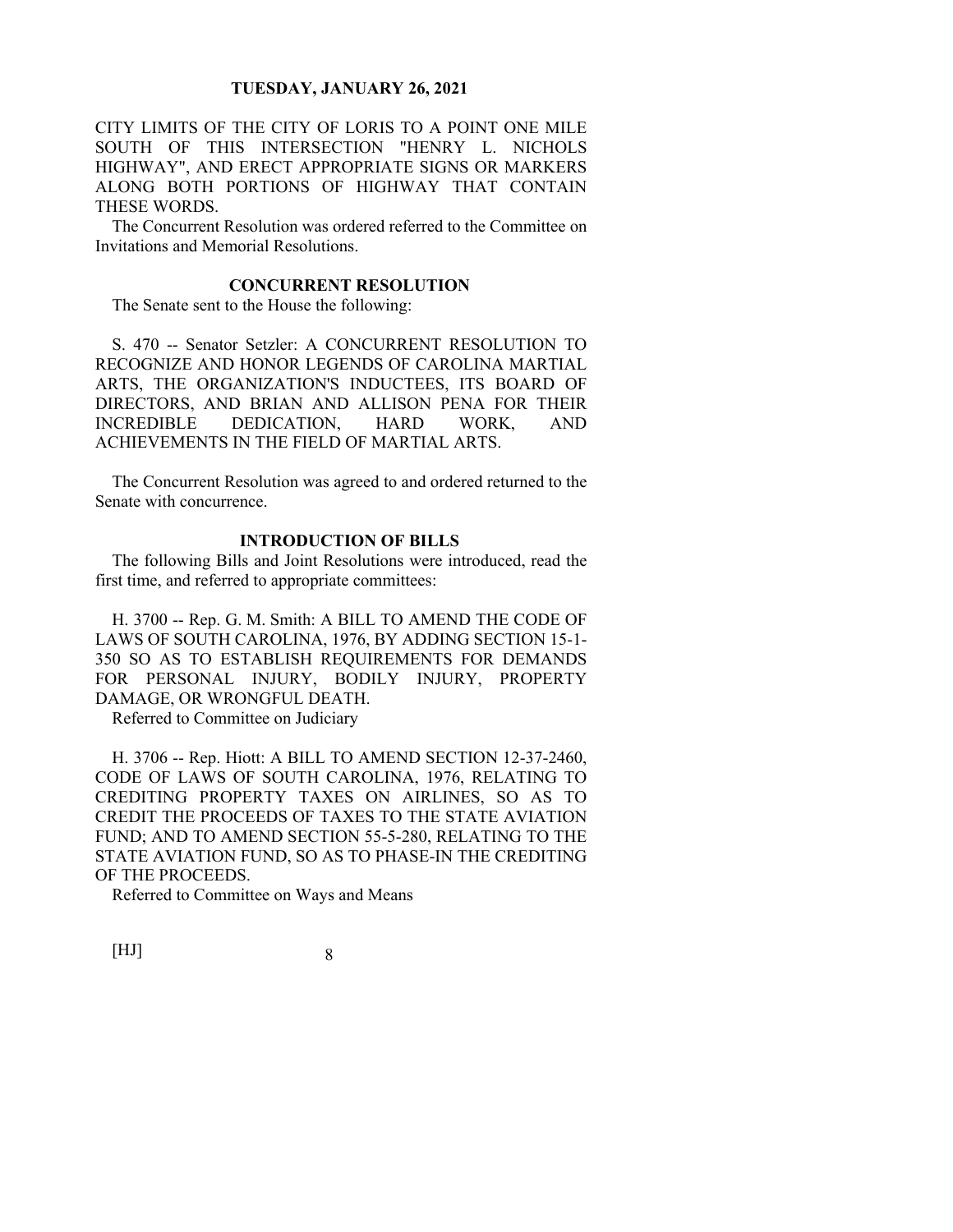H. 3707 -- Ways and Means Committee: A JOINT RESOLUTION TO MAKE APPROPRIATIONS FOR THE STATE'S PUBLIC HEALTH RESPONSE TO THE COVID-19 VIRUS, INCLUDING VACCINATIONS.

Without Reference

H. 3708 -- Reps. Rose, Pope and Bryant: A BILL TO AMEND SECTION 16-23-500, CODE OF LAWS OF SOUTH CAROLINA, 1976, RELATING TO THE UNLAWFUL POSSESSION OF A FIREARM OR AMMUNITION BY A PERSON CONVICTED OF A VIOLENT CRIME, SO AS TO EXPAND THE PARAMETERS OF THE OFFENSE TO INCLUDE PERSONS CONVICTED OF A CRIME PUNISHABLE BY IMPRISONMENT OF MORE THAN ONE YEAR AND TO PROVIDE INCREASED, GRADUATED PENALTIES FOR A VIOLATION.

Referred to Committee on Judiciary

H. 3709 -- Reps. J. L. Johnson, M. M. Smith, Brawley, Govan, Pendarvis and Tedder: A BILL TO AMEND SECTION 12-36-2630, CODE OF LAWS OF SOUTH CAROLINA, 1976, RELATING TO THE SEVEN PERCENT SALES TAX ON ACCOMMODATIONS, SO AS TO CHANGE THE AGE THAT A CERTAIN ONE PERCENT SALES TAX DOES NOT APPLY FROM INDIVIDUALS OVER THE AGE OF EIGHTY-FIVE TO INDIVIDUALS OVER THE AGE OF SEVENTY.

Referred to Committee on Ways and Means

H. 3710 -- Reps. Burns, Chumley, Haddon and Long: A JOINT RESOLUTION PROPOSING AN AMENDMENT TO SECTION 20, ARTICLE I OF THE CONSTITUTION OF SOUTH CAROLINA, 1895, RELATING TO THE RIGHT TO KEEP AND BEAR ARMS, SO AS TO PROVIDE THAT EVERY CITIZEN HAS THE FUNDAMENTAL AND INALIENABLE RIGHT TO BEAR ARMS IN DEFENSE OF HIMSELF AND THE STATE, AND ANY RESTRICTION ON THIS RIGHT SHALL BE SUBJECT TO STRICT SCRUTINY.

Referred to Committee on Judiciary

H. 3711 -- Reps. Gagnon and Hill: A JOINT RESOLUTION TO PROVIDE THAT COVID-19 VACCINATIONS ARE PURELY VOLUNTARY AND THAT AN EMPLOYER CANNOT TAKE AN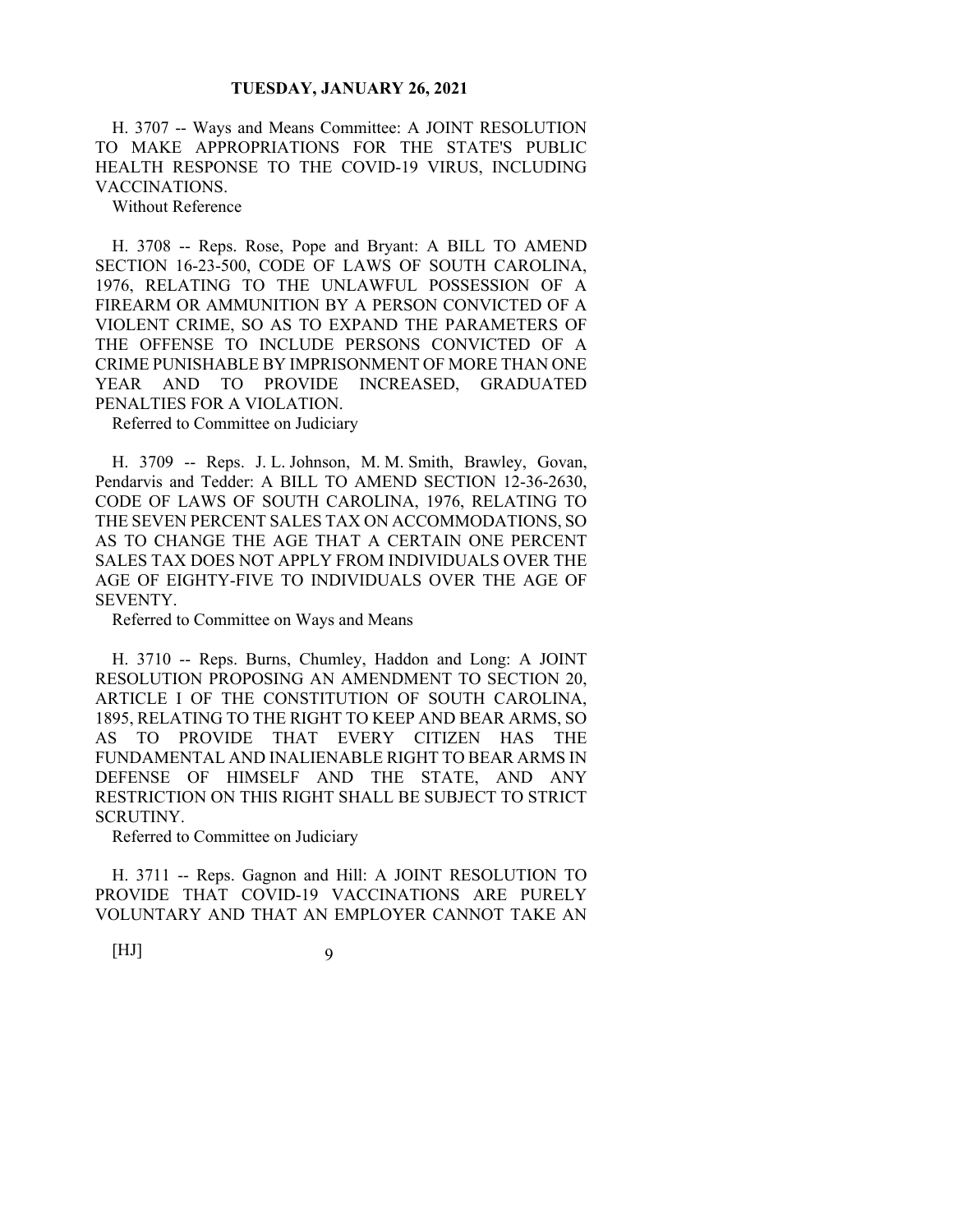ADVERSE EMPLOYMENT ACTION AGAINST AN EMPLOYEE WHO CHOOSES NOT TO UNDERGO A COVID-19 VACCINATION.

Referred to Committee on Judiciary

S. 449 -- Senator Young: A BILL TO AMEND SECTION 2 OF ACT 926 OF 1962, RELATING TO THE MEMBERSHIP OF THE AIKEN COUNTY COMMISSION FOR TECHNICAL EDUCATION, TO ADD TWO NONVOTING MEMBERS.

Referred to Aiken Delegation

S. 474 -- Senators Setzler and Young: A BILL TO AMEND ACT 247 OF 1987, RELATING TO THE AIKEN COUNTY BOARD OF EDUCATION, SO AS TO REQUIRE CANDIDATES SEEKING ELECTION TO SUBMIT A STATEMENT OF CANDIDACY RATHER THAN SIGNED PETITIONS.

Referred to Aiken Delegation

# **ROLL CALL**

The roll call of the House of Representatives was taken resulting as follows:

| Alexander       | Allison          | Anderson       |
|-----------------|------------------|----------------|
| Atkinson        | Bailey           | Ballentine     |
| Bamberg         | <b>Bannister</b> | <b>Bennett</b> |
| Bernstein       | <b>Blackwell</b> | <b>Bradley</b> |
| Brawley         | <b>Brittain</b>  | <b>Bryant</b>  |
| <b>Burns</b>    | <b>Bustos</b>    | Calhoon        |
| Carter          | Caskey           | Chumley        |
| Clyburn         | Cobb-Hunter      | Cogswell       |
| Collins         | B. Cox           | W. Cox         |
| Crawford        | Dabney           | Daning         |
| Davis           | Dillard          | Elliott        |
| Erickson        | Felder           | Finlay         |
| Forrest         | Fry              | Gagnon         |
| Garvin          | Gatch            | Gilliam        |
| Gilliard        | Govan            | Haddon         |
| Hardee          | Hart             | Hayes          |
| Henderson-Myers | Henegan          | Herbkersman    |
| Hewitt          | Hill             | Hiott          |
| Hixon           | Hosey            | Howard         |
| Huggins         | Hyde             | Jefferson      |
|                 |                  |                |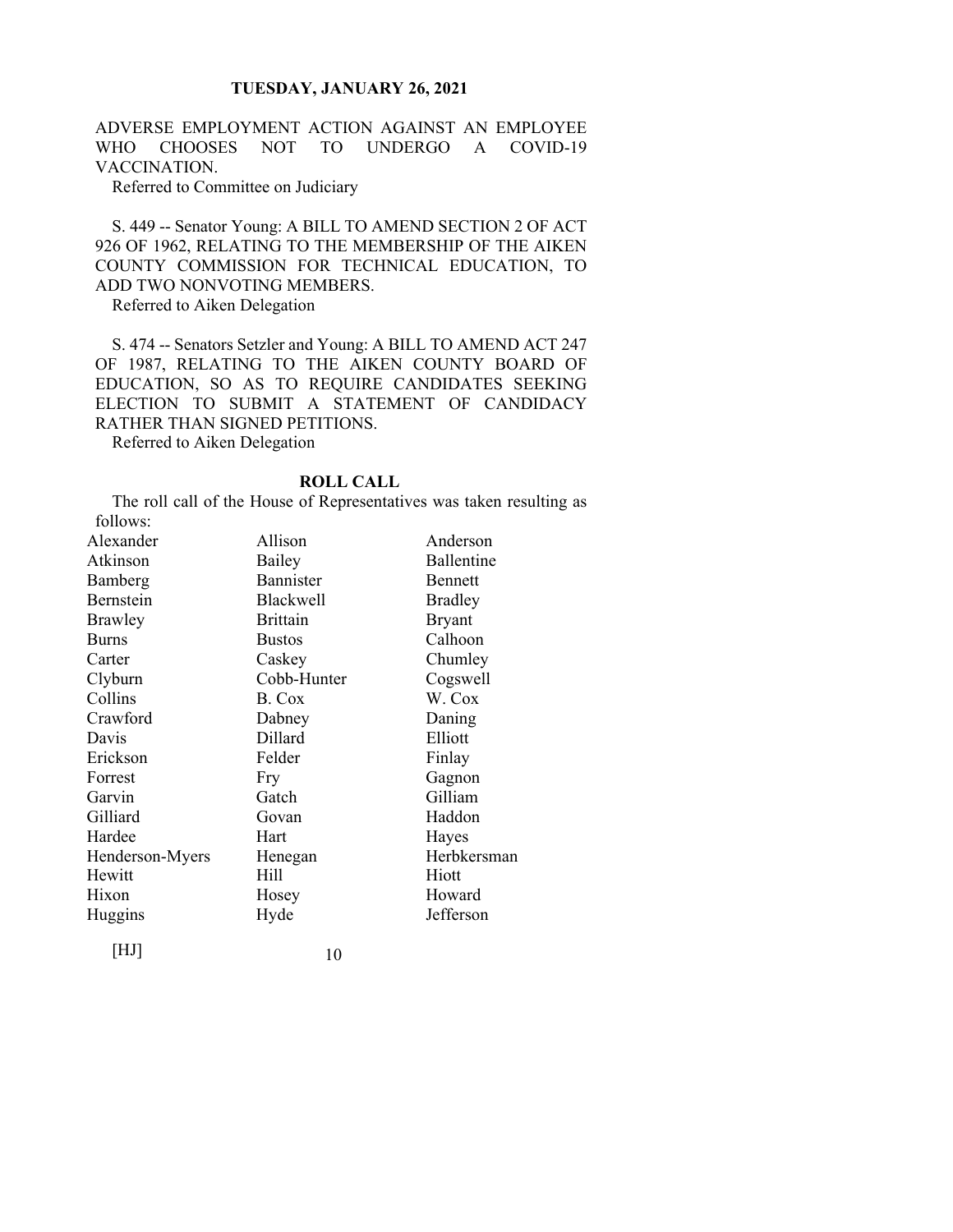| J. E. Johnson | J. L. Johnson | K. O. Johnson |
|---------------|---------------|---------------|
| Jones         | Jordan        | Kimmons       |
| King          | Kirby         | Ligon         |
| Long          | Lowe          | Lucas         |
| Magnuson      | Martin        | Matthews      |
| May           | McCabe        | McCravy       |
| McDaniel      | McGarry       | McGinnis      |
| McKnight      | J. Moore      | T. Moore      |
| Morgan        | D. C. Moss    | V. S. Moss    |
| Murphy        | Murray        | B. Newton     |
| W. Newton     | Nutt          | Oremus        |
| Ott           | Pendarvis     | Pope          |
| Rivers        | Robinson      | Rose          |
| Rutherford    | Sandifer      | Simrill       |
| G. M. Smith   | G. R. Smith   | M. M. Smith   |
| Stavrinakis   | Taylor        | Tedder        |
| Thayer        | Thigpen       | Trantham      |
| Weeks         | West          | Wetmore       |
| Wheeler       | White         | Whitmire      |
| R. Williams   | S. Williams   | Wooten        |
| Yow           |               |               |

# **Total Present--121**

## **LEAVE OF ABSENCE**

The SPEAKER granted Rep. WILLIS a leave of absence for the day.

# **LEAVE OF ABSENCE**

The SPEAKER granted Rep. STRINGER a leave of absence for the day.

# **DOCTOR OF THE DAY**

Announcement was made that Dr. Christopher Yeakel was the Doctor of the Day for the General Assembly.

# **LEAVE OF ABSENCE**

The SPEAKER granted Rep. ANDERSON a leave of absence for the remainder of the day.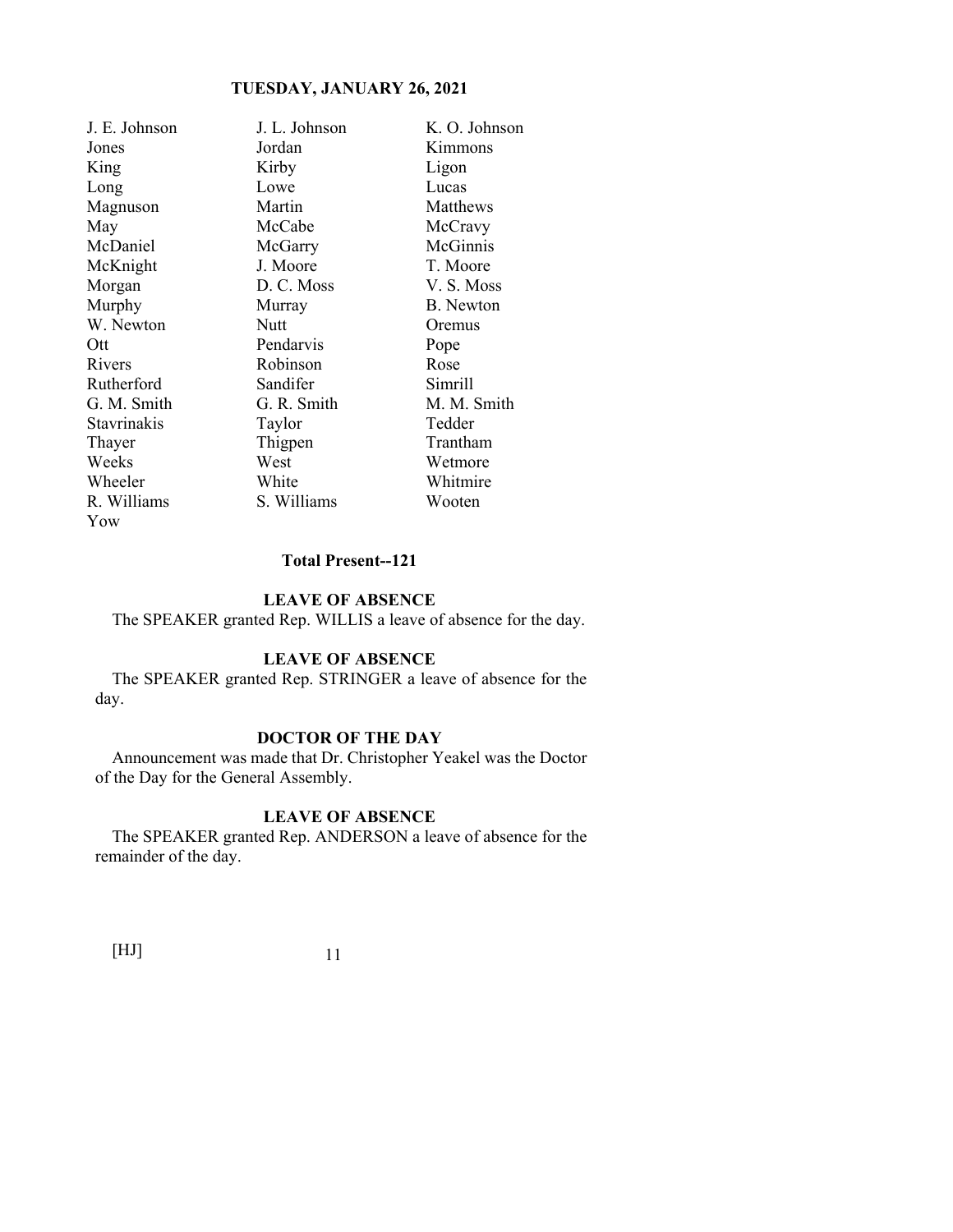# **CO-SPONSORS ADDED AND REMOVED**

In accordance with House Rule 5.2 below:

**"**5.2 Every bill before presentation shall have its title endorsed; every report, its title at length; every petition, memorial, or other paper, its prayer or substance; and, in every instance, the name of the member presenting any paper shall be endorsed and the papers shall be presented by the member to the Speaker at the desk. A member may add his name to a bill or resolution or a co-sponsor of a bill or resolution may remove his name at any time prior to the bill or resolution receiving passage on second reading. The member or co-sponsor shall notify the Clerk of the House in writing of his desire to have his name added or removed from the bill or resolution. The Clerk of the House shall print the member's or co-sponsor's written notification in the House Journal. The removal or addition of a name does not apply to a bill or resolution sponsored by a committee."

# **CO-SPONSORS ADDED**

| Bill Number: | H. 3002           |
|--------------|-------------------|
| Date:        | ADD:              |
| 01/26/21     | MCGARRY and JONES |

|              | <b>CO-SPONSORS ADDED</b>        |
|--------------|---------------------------------|
| Bill Number: | H. 3008                         |
| Date:        | ADD:                            |
| 01/26/21     | MCGARRY, S. WILLIAMS and RIVERS |

## **CO-SPONSOR ADDED**

| Bill Number: | H. 3009       |
|--------------|---------------|
| Date:        | ADD:          |
| 01/26/21     | <b>HARDEE</b> |

#### **CO-SPONSOR ADDED**

| H. 3011       |
|---------------|
| ADD:          |
| <b>HARDEE</b> |
|               |

# **CO-SPONSOR ADDED**

| Bill Number: | H. 3012       |  |
|--------------|---------------|--|
| Date:        | ADD:          |  |
| 01/26/21     | <b>HARDEE</b> |  |
|              |               |  |

 $[HJ] \t12$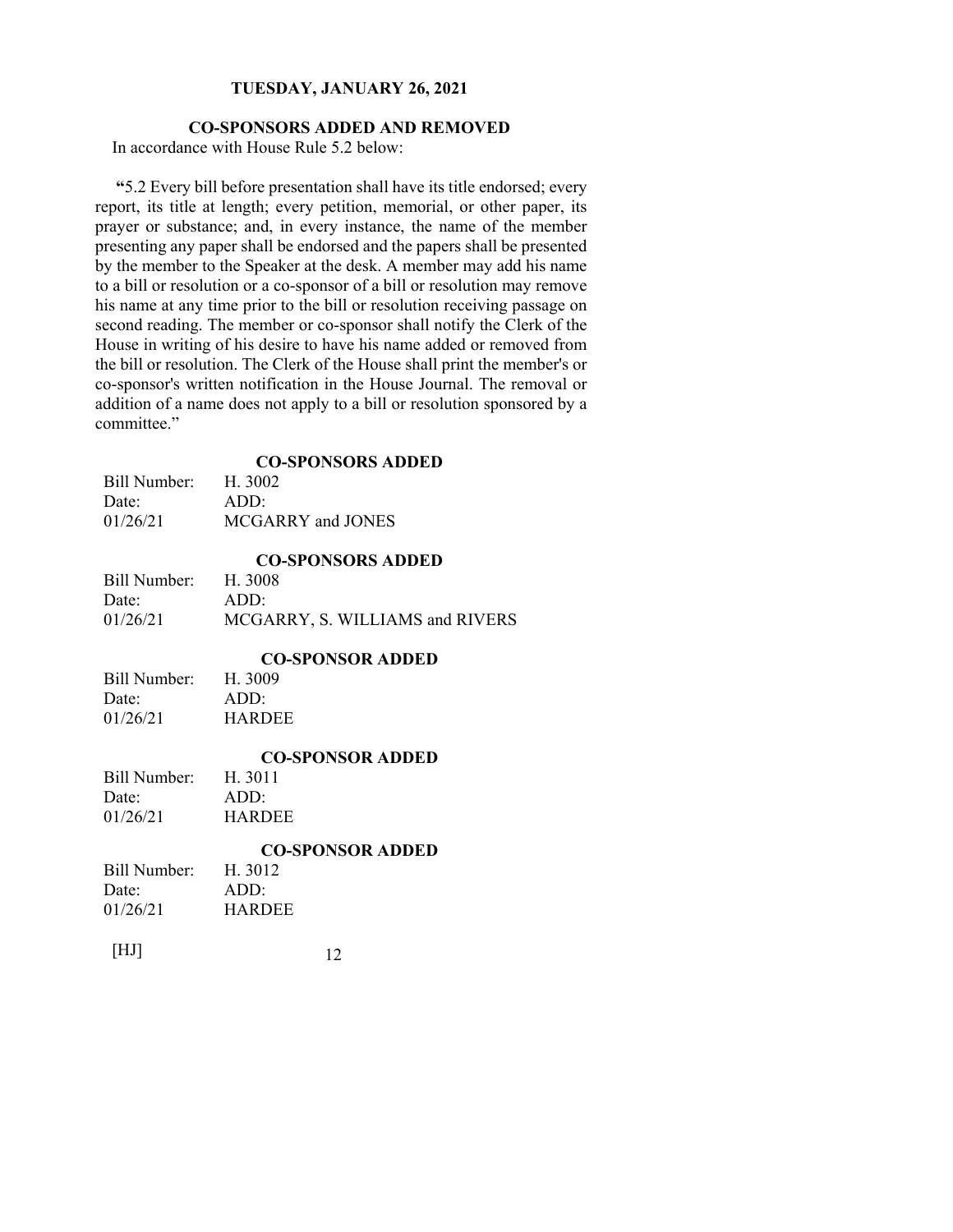|              | <b>CO-SPONSOR ADDED</b> |
|--------------|-------------------------|
| Bill Number: | H. 3015                 |
| Date:        | ADD:                    |
| 01/26/21     | YOW                     |
|              |                         |

## **CO-SPONSOR ADDED**

Bill Number: H. 3017 Date: ADD: 01/26/21 M. M. SMITH

# **CO-SPONSOR ADDED**

Bill Number: Date: ADD: 01/26/21 HARDEE

#### **CO-SPONSOR ADDED**

Bill Number: H. 3105 Date: ADD: 01/26/21 JONES

#### **CO-SPONSOR ADDED**

Bill Number: H. 3107 Date: ADD: 01/26/21 FELDER

#### **CO-SPONSOR ADDED**

Bill Number: H. 3115 Date: ADD: 01/26/21 M. M. SMITH

# **CO-SPONSOR ADDED**

Bill Number: Date: ADD: 01/26/21 COGSWELL

# **CO-SPONSOR ADDED**

| H. 3147 |
|---------|
| ADD:    |
| YOW     |
|         |

| [HJ] |  |
|------|--|
|------|--|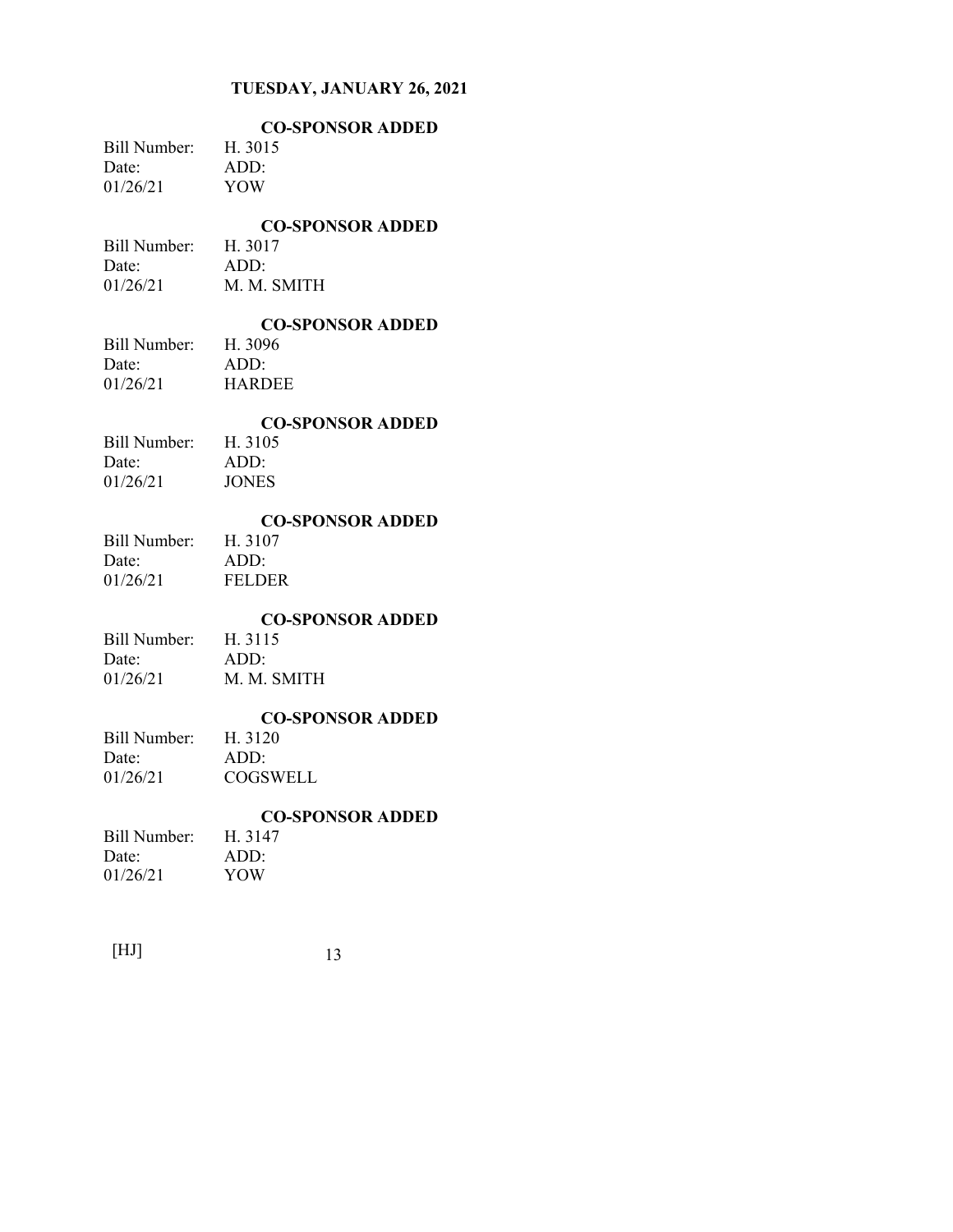| <b>CO-SPONSOR ADDED</b> |
|-------------------------|
| Bill Number: H. 3164    |
| ADD:                    |
| <b>MCGARRY</b>          |
|                         |

### **CO-SPONSOR ADDED**

Bill Number: H. 3179 Date: ADD: 01/26/21 YOW

## **CO-SPONSORS ADDED**

| Bill Number: | H. 3194        |
|--------------|----------------|
| Date:        | ADD:           |
| 01/26/21     | YOW and CARTER |

# **CO-SPONSOR ADDED**

| Bill Number: | H. 3225     |
|--------------|-------------|
| Date:        | ADD:        |
| 01/26/21     | M. M. SMITH |

## **CO-SPONSOR ADDED**

| Bill Number: | H. 3232       |
|--------------|---------------|
| Date:        | ADD:          |
| 01/26/21     | <b>MURRAY</b> |

# **CO-SPONSORS ADDED**

| Bill Number: | H. 3476            |
|--------------|--------------------|
| Date:        | ADD:               |
| 01/26/21     | B. COX and ELLIOTT |

# **CO-SPONSOR ADDED**

# Bill Number: H. 3510 Date: ADD: 01/26/21 MURRAY

# **CO-SPONSOR ADDED**

| H. 3247 |
|---------|
| ADD:    |
| YOW     |
|         |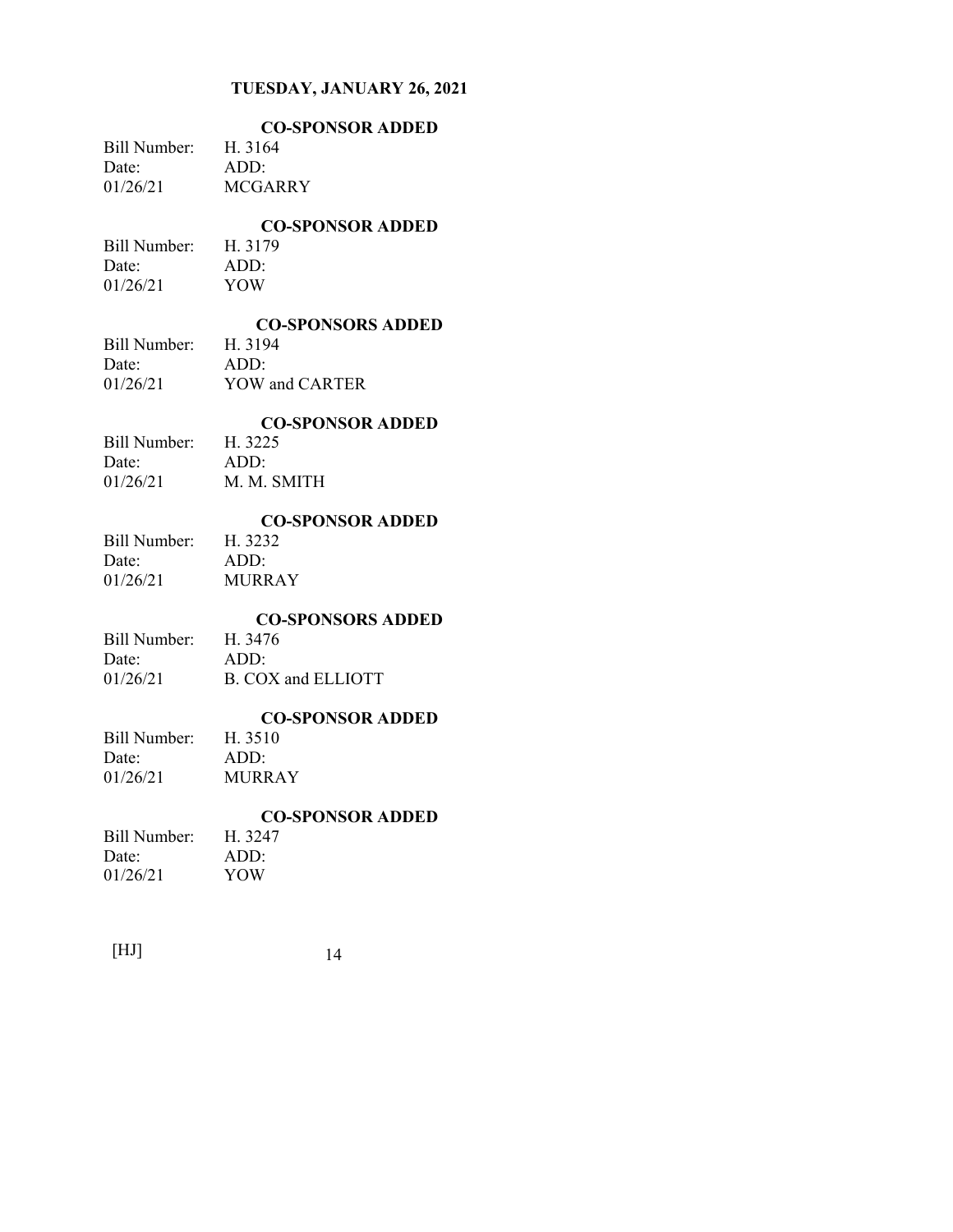| Bill Number:<br>Date:<br>01/26/21 | <b>CO-SPONSOR ADDED</b><br>H. 3251<br>ADD:<br><b>HARDEE</b>  |
|-----------------------------------|--------------------------------------------------------------|
| Bill Number:<br>Date:<br>01/26/21 | <b>CO-SPONSOR ADDED</b><br>H. 3256<br>ADD:<br><b>HUGGINS</b> |
| Bill Number:<br>Date:<br>01/26/21 | <b>CO-SPONSOR ADDED</b><br>H. 3260<br>ADD:<br><b>JONES</b>   |
| Bill Number:<br>Date:<br>01/26/21 | <b>CO-SPONSOR ADDED</b><br>H. 3326<br>ADD:<br><b>BURNS</b>   |
| Bill Number:<br>Date:<br>01/26/21 | <b>CO-SPONSOR ADDED</b><br>H. 3337<br>ADD:<br><b>YOW</b>     |
| Bill Number:<br>Date:<br>01/26/21 | <b>CO-SPONSOR ADDED</b><br>H. 3339<br>ADD:<br><b>JONES</b>   |
| Bill Number:<br>Date:<br>01/26/21 | <b>CO-SPONSOR ADDED</b><br>H. 3340<br>ADD:<br><b>HARDEE</b>  |
| Bill Number:<br>Date:<br>01/26/21 | <b>CO-SPONSOR ADDED</b><br>H. 3349<br>ADD:<br>M. M. SMITH    |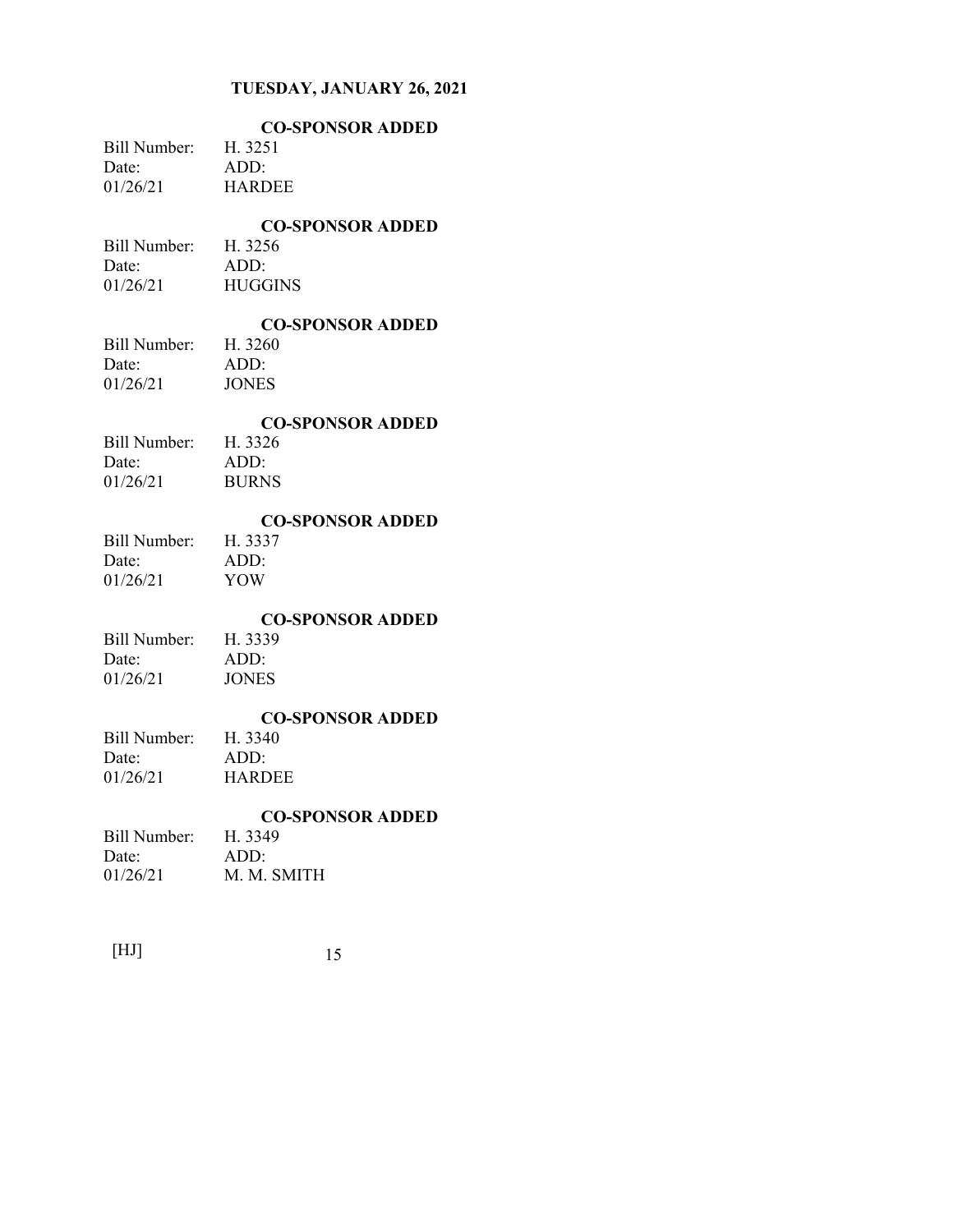| Bill Number: H. 3388<br>Date:<br>01/26/21 | <b>CO-SPONSOR ADDED</b><br>ADD:<br><b>MCGARRY</b>               |
|-------------------------------------------|-----------------------------------------------------------------|
| Bill Number: H. 3398<br>Date:<br>01/26/21 | <b>CO-SPONSOR ADDED</b><br>ADD:<br><b>YOW</b>                   |
| Bill Number: H. 3399<br>Date:<br>01/26/21 | <b>CO-SPONSOR ADDED</b><br>ADD:<br>YOW                          |
| Bill Number:<br>Date:<br>01/26/21         | <b>CO-SPONSOR ADDED</b><br>H. 3410<br>ADD:<br><b>OREMUS</b>     |
| Bill Number:<br>Date:<br>01/26/21         | <b>CO-SPONSOR ADDED</b><br>H. 3432<br>ADD:<br><b>HARDEE</b>     |
| Bill Number:<br>Date:<br>01/26/21         | <b>CO-SPONSOR ADDED</b><br>H. 3464<br>ADD:<br><b>HUGGINS</b>    |
| Bill Number:<br>Date:<br>01/26/21         | <b>CO-SPONSORS ADDED</b><br>H. 3477<br>ADD:<br>JONES and B. COX |
| Bill Number:<br>Date:<br>01/26/21         | <b>CO-SPONSOR ADDED</b><br>H. 3511<br>ADD:<br><b>B. COX</b>     |
|                                           |                                                                 |

| 16 |
|----|
|    |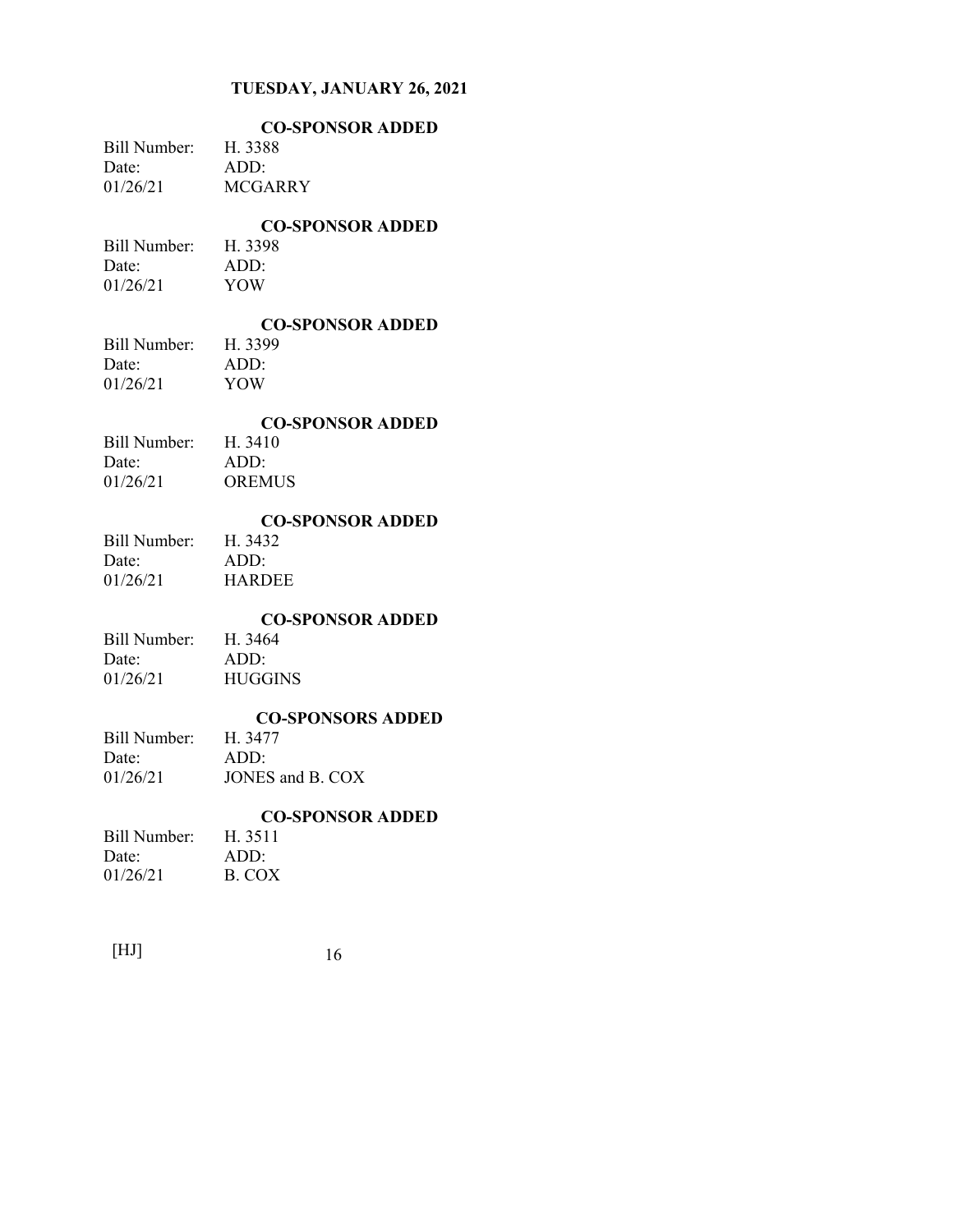|              | <b>CO-SPONSORS ADDED</b> |
|--------------|--------------------------|
| Bill Number: | H. 3543                  |
| Date:        | ADD:                     |
| 01/26/21     | RIVERS and S. WILLIAMS   |

# **CO-SPONSOR ADDED**

Bill Number: H. 3556 Date: ADD: 01/26/21 JONES

# **CO-SPONSORS ADDED**

| Bill Number: | H. 3559                  |
|--------------|--------------------------|
| Date:        | ADD:                     |
| 01/26/21     | M. M. SMITH and COGSWELL |

## **CO-SPONSOR ADDED**

| Bill Number: | H. 3589     |
|--------------|-------------|
| Date:        | ADD:        |
| 01/26/21     | M. M. SMITH |

#### **CO-SPONSOR ADDED**

| Bill Number: | H. 3599 |
|--------------|---------|
| Date:        | ADD:    |
| 01/26/21     | MCGARRY |

# **CO-SPONSORS ADDED**

| Bill Number: | H. 3600            |
|--------------|--------------------|
| Date:        | ADD:               |
| 01/26/21     | TAYLOR and FORREST |

# **CO-SPONSORS ADDED**

| Bill Number: H. 3602 |                        |                                        |  |
|----------------------|------------------------|----------------------------------------|--|
| Date:                | ADD:                   |                                        |  |
| 01/26/21             |                        | COGSWELL, HEWITT, JEFFERSON,           |  |
|                      |                        | R. WILLIAMS, MURRAY, B. NEWTON, HIXON, |  |
|                      | CARTER, JONES and KING |                                        |  |
|                      |                        |                                        |  |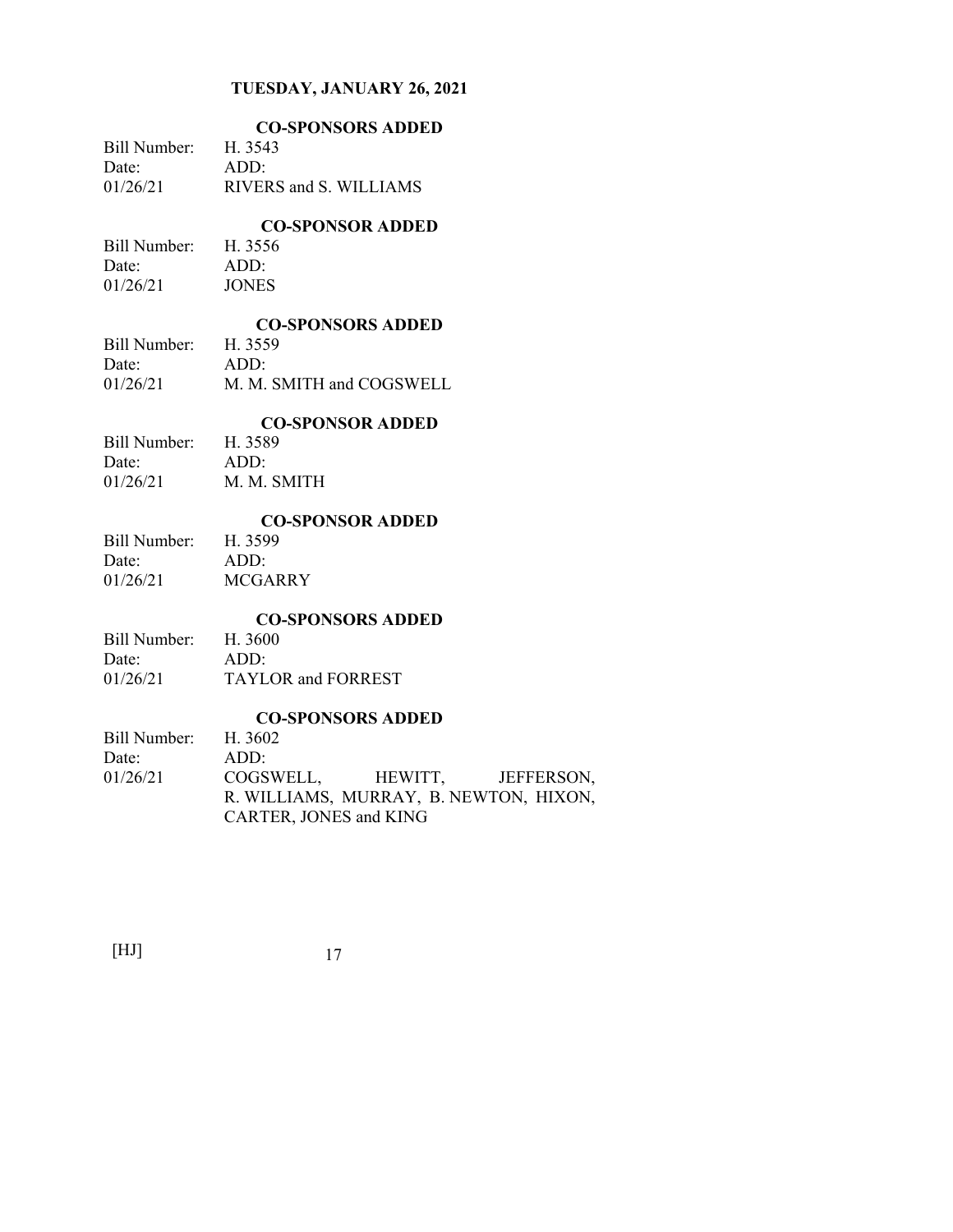|              | <b>CO-SPONSOR ADDED</b> |
|--------------|-------------------------|
| Bill Number: | H. 3606                 |
| Date:        | ADD:                    |
| 01/26/21     | YOW                     |

#### **CO-SPONSOR ADDED**

Bill Number: H. 3607 Date: ADD: 01/26/21 MCGARRY

# **CO-SPONSOR ADDED**

Bill Number: Date: ADD: 01/26/21 MCGARRY

#### **CO-SPONSORS ADDED**

| <u>co of othorio the phas</u> |
|-------------------------------|
| H. 3609                       |
| ADD:                          |
| MCGARRY, M. M. SMITH and YOW  |
|                               |

## **CO-SPONSOR ADDED**

| Bill Number: | H. 3612     |
|--------------|-------------|
| Date:        | ADD:        |
| 01/26/21     | M. M. SMITH |

## **CO-SPONSOR ADDED**

| Bill Number: | H. 3683        |
|--------------|----------------|
| Date:        | ADD:           |
| 01/26/21     | <b>MCGARRY</b> |

#### **CO-SPONSOR ADDED**

| Bill Number: | H. 3696        |
|--------------|----------------|
| Date:        | ADD:           |
| 01/26/21     | <b>MCGARRY</b> |

## **H. 3194--REQUESTS FOR DEBATE**

The following Bill was taken up:

H. 3194 -- Reps. Lucas, G. M. Smith, Simrill, Rutherford, Thigpen, McCravy, McGarry, B. Newton, Long, Yow and Carter: A BILL TO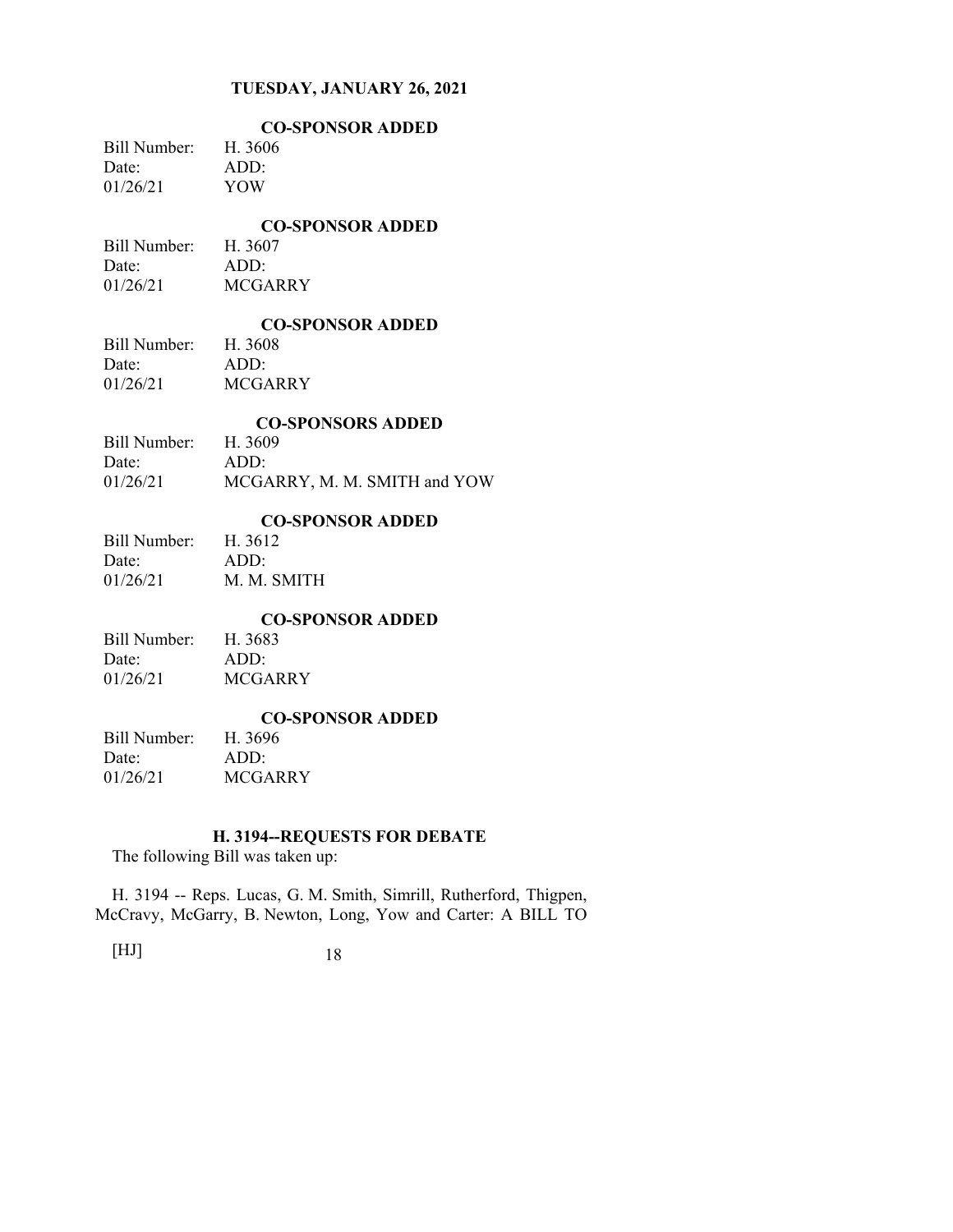AUTHORIZE THE SALE OF THE ASSETS OF THE SOUTH CAROLINA PUBLIC SERVICE AUTHORITY AND THE ASSUMPTION OR DEFEASMENT OF ITS LIABILITIES OR THE MANAGEMENT OF THE OPERATIONS OF THE PUBLIC SERVICE AUTHORITY BY A THIRD PARTY OR ENTITY; TO CREATE A SPECIAL COMMITTEE OF THE GENERAL ASSEMBLY TO FURTHER NEGOTIATE THE TERMS AND CONDITIONS OF THE PREFERRED SALE RECOMMENDATION OF THE DEPARTMENT OF ADMINISTRATION REGARDING THE PUBLIC SERVICE AUTHORITY AND THE PREFERRED MANAGEMENT RECOMMENDATION OF THE DEPARTMENT OF ADMINISTRATION REGARDING THE PUBLIC SERVICE AUTHORITY, TO PROVIDE THAT THE SPECIAL COMMITTEE SHALL REPORT ONE RECOMMENDATION TO EACH HOUSE OF THE GENERAL ASSEMBLY FOR ITS APPROVAL, AND TO PROVIDE FOR THE MANNER IN WHICH THE SELECTED PROPOSAL SHALL TAKE EFFECT; AND TO AMEND CHAPTER 31, TITLE 58, CODE LAWS OF SOUTH CAROLINA, 1976, RELATING TO THE PUBLIC SERVICE AUTHORITY, SO AS TO FURTHER PROVIDE FOR THE GOVERNANCE AND OPERATIONS OF THE AUTHORITY IN CERTAIN PARTICULARS.

Reps. OTT, JEFFERSON, S. WILLIAMS, BRAWLEY, J. L. JOHNSON, GOVAN, HOSEY, GARVIN, TEDDER, MATTHEWS, J. E. JOHNSON, BRITTAIN, FRY, COBB-HUNTER, MCDANIEL and DAVIS requested debate on the Bill.

#### **H. 3691--DEBATE ADJOURNED**

The following Bill was taken up:

H. 3691 -- Rep. Murphy: A BILL TO ADOPT REVISED CODE VOLUMES 1A AND 14A OF THE CODE OF LAWS OF SOUTH CAROLINA, 1976, TO THE EXTENT OF THEIR CONTENTS, AS THE ONLY GENERAL PERMANENT STATUTORY LAW OF THE STATE AS OF JANUARY 1, 2021.

Rep. FINLAY moved to adjourn debate on the Bill until Wednesday, January 27, which was agreed to.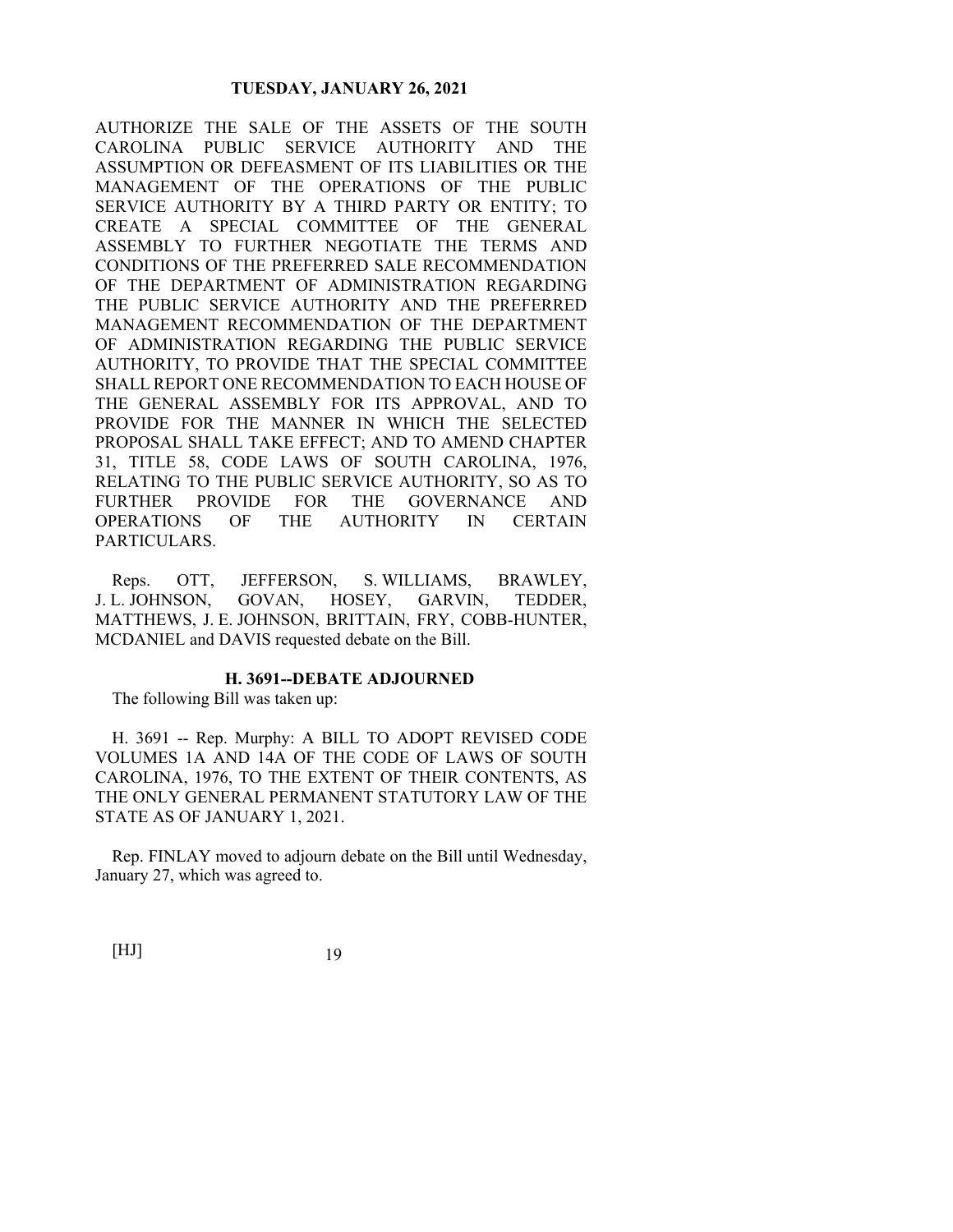# **H. 3602--DEBATE ADJOURNED**

The following Bill was taken up:

H. 3602 -- Reps. W. Cox, Elliott, B. Cox, Hyde, Ligon, Collins, West, Gilliard, T. Moore, Gilliam, Yow, Bradley, Gagnon, Burns, Chumley, Haddon, Govan, Howard, G. M. Smith, Brawley, Cobb-Hunter, J. L. Johnson, Rose, Wooten, Calhoon, Cogswell, Hewitt, Jefferson, R. Williams, Murray, B. Newton, Hixon, Carter, Jones and King: A JOINT RESOLUTION TO ADDRESS THE LOW RATE OF ADMINISTRATION OF COVID-19 VACCINATIONS IN SOUTH CAROLINA BY DIRECTING THE DEPARTMENT OF HEALTH AND ENVIRONMENTAL CONTROL TO TEMPORARILY AUTHORIZE CERTAIN QUALIFIED HEALTH CARE WORKERS TO ADMINISTER CERTAIN APPROVED COVID-19 VACCINATIONS REGARDLESS OF WHETHER THE HEALTH CARE WORKERS ARE OTHERWISE PROHIBITED FROM DOING SO UNDER ANY PROFESSIONAL SCOPE OF PRACTICE OR UNAUTHORIZED PRACTICE PROVISION OF LAW IN THIS STATE.

Rep. FINLAY moved to adjourn debate on the Bill until Wednesday, January 27, which was agreed to.

#### **MOTION PERIOD**

The motion period was dispensed with on motion of Rep. FORREST.

# **H. 3194--AMENDED AND ORDERED TO THIRD READING**

The following Bill was taken up:

H. 3194 -- Reps. Lucas, G. M. Smith, Simrill, Rutherford, Thigpen, McCravy, McGarry, B. Newton, Long, Yow and Carter: A BILL TO AUTHORIZE THE SALE OF THE ASSETS OF THE SOUTH CAROLINA PUBLIC SERVICE AUTHORITY AND THE ASSUMPTION OR DEFEASMENT OF ITS LIABILITIES OR THE MANAGEMENT OF THE OPERATIONS OF THE PUBLIC SERVICE AUTHORITY BY A THIRD PARTY OR ENTITY; TO CREATE A SPECIAL COMMITTEE OF THE GENERAL ASSEMBLY TO FURTHER NEGOTIATE THE TERMS AND CONDITIONS OF THE PREFERRED SALE RECOMMENDATION OF THE DEPARTMENT OF ADMINISTRATION REGARDING THE PUBLIC SERVICE AUTHORITY AND THE PREFERRED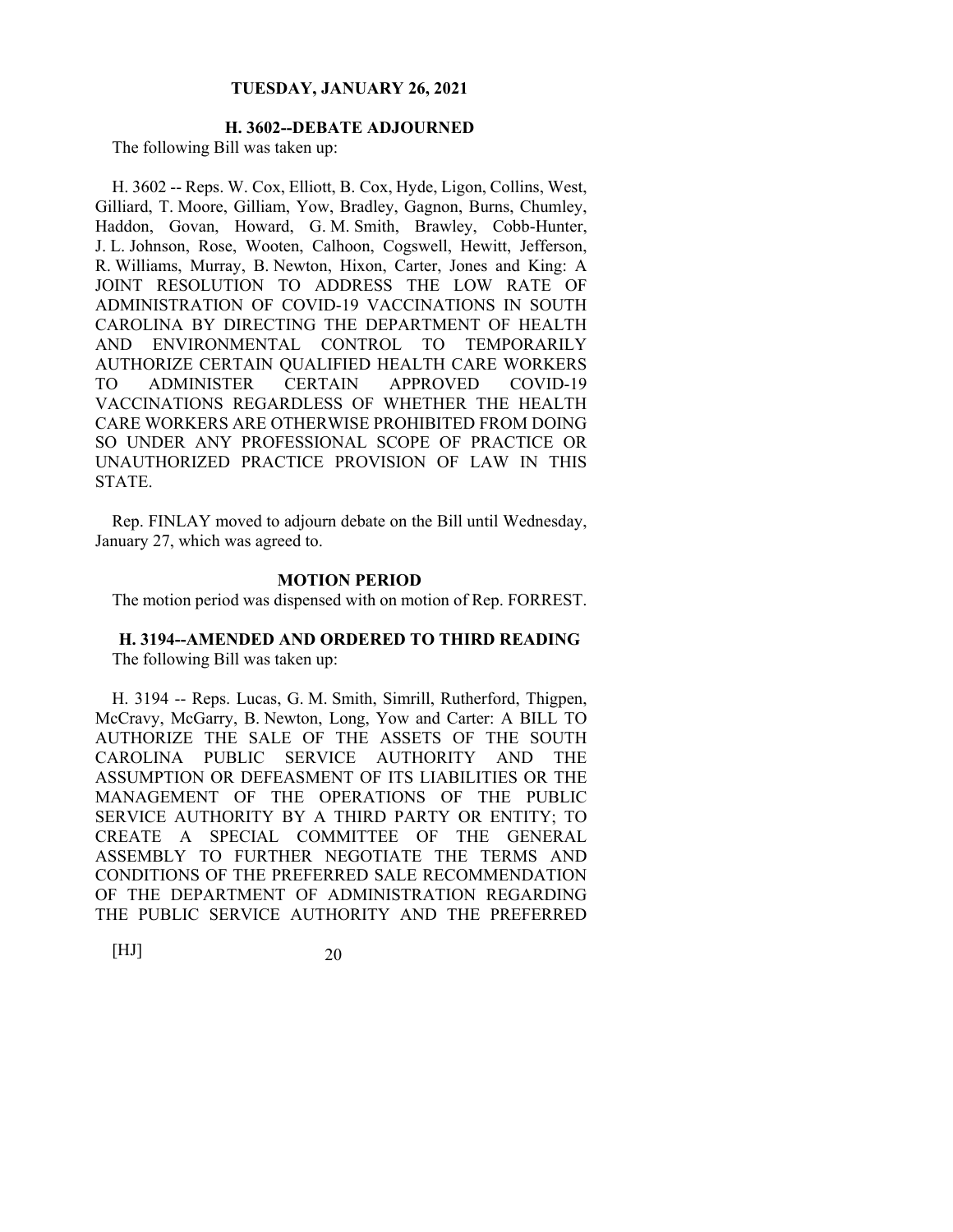MANAGEMENT RECOMMENDATION OF THE DEPARTMENT OF ADMINISTRATION REGARDING THE PUBLIC SERVICE AUTHORITY, TO PROVIDE THAT THE SPECIAL COMMITTEE SHALL REPORT ONE RECOMMENDATION TO EACH HOUSE OF THE GENERAL ASSEMBLY FOR ITS APPROVAL, AND TO PROVIDE FOR THE MANNER IN WHICH THE SELECTED PROPOSAL SHALL TAKE EFFECT; AND TO AMEND CHAPTER 31, TITLE 58, CODE LAWS OF SOUTH CAROLINA, 1976, RELATING TO THE PUBLIC SERVICE AUTHORITY, SO AS TO FURTHER PROVIDE FOR THE GOVERNANCE AND OPERATIONS OF THE AUTHORITY IN CERTAIN PARTICULARS.

The Committee on Ways and Means proposed the following Amendment No. 1 to H. 3194 (COUNCIL\SD\3194C005.NBD.SD21), which was adopted:

Amend the bill, as and if amended, by striking all after the enacting words and inserting:

#### / Part I

SECTION 1. The General Assembly authorizes the sale of the assets of the South Carolina Public Service Authority and the assumption or defeasment of its liabilities in the manner provided by this act.

Part II

SECTION 2. A special committee is hereby created to be composed of six members, three from each House, to be selected by each body in the same manner members of conference committees are selected by that body. The duties and responsibilities of the special committee are to consider offers for the sale of some or all of the assets of the Public Service Authority of South Carolina and to further negotiate the terms and conditions of any offer for the sale of some or all of the assets of the Public Service Authority of South Carolina. The special committee shall adopt and set its own rules of procedure. Upon approval of any offer for the sale of some or all of the assets of the Public Service Authority of South Carolina, the special committee shall issue a recommendation and report to the General Assembly. This recommendation and report may be accepted and approved by each House in the same manner conference committee reports are accepted and approved. Upon approval of the special committee report by the General Assembly, the report also must be transmitted to the Governor for his approval in the same manner enactments are presented to him under Article IV of the Constitution of this State. The Department of Administration shall execute on behalf of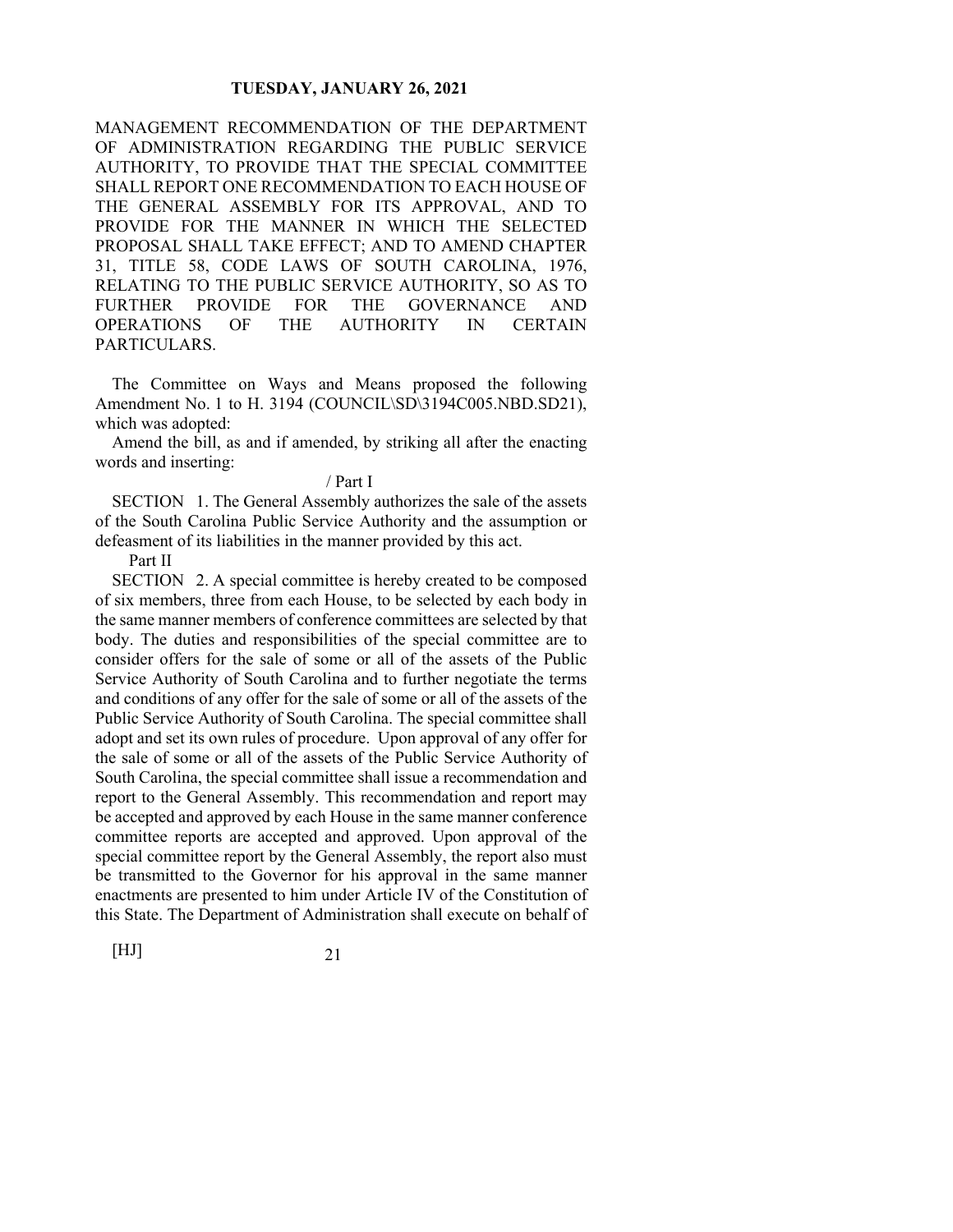the State of South Carolina the documents necessary to effectuate any sale proposal approved in the manner provided in this section. The special committee shall have the authority to remain in existence and consider any future offers for the sale of some or all of the assets of the Public Service Authority of South Carolina until the special committee dissolves according to its own rules of procedure.

SECTION 3. In the event the provisions of this act and the provisions of Act 95 of 2019 conflict, the provisions of this act shall control.

Part III

SECTION 4. Various provisions of Title 58 of the 1976 Code or other provisions are amended or added as follows:

A. Section 58-31-20 of the 1976 Code is amended to read:

 "Section 58-31-20. (A) The Public Service Authority consists of a board of twelve directors who reside in South Carolina and who have the qualifications stated in this section, as determined by the State Regulation of Public Utilities Review Committee pursuant to Section 58-3-530(14), before being appointed by the Governor with the advice and consent of the Senate General Assembly as follows: one registered voter from each congressional district of the State; and one from each of the counties of Horry, Berkeley, and Georgetown who reside in and are registered to vote in authority territory and are customers of the authority.; and two from the State at large, one of whom must be chairman. Two of the directors must have substantial work experience within the operations of electric cooperatives or substantial experience on an electric cooperative board, including one of the two who must have substantial experience within the operations or board of a transmission or generation cooperative. A director shall not serve as an employee or board member of an electric cooperative during his term as a director Two of the directors from the congressional districts must have substantial work experience within the operations of electric cooperatives or substantial experience on an electric cooperative board, including one of the two who must have substantial experience within the operations or board of a transmission or generation cooperative. The board also shall have one director recommended to the Governor by the South Carolina Manufacturers Alliance to represent industrial customers of the authority, and one director recommended to the Governor by the governing authority of the authority's largest wholesale customer; provided, however, these two directors may not be an employee, counsel, or board member of a customer served by the authority.

 A director shall not serve as an employee or board member of an electric cooperative during his term as a director. Each director shall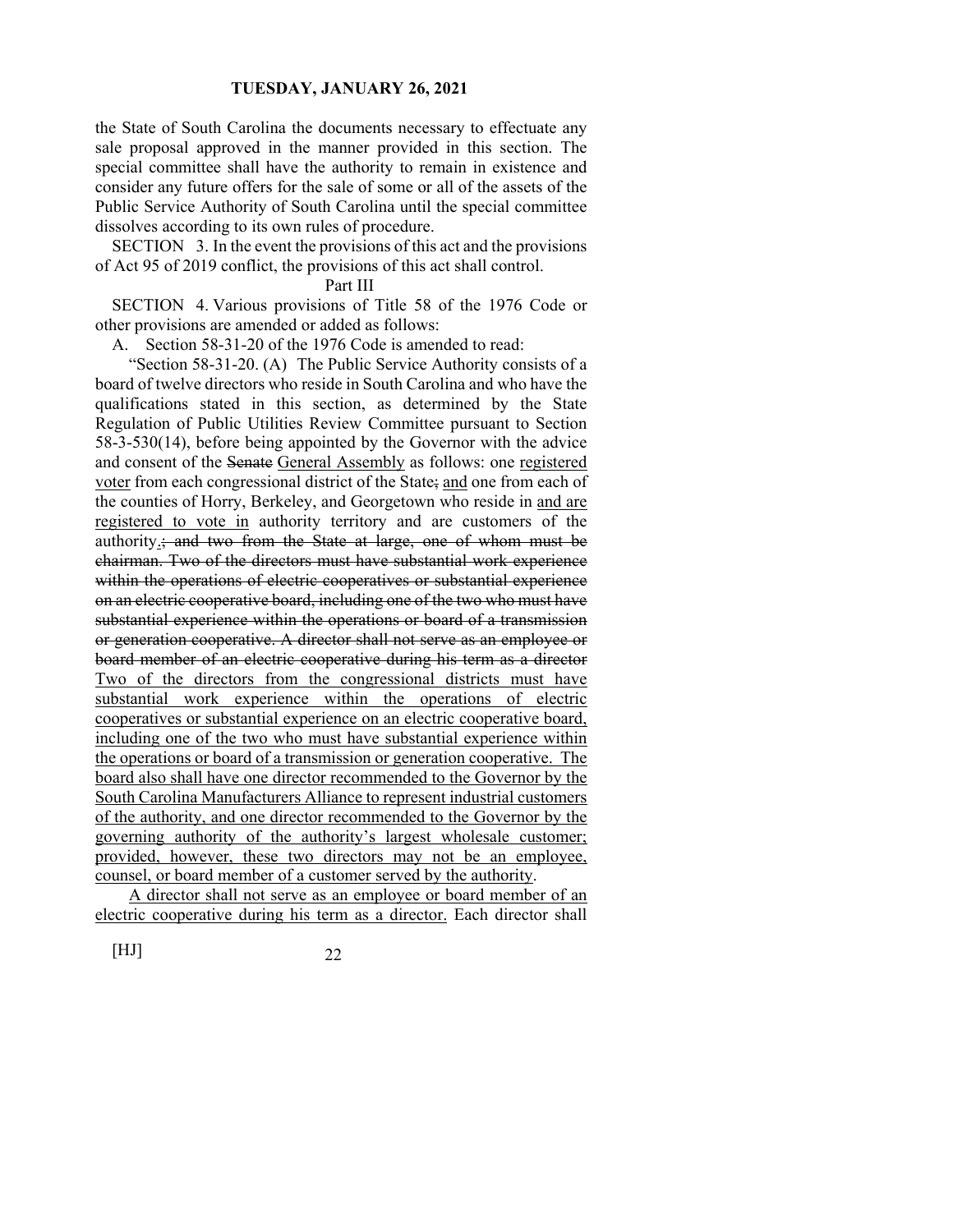serve for a term of seven five years, and shall not serve more than two consecutive terms except as provided in this section. At the expiration of the term of each director and of each succeeding director, the Governor, with the advice and consent of the Senate, must appoint a successor, who shall hold office for a term of seven years or until his successor has been appointed and qualified. In the event of a director vacancy due to death, resignation, or otherwise, the Governor must appoint the director's successor, with the advice and consent of the Senate General Assembly, and the successor-director shall hold office for the remainder of the unexpired term. A director may not receive a salary for services as director until the authority is in funds, but each director must be paid his actual expense in the performance of his duties, the actual expense to be advanced from the contingent fund of the Governor until the time the Public Service Authority is in funds, at which time the contingent fund must be reimbursed. After the Public Service Authority is in funds, the compensation and expenses of each member of the board must be paid from these funds, and the compensation and expenses must be fixed by the advisory board established in this section. A director may not receive a salary for services as a director. However, the authority, by vote at a regularly scheduled meeting, may choose to grant the director compensation based upon the availability of funds in excess of the previous year's operational costs. This compensation must be reasonably based upon the financial performance of the authority in the previous fiscal year. Directors may receive reimbursement from the authority for actual expenses associated with their service as directors. Members of the board of directors may be removed for cause, pursuant to Section 1-3-240(C) or a violation of Section 58-31-55, by the Governor of the State, the advisory board, or a majority thereof. A member of the General Assembly of the State of South Carolina is not eligible for appointment as Director of the Public Service Authority during the term of his office. No more than two members from the same county may serve as directors at any time. A director may not have made a campaign contribution to the Governor who appoints them in the election cycle immediately preceding their appointment.

 In making appointments to the Board of Directors, the Governor in making appointments and the General Assembly in its advice and consent capacity must give due consideration to race, gender, and other demographic factors to assure nondiscrimination, inclusion, and representation to the greatest extent possible of all segments of the population of this State.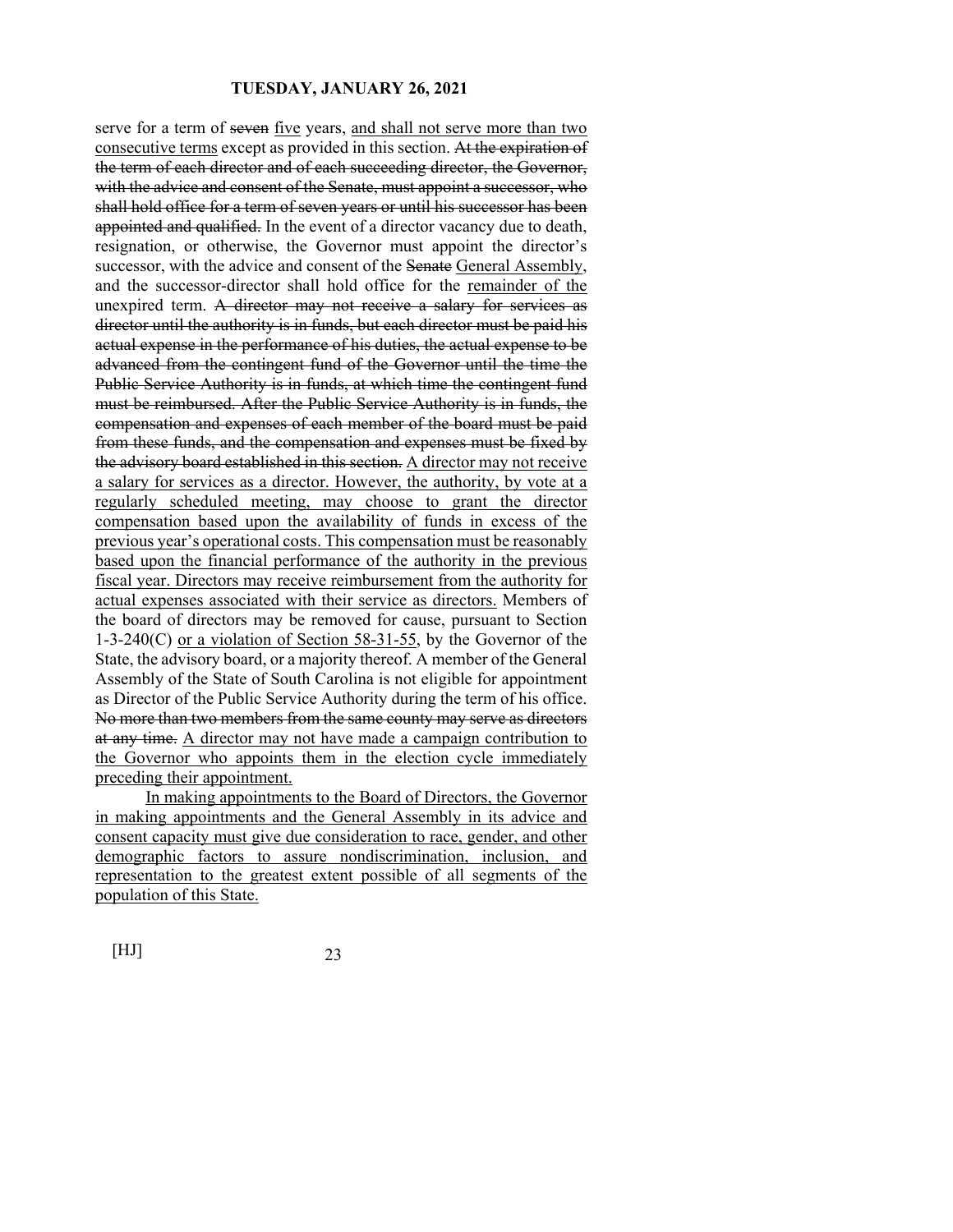(B) Candidates for appointment to the board must be screened by the State Regulation of Public Utilities Review Committee and, prior to confirmation by the Senate General Assembly, must be found qualified by meeting the minimum requirements contained in subsection (C). The review committee must submit a written report to the Clerk Clerks of the Senate and House setting forth its findings as to the qualifications of each candidate. A candidate must not serve on the board, even in an interim capacity, until he is screened and found qualified by the State Regulation of Public Utilities Review Committee.

 (C)(1) Each member must possess abilities and experience that are generally found among directors of energy utilities serving this State and that allow him to make valuable contributions to the conduct of the authority's business. These abilities include substantial business skills and experience, but are not limited to:

 $(1)(a)$  general knowledge of the history, purpose, and operations of the Public Service Authority and the responsibilities of being a director of the authority;

 $(2)(b)$  the ability to interpret legal and financial documents and information so as to further the activities and affairs of the Public Service Authority;

 $(3)(c)$  with the assistance of counsel, the ability to understand and apply federal and state laws, rules, and regulations including, but not limited to, Chapter 4 of Title 30 as they relate to the activities and affairs of the Public Service Authority; and

 $(4)(d)$  with the assistance of counsel, the ability to understand and apply judicial decisions as they relate to the activities and affairs of the Public Service Authority.

(2) Each member also must have:

(a) a baccalaureate or more advanced degree from:

 (i) a recognized institution of higher learning requiring face-to-face contact between its students and instructors prior to completion of the academic program;

 (ii) an institution of higher learning that has been accredited by a regional or national accrediting body; or

 (iii) an institution of higher learning chartered before 1962; and

 (b) a background of substantial duration and an expertise in at least one of the following:

(i) energy issues;

(ii) consumer protection and advocacy issues;

(iii) water and wastewater issues;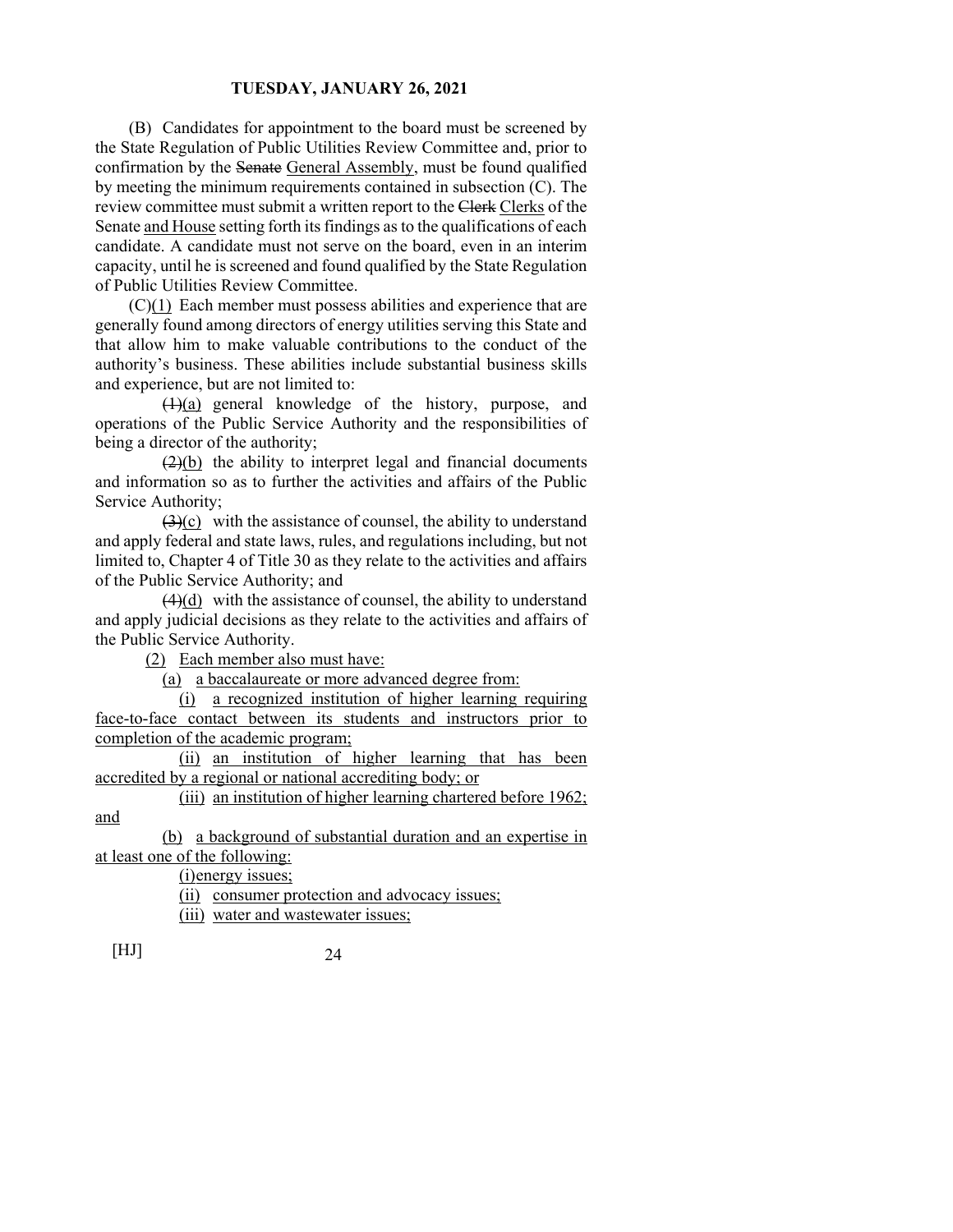(iv) finance, economics, and statistics;

(v) accounting;

(vi) engineering; or

(vii)law.

 (D) For the assistance of the board of directors of the Public Service Authority, there is hereby established an advisory board to be known as the advisory board of the South Carolina Public Service Authority, to be composed of the Governor of the State, the Attorney General, the State Treasurer, the Comptroller General, and the Secretary of State, as ex officio members, who must serve without compensation other than necessary traveling expenses. The advisory board must perform any duties imposed on it pursuant to this chapter, and must consult and advise with the board of directors on any and all matters which by the board of directors may be referred to the advisory board. The board of directors must make annual reports to the advisory board, which reports must be submitted to the General Assembly by the Governor, in which full information as to all of the acts of said board of directors shall be given, together with financial statement and full information as to the work of the authority. On July first of each year, the advisory board must designate a certified public accountant or accountants, resident in the State, for the purpose of making a complete audit of the affairs of the authority, which must be filed with the annual report of the board of directors. The Public Service Authority must submit the audit to the General Assembly.

 (E) The following shall be nonvoting ex officio members of the board of directors entitled to attend all meetings of the authority board, including any executive sessions:

(1) The Chair of the Board of Central Electric Cooperative;

(2) The Secretary of Commerce or his designee;

 (3) A designee of the Chairs of the Senate Judiciary Committee and the House Labor, Commerce and Industry Committee.

 (F) The members of the board annually shall elect a chairman and those officers it deems necessary to serve for terms of one year each in these capacities.

 (G) The terms of all current members of the board serving on the effective date of this subsection shall expire at which time their successors must be selected in the manner provided for by this section. However, current board members shall continue to serve until their successors are appointed and qualify, and the two members appointed by the Governor upon recommendation of the Manufacturer's Alliance and upon the recommendation of the authority's largest wholesale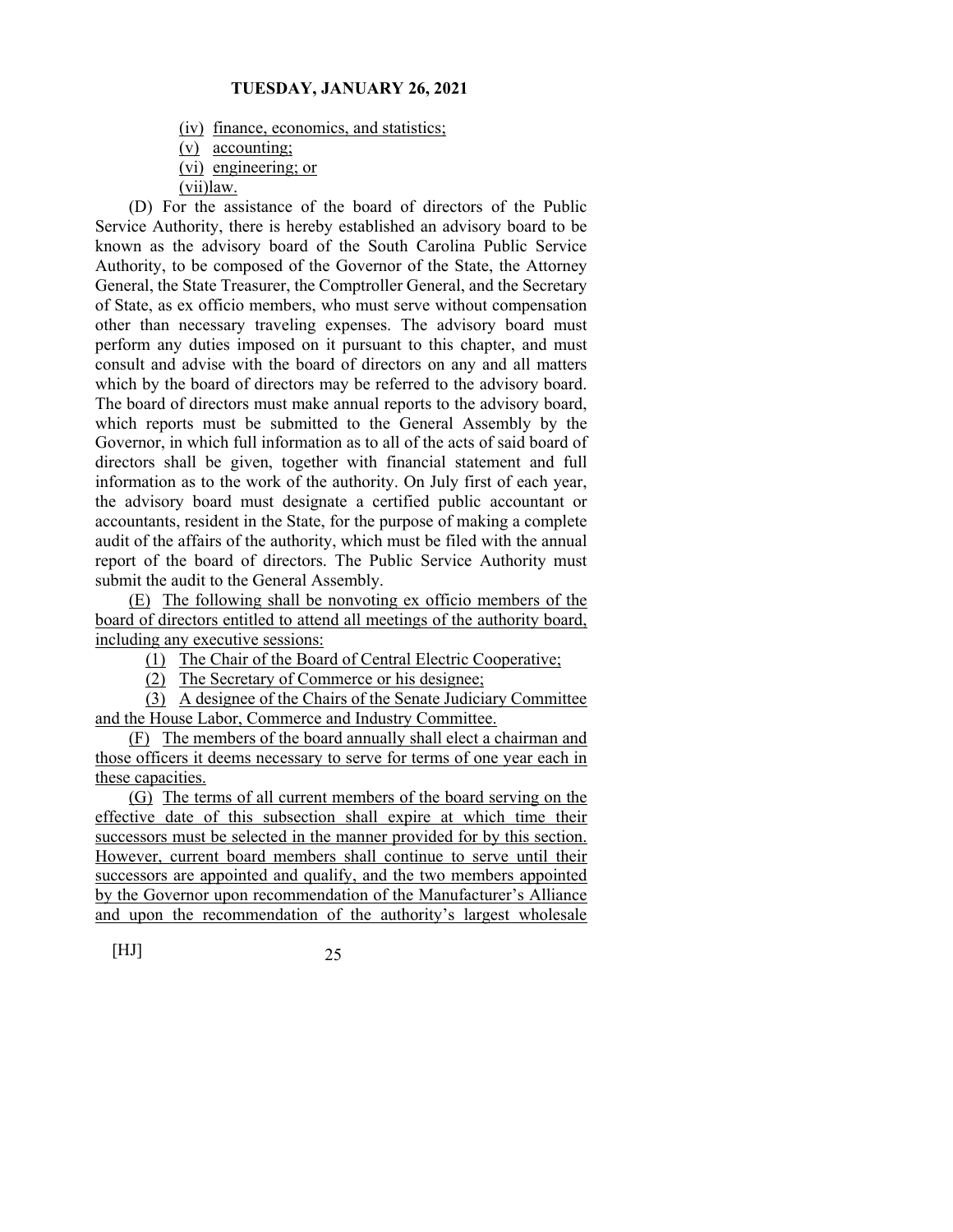customer shall be deemed to be the successors to the two current state at-large members."

B. Section 58-31-30(A)(11) and (12) of the 1976 Code is amended to read:

 "(11) to make bylaws for the management and regulation of its affairs, including the establishment of subcommittees of the board of directors to include Finance and Audit, Public Information, Water Services and Resource Management, Generation and Power Supply Planning, and Executive and Governance, each of these making regular reports to the full board of directors at each regular meeting of the full board;

 (12) to appoint officers, agents, employees, and servants, to prescribe their duties, and to fix their compensation to select a chief executive officer for the authority who shall cause the authority to employ all necessary employees with the board approving the employment and compensation of any senior management official selected as the chief executive officer;"

C. Section 58-31-55 of the 1976 Code is amended to read:

 "Section 58-31-55. (A) Every director shall owe a fiduciary duty of care to the State of South Carolina during his service as a director.

 (B) A director shall discharge his duties as a director, including his duties as a member of a committee:

(1) in good faith;

 (2) with the care an ordinarily prudent person in a like position would exercise under similar circumstances; and

 (3) in a manner he reasonably believes to be in the best interests of the Public Service Authority. As used in this chapter, 'best interests' means a balancing of the following:

 (a) preservation of the financial integrity of the Public Service Authority and its ongoing operation of generating, transmitting, and distributing electricity to wholesale and retail customers on a reliable, adequate, efficient, and safe basis, at just and reasonable rates, regardless of the class of customer;

 (b) economic development and job attraction and retention within the Public Service Authority's present service area or areas within the State authorized to be served by an electric cooperative or municipally owned electric utility that is a direct or indirect wholesale customer of the authority; and

 (c) subject to the limitations of Section 58-31-30(B) and item (3)(a) of this section, exercise of the powers of the authority set forth in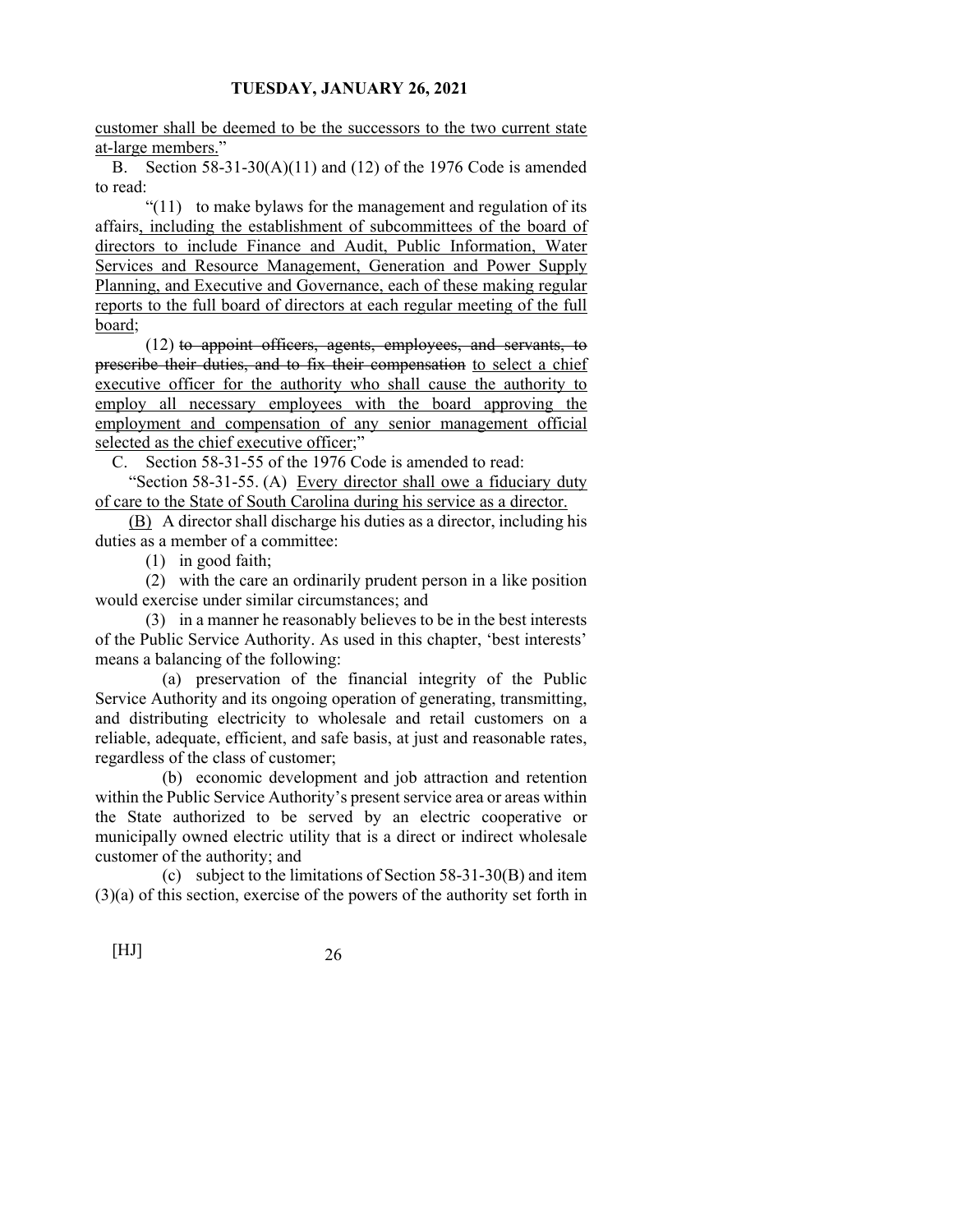Section 58-31-30 in accordance with good business practices and the requirements of applicable licenses, laws, and regulations.

 (B)(C) In discharging his duties, a director is entitled to rely on information, opinions, reports, or statements, including financial statements and other financial data, if prepared or presented by:

 (1) one or more officers or employees of the Public Service Authority whom the director reasonably believes to be reliable and competent in the matters presented;

 (2) legal counsel, public accountants, or other persons as to matters the director reasonably believes are within the person's professional or expert competence; or

 (3) a committee of the board of directors of which he is not a member if the director reasonably believes the committee merits confidence.

 (C)(D) A director is not acting in good faith if he has knowledge concerning the matter in question that makes reliance otherwise permitted by subsection (B) unwarranted.

 (D)(E) A director is not liable for any action taken as a director, or any failure to take any action, if he performed the duties of his office in compliance with this section, except for a violation of the fiduciary duty contained in subsection (A).

 (E)(F) An action against a director for failure to perform the duties imposed by this section must be commenced within three years after the cause of action has occurred, or within two years after the time when the cause of action is discovered or should reasonably have been discovered, whichever occurs sooner. This limitations period does not apply to breaches of duty which have been concealed fraudulently."

D. Article 1, Chapter 31, Title 58 of the 1976 Code is amended by adding:

 "Section 58-31-230. (A) The Public Service Authority of South Carolina shall explore joint cost-saving opportunities through joint agreements with one or more third-party electrical utilities for the purpose of advancing system economy and reliability and generating cost savings to its customers. In order to advance system economy and reliability and generate cost savings, the Public Service Authority of South Carolina, subject to approval of the Public Service Commission, shall have all the powers which may be necessary or convenient for the exercise of such action, and shall discharge its duties by evaluating the potential joint management or operation of various services with a privately owned electrical utility, such as the following:

(1) nonnuclear electric generation matters by providing for:

$$
[HJ] \t\t 27
$$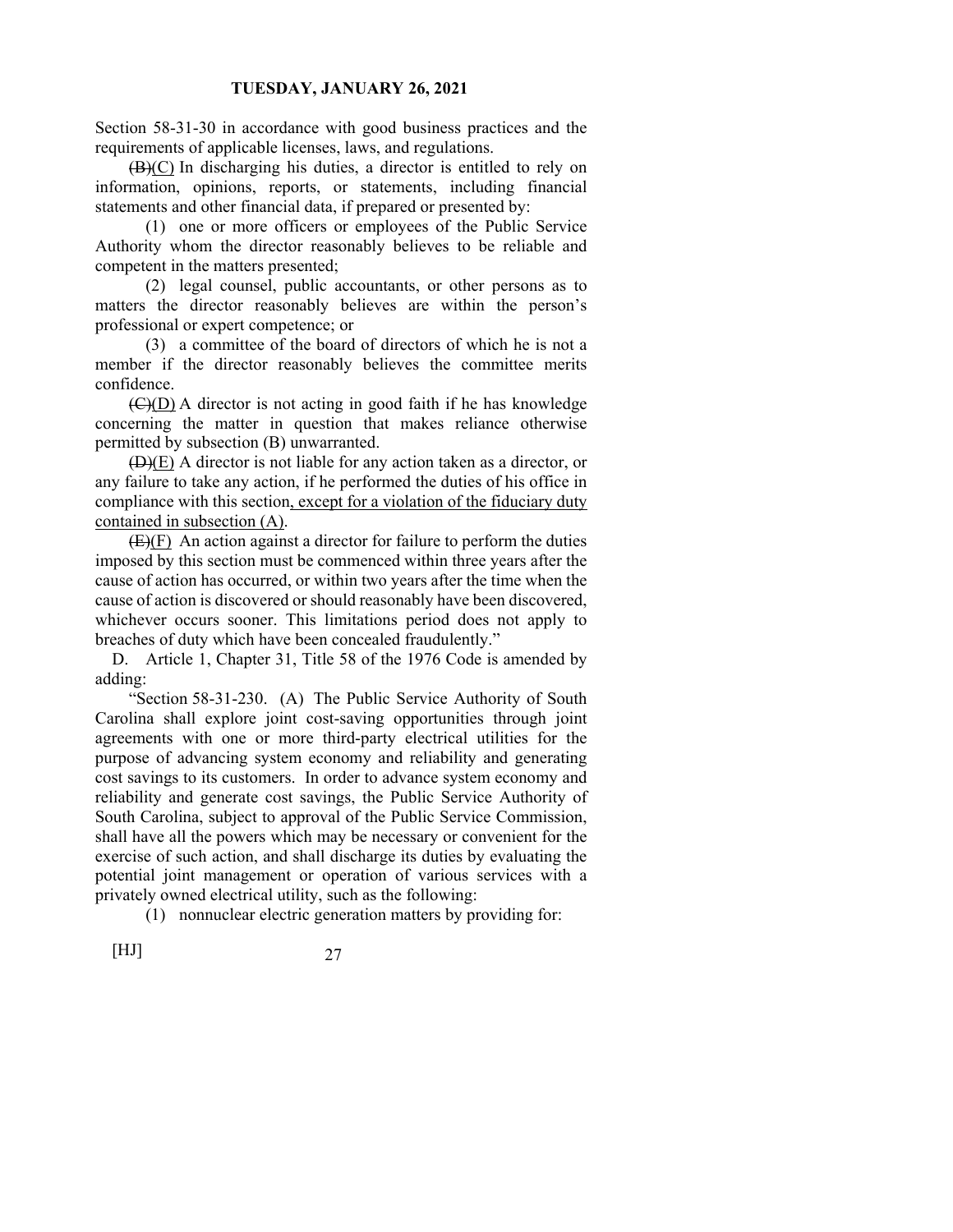(a) the provision of generation outage, security, engineering, training, benchmarking, environmental emissions data capture, environmental regulation compliance, and decommissioning support services; and

 (b) the provision of planning, engineering, and construction operations services to support generating station development projects;

 (2) fuel procurement and environmental commodities by providing for services related to the procurement and transportation of all fuels and emissions reduction products and physical and financial hedging of such fuels and emissions reduction products;

(3) electric transmission matters by providing for:

 (a) the preparation and coordination of planning studies, consulting, designing, inspecting, and engineering, construction and maintenance support services of electric transmission and substation plant facilities;

 (b) support services related to relay settings and coordination, relay misoperation analysis, relay repair and maintenance, substation and transmission line equipment specifications, electrical equipment repair and maintenance, and general outage coordination support; and

 (c) vegetation management so as to improve the reliability of electric transmission systems by preventing outages from vegetation located on transmission rights-of-way and minimizing outages from vegetation located adjacent to rights-of-way, and maintaining clearance between transmission lines and vegetation on and along transmission rights-of-way;

 (4) electric distribution matters by providing for metering, vegetation management, safety, training, weather forecasting, design, engineering, planning studies, substation and distribution control equipment installation, field support and operation support services; the planning, formulation, and implementation of load retention, load shaping and conservation and efficiency programs, and integrated resource planning for supply-side plans and demand-side management programs;

 (5) emergency services by providing aid in the emergency restoration of electric service such as:

- (a) distribution line restoration;
- (b) transmission line restoration;
- (c) generation facility restoration;
- (d) vegetation management;
- (e) damage assessment;
- (f) substation restoration;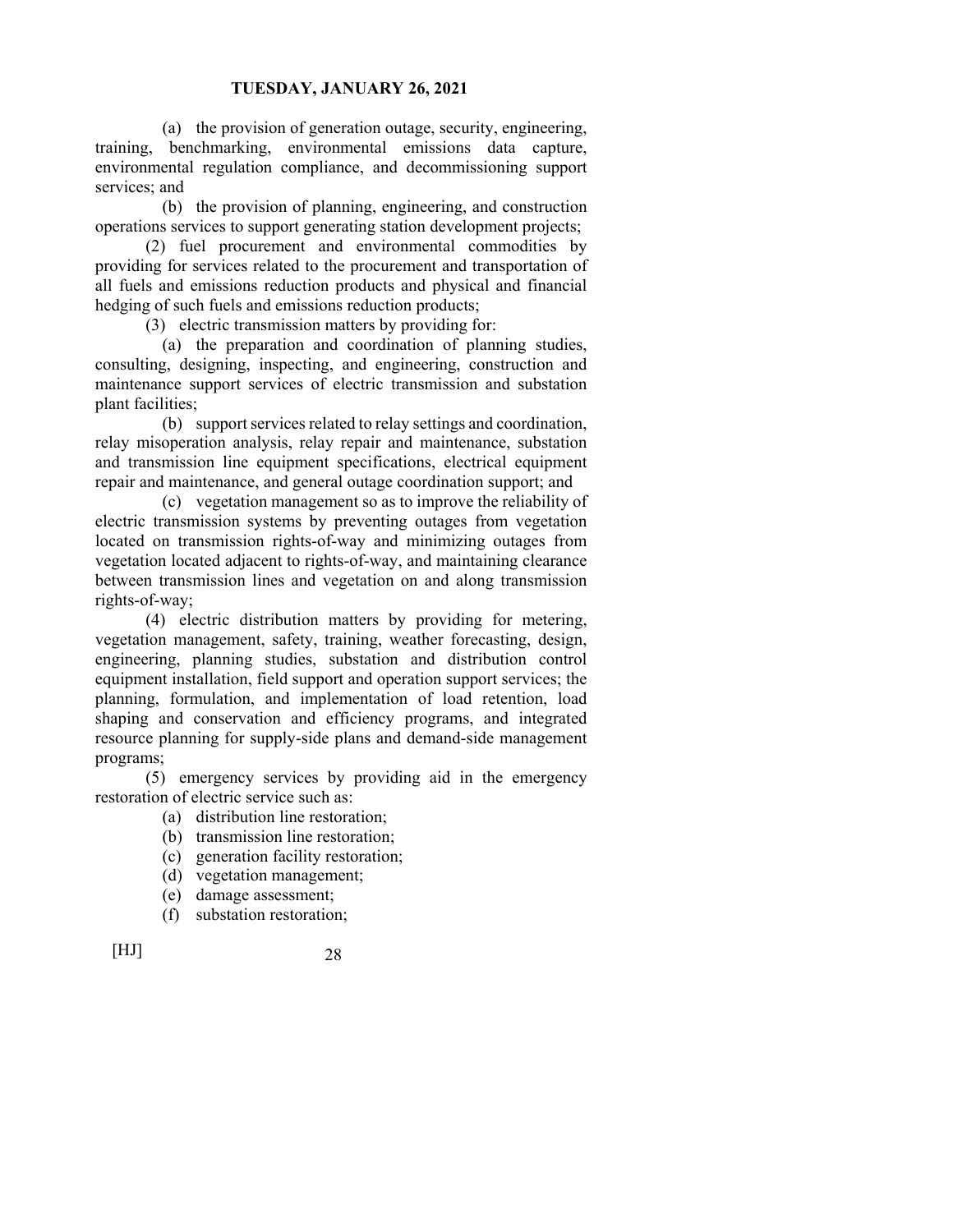(g) relay (system protection) restoration; and

 (h) other critical maintenance and emergency restoration support services to assist in the safe and timely restoration of electric service;

 (6) supply-chain matters by providing for the procurement of real and personal property, materials, supplies and services, conduct purchase negotiations, prepare procurement agreements, and administer programs of material control;

 (7) customer services by providing services and systems dedicated to customer service, billing, remittance, credit, collections, customer relations, call centers, energy conservation support, and metering; and

 (8) general corporate services such as accounting, corporate planning, information technology, business services, and risk management.

 (B) The Public Service Authority shall give first preference to a privately owned electrical utility providing retail electric service in South Carolina to pursue benefits for customers in South Carolina. Prior to approving a joint operating agreement with an out-of-state utility, the Public Service Authority shall establish compliance with this section and demonstrate to the satisfaction of the commission that it is in the public interest to approve the agreement with an out-of-state electrical utility rather than an electrical utility in South Carolina.

 (C) In furtherance of this section, the Public Service Authority of South Carolina is authorized to provide the privately owned electrical utility with access to, and the ability to utilize, appropriate offices, facilities and other equipment, and access to books, records, information, and employees of the Public Service Authority of South Carolina.

 (D) The Public Service Authority shall establish regular opportunities for comment and input from interested parties during the process of exploring or establishing any joint cost-saving opportunities through joint agreements with a electrical utility.

 (E) Any joint management or operating agreements entered into pursuant to this section must be approved by the commission with a finding that the agreement is in the public interest. No contract pursuant to this section shall be exempt from alteration, control, regulation, and establishment by the commission, when in its judgment the public interest so requires, to the full extent of the powers in relation to charges conferred upon the commission by this title. Proceedings shall include an opportunity for intervention, discovery, filed comments or testimony,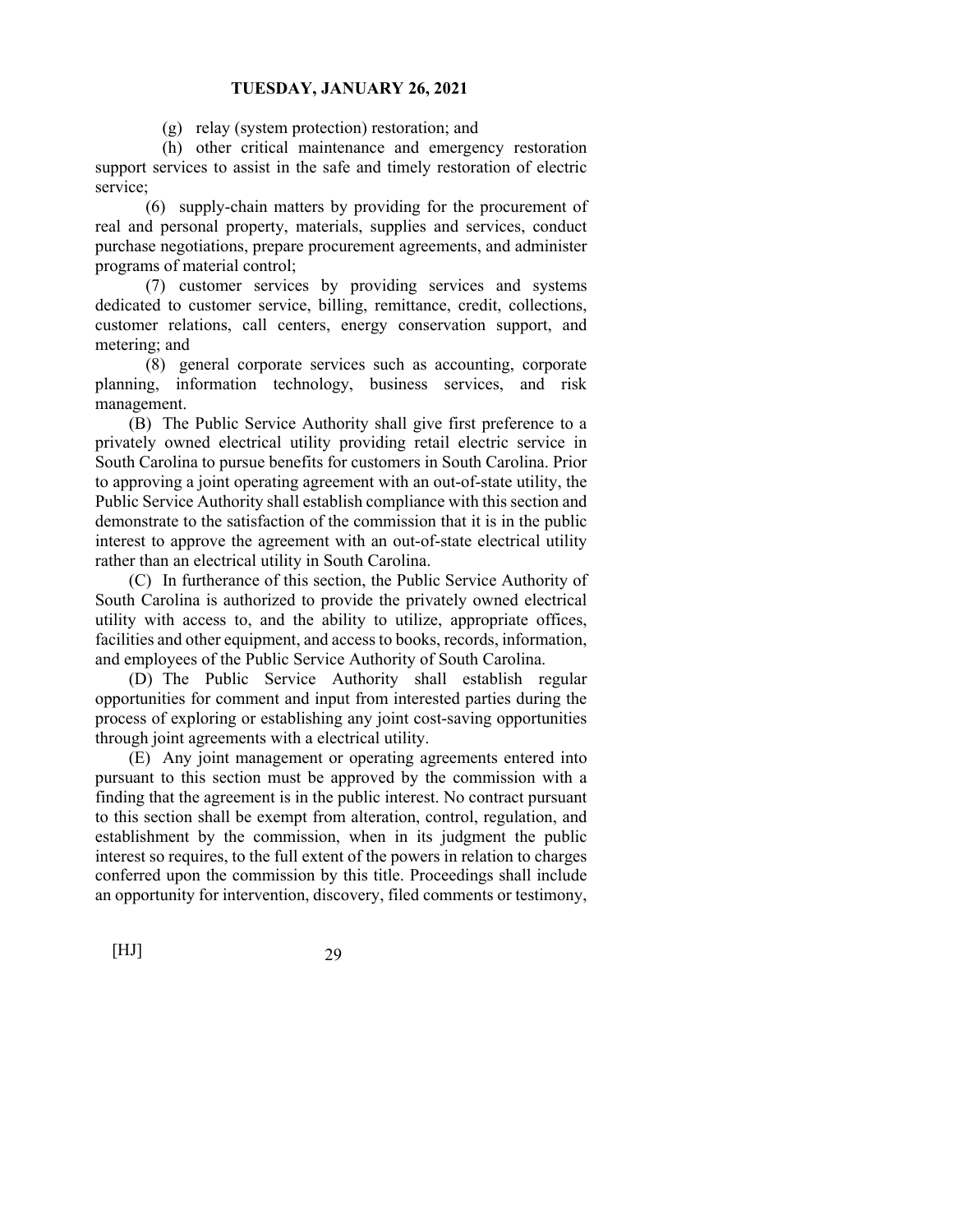and an evidentiary hearing. The Public Service Authority shall report its progress on the foregoing to the General Assembly.

 (F) The Public Service Authority shall prepare and submit a report annually to the Governor of the State of South Carolina, the President of the Senate of the State of South Carolina, the Speaker of the House of Representatives of the State of South Carolina, the Office of Regulatory Staff, and the Public Service Commission of South Carolina regarding the implementation of this section.

 (G) Nothing in this section shall be construed to amend or alter in any way the existing wholesale power supply contract between the Public Service Authority and Central Electric Power Cooperative."

E. Article 1, Chapter 31, Title 58 of the 1976 Code is amended by adding:

 "Section 58-31-295. (A) For purposes of this section, 'Reform plan' means the loads and resources portion of the Public Service Authority's reform plan submitted to the General Assembly pursuant to Act 95 of 2019, including any updates to reflect current plans and practices, related only to the Public Service Authority's plans for meeting its future capacity and energy needs and does not include other portions of the reform plan, including governance or any other item not related directly to meeting its future capacity and energy needs.

 (1) Within thirty days of the effective date of this act, the Public Service Authority, in consultation with the Office of Regulatory Staff and Central Electric Power Cooperative, shall develop a public process that allows input from customers and other stakeholders, to review, and update as necessary, the Public Service Authority's reform plan and prepare an integrated resource plan incorporating the revised reform plan.

 (2) Within one hundred eighty days of the effective date of this section, the Public Service Authority shall submit the integrated resource plan incorporating the revised reform plan to the commission along with all other documentation required pursuant to Section 58-37-40. The integrated resource plan incorporating the revised reform plan shall include an assessment of various resource portfolios over various study periods including a twenty-year study period and, by comparison on a net-present value basis, identify the most cost-effective and least ratepayer-risk resource portfolio to meet the Public Service Authority's total capacity and energy requirements while maintaining safe and reliable electric service.

 (3) Upon receipt of the Public Service Authority's integrated resource plan incorporating the revised reform plan, the commission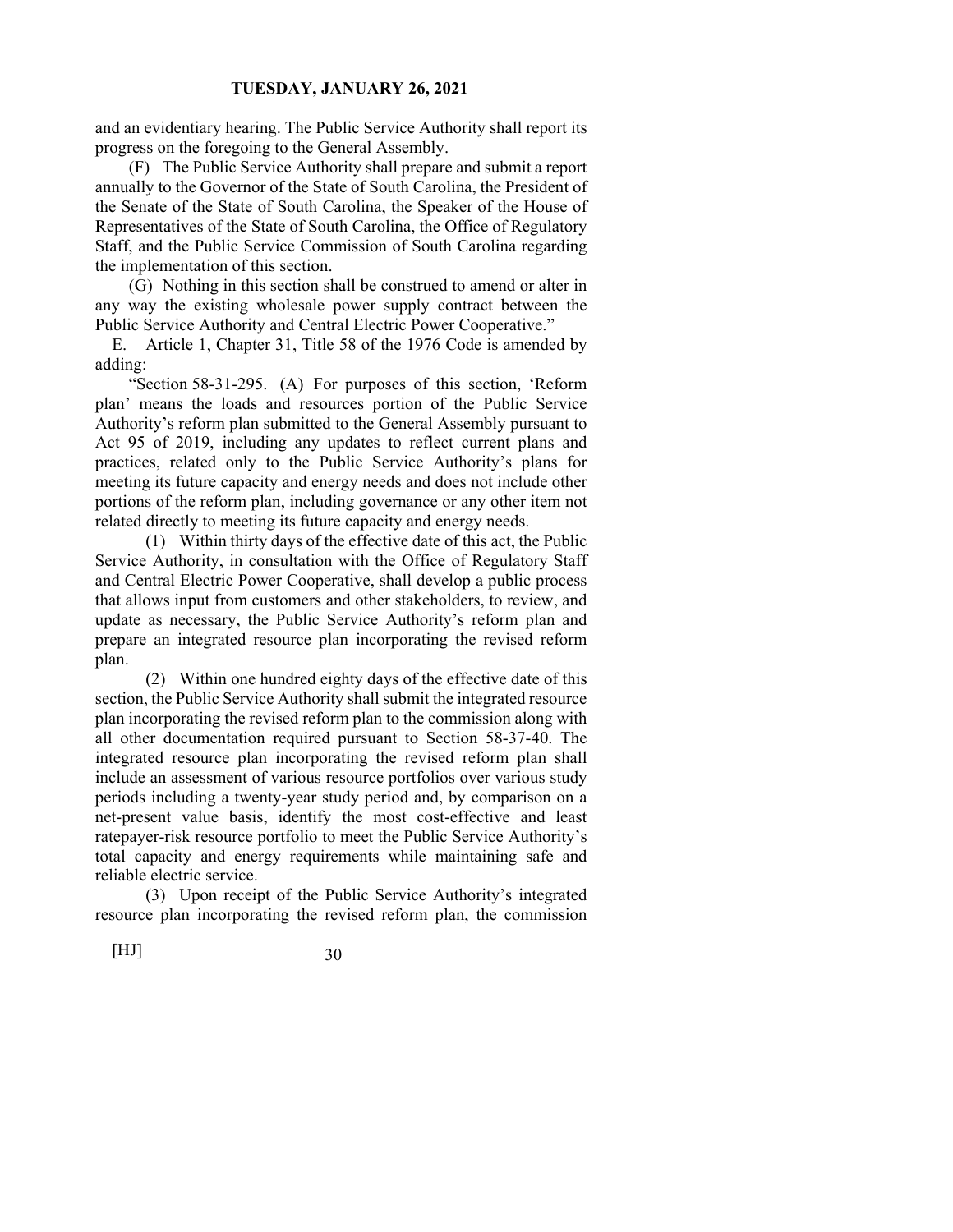shall open a docket and establish a proceeding to review the integrated resource plan incorporating the revised reform plan pursuant to Section 58-37-40.

 (B)(1) The commission shall review and evaluate the integrated resource plan incorporating the revised reform plan along with long-term power supply alternatives and various resource portfolios over various study periods including a twenty‐year study period and, by comparison on a net present value basis, identify the most cost‐effective and lowest ratepayer-risk resource portfolio to meet the Public Service Authority's total capacity and total energy requirements while maintaining safe and reliable electric service.

 (2) The commission's evaluation shall include, but not be limited to:

 (a) evaluating the cost-effectiveness and ratepayer risk of self-build generation and its associated interconnected transmission options compared with various long-term power supply alternatives including power purchase agreements, competitive procurement of renewable energy, joint dispatch agreements, market purchases from an existing regional transmission organization, joining or creating a new regional transmission organization, or any combination thereof. In evaluating the cost-effectiveness of long-term power supply alternatives, the commission shall strive to reduce the risk to ratepayers associated with self-build generation or transmission options while maintaining safe and reliable electric service.

 (b) an analysis of any potential cost savings that might accrue to ratepayers from the retirement of any generation assets.

 (3) The commission shall consider such analysis and its determination in acting upon any petition by the Public Service Authority utility for the approval of construction or acquisition of a major utility facility or approval of long-term purchases of power with a duration over five years.

 (C) As part of the filing, the commission shall allow intervention by interested parties. The commission shall establish a procedural schedule to permit reasonable discovery in order to assist parties in obtaining evidence concerning the integrated resource plan incorporating the revised reform plan, including the reasonableness and prudence of the plans and alternatives to the plans raised by intervening parties. No later than three hundred days after the Public Service Authority files the integrated resource plan incorporating the revised reform plan, the commission shall issue a final order approving,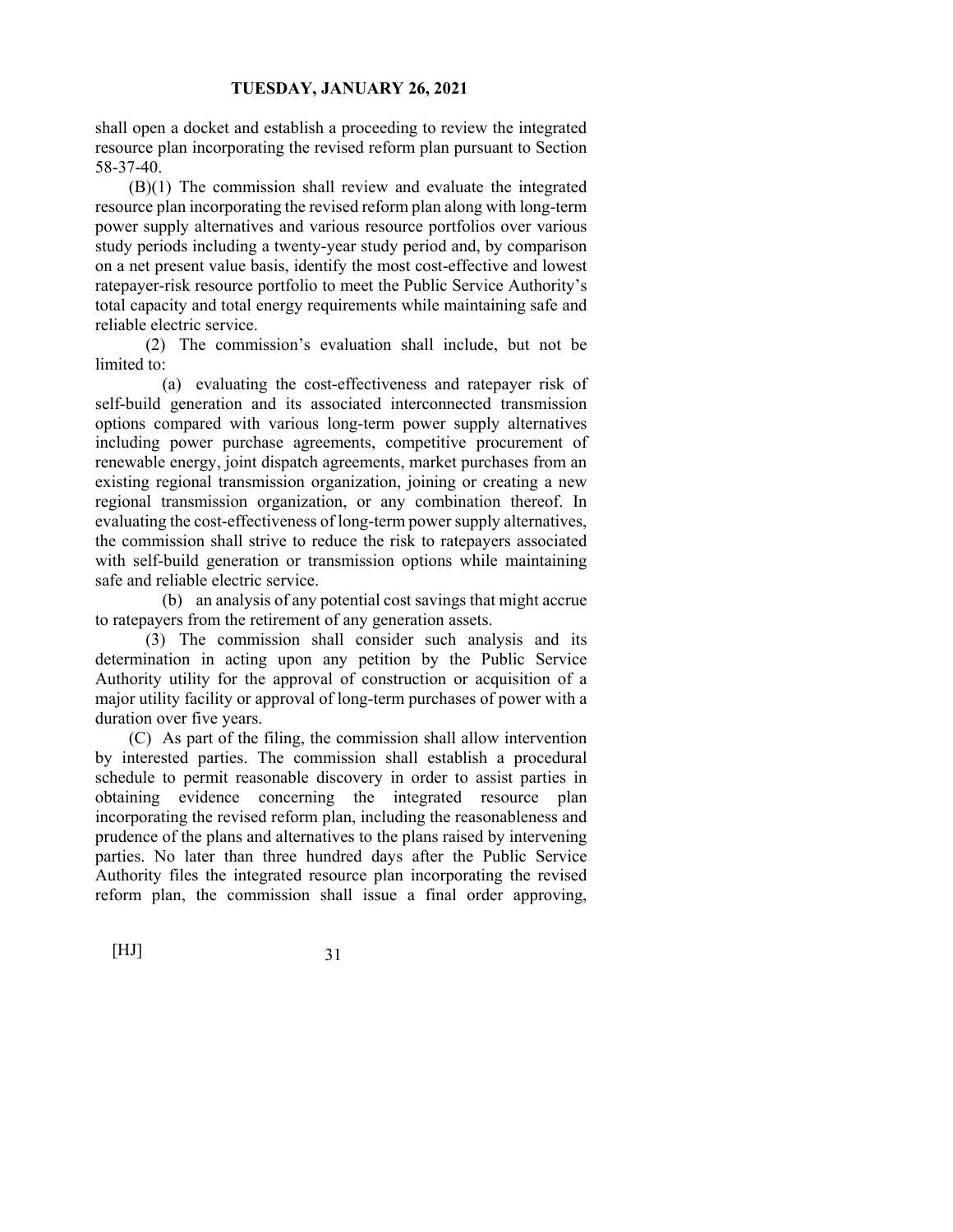modifying, or denying the integrated resource plan incorporating the revised reform plan.

 (D) During the pendency of the regulatory proceeding, the Public Service Authority may not begin the construction, purchase, or lease of any facility for the generation or transmission of electricity over one hundred megawatts to be directly or indirectly used for the furnishing of electric service and may not enter into any long-term power purchase agreements without prior commission approval. During the pendency of the regulatory proceeding, nothing in this section prohibits the Authority from:

 (1) doing those things necessary for closing and decommissioning the Winyah Generating Station including, but not limited to, planning, permitting, and securing by purchase or lease one hundred megawatts of combustion turbines and minor transmission upgrades, subject to the consent of Central pursuant to the Power System Coordination and Integration Agreement between Santee Cooper and Central, as amended (the Coordination Agreement). In no event will this include constructing a natural gas combined cycle or other major generation resource;

 (2) doing all those things necessary for deploying up to 500 megawatts of new solar generation in accordance with Act 135 of 2020, subject to consent of Central pursuant to the Coordination Agreement.

 (E) Following the conclusion of the initial proceeding to evaluate the Public Service Authority's integrated resource plan incorporating the revised reform plan, for future resource planning, the Public Service Authority shall comply with Section 58-37-40. To the extent practicable, the commission shall align the Public Service Authority's future integrated resource plan filings on a schedule that aligns the Public Service Authority's integrated resource plan filing dates with those required for other electrical utilities in the State.

 (F) Nothing in this section shall be construed to give the Commission the authority to amend or alter in any way the existing wholesale power supply contract between the Public Service Authority and Central Electric Power Cooperative.

Section 58-31-296. (A)(1) The commission, in consultation with the Office of Regulatory Staff and the Public Service Authority, shall develop, publicize, and keep current an analysis of the Public Service Authority's:

(a) long-range capacity and energy needs;

 (b) long-range needs for expansion of facilities for the generation of electricity;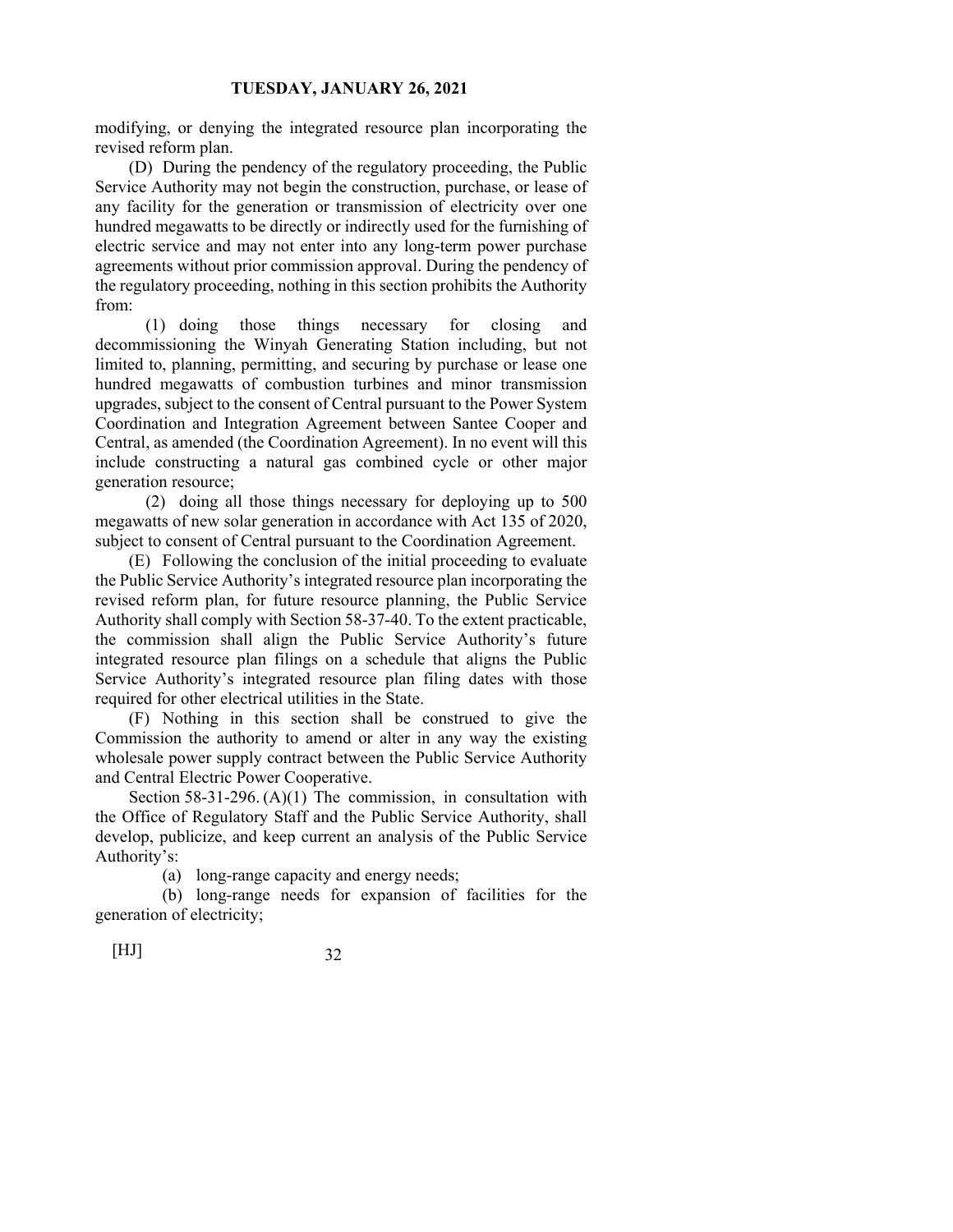(c) estimates of the probable future growth of the use of electricity;

 (d) extent, size, mix, and general location of generating plants and arrangements for pooling power to the extent not regulated by the Federal Energy Regulatory Commission and other arrangements with other utilities and energy suppliers to achieve maximum efficiencies for the benefit of the customers of the Public Service Authority.

(2) This analysis must include an estimate of:

(a) the probable future growth of the use of electricity;

(b) the probable need of generating reserves;

 (c) in the judgment of the commission, the optimal extent, size, mix, and general location of generating plants;

 (d) in the judgment of the commission, the optimal arrangements for statewide or regional pooling of power and arrangements with other utilities and energy suppliers to achieve maximum efficiencies for the benefit of the people of South Carolina; and

 (e) the comparative costs, on a net present-value basis, of meeting future growth by other means of providing reliable, efficient, and economic electric service, including purchase of power, competitive market power purchases, joint ownership of facilities, refurbishment of existing facilities, conservation (including energy efficiency), load management, distributed generation, and cogeneration.

 (3) The commission shall consider such analysis in acting upon any petition by the Public Service Authority to approve construction or acquisition of a major utility facility or other long-term means of procuring energy with a duration over five years.

 (B) Any intervenor may attend or be represented at any proceeding conducted by the commission in developing an analysis for and determining the future requirements of electricity for the Public Service Authority.

 (C) In the course of making the analysis required by this section, the commission shall conduct one or more public hearings.

 (D) Each year, the commission shall submit to the Governor and to the appropriate committees of the General Assembly a report of its analysis and plan, the progress to date in carrying out such plan, and the program of the commission for the ensuing year in connection with such plan."

F. Chapter 31, Title 58 of the 1976 Code is amended by adding: "Article 7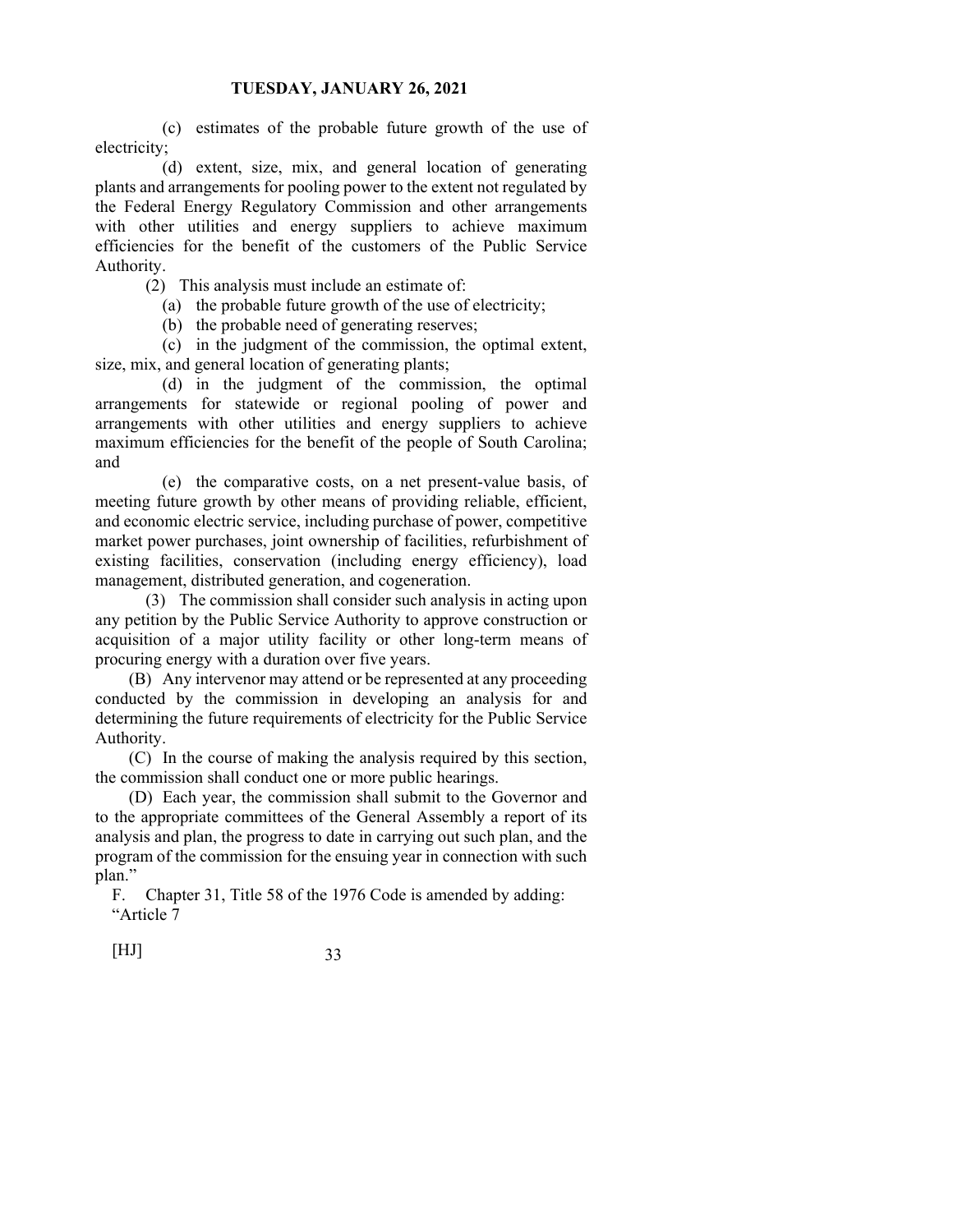PSA Retail Rates Process

 Section 58-31-710. Prior to creating or revising any of its board-approved retail rate schedules for residential, lighting, commercial, or industrial customers in a manner that results in a rate increase, the Public Service Authority, through resolution of its board of directors or otherwise, shall adopt a process that shall include the following:

 (A) The authority shall provide notice to all customers when any customers will be affected by a rate increase at least one hundred and eighty days before the board of directors' vote on a proposed rate increase.

 (1) The notice required by this subsection must be given in the following forms:

 (a) by first-class United States mail addressed to the customer's billing address in the authority's records at the time of the notice, or for customers who have elected paperless billing, by the same means of communication used for providing these customers paperless billing;

 (b) by advertisements to be published in newspapers of general circulation within the service territory of the authority;

 (c) by way of Santee Cooper's regularly maintained website, including a conspicuous portal or link accessible from the website's landing page; and

(d) by issuance of a news release to local news outlets.

 (2) The notice of proposed rate increases required by this subsection shall contain the following information:

(a) the date, time, and location of all public meetings;

 (b) the date, time, and location of the meeting at which a proposed rate increase is expected to be submitted to the board of directors for its consideration;

 (c) the date, time, and location of the meeting at which the board of directors is expected to vote on the proposed rate increase;

(d) a notification to customers of their right to:

(i) review the proposed rate schedules;

 (ii) appear and speak in person concerning the proposed rates at public meetings or the specified meetings of the board of directors; and

(iii) submit written comments;

 (e) the means by which customers can submit written comments, including the email and physical addresses to which written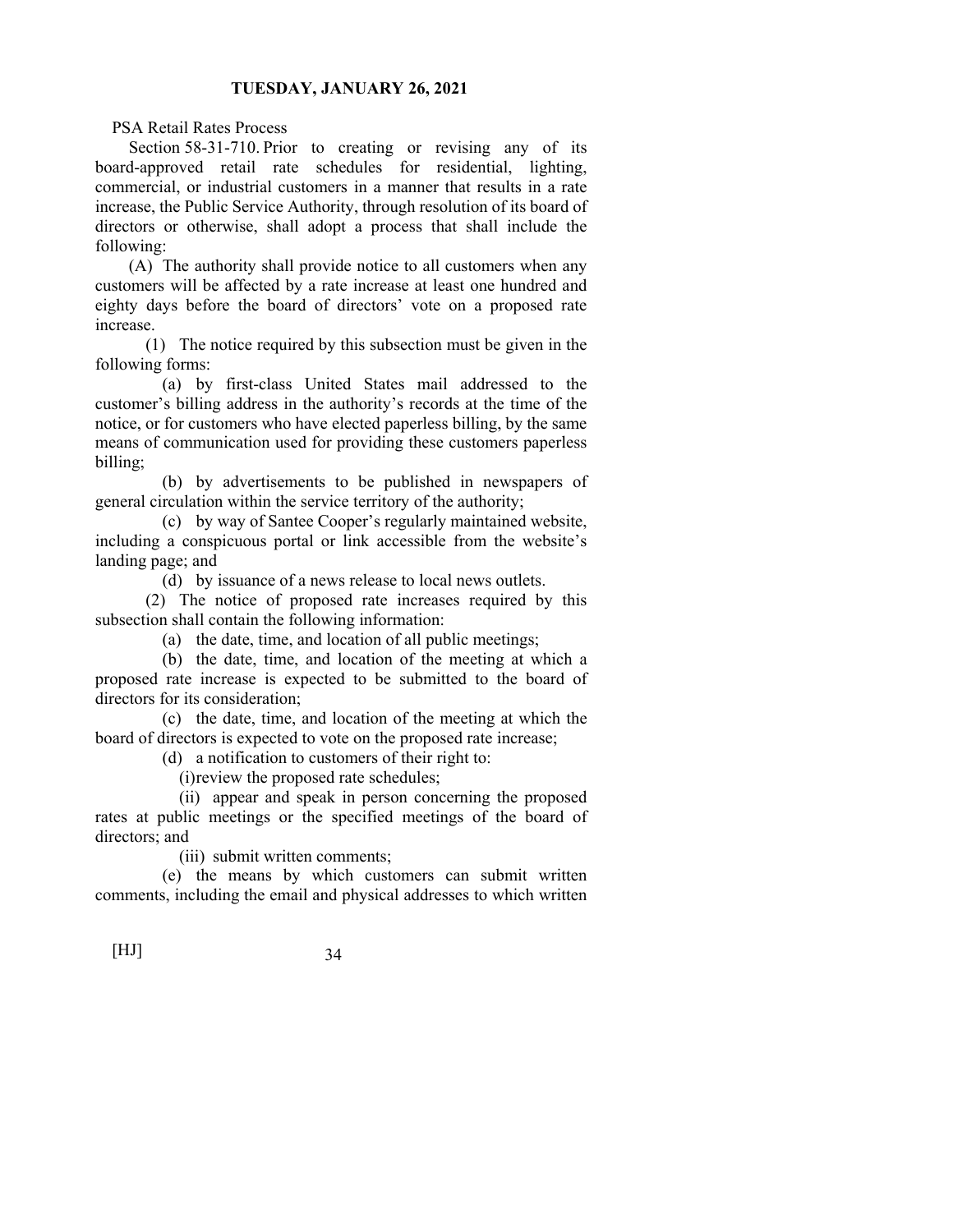comments may be submitted, and the deadline for submitting such comments; and

 (f) the means by which customers can access and review a written report containing the proposal of proposed rate adjustments, any rate study, or other documentation developed by the authority in support of the rate increase, when these materials become available.

 (3) Contemporaneously with notice to customers, the authority shall provide notice of proposed rate increases to the Office of Regulatory Staff and the Department of Consumer Affairs.

 (4) A rate adjustment that does not result in a proposed rate increase does not require notice pursuant to this subsection.

 (5) Customers whose rates will not increase are not entitled to notice pursuant to this subsection.

 (B) In addition to the requirements of notice set forth above, the authority shall provide for the following:

 (1) a comprehensive review of the authority's rate structure and rates, consistent with the provisions of Chapter 31, Title 58 and the Public Service Authority's bond covenants concerning the Public Service Authority's revenue requirements provided that:

 (a) management may engage consultants as necessary to assist the authority in completing this review; and

 (b) this review should include such subjects as the authority's revenue requirements, a cost of service analysis that includes allocation of costs between wholesale and retail customers, and rate/tariff design;

 (2) a written report of management's recommendations concerning proposed rate adjustments;

 (3) an opportunity for customers who will be affected by a rate increase, in advance of the board of directors' consideration and determination of rates, to review the proposed rate schedules and written findings and analysis of employees and consultants retained by the authority that support the proposed rate increases provided that:

 (a) beginning no later than the date that notice of the proposed rate increase is issued by the authority in accordance with this section, the authority also shall provide customers who will be affected by a rate increase access to the proposed rate schedules and written findings and analysis of employees and consultants retained by the authority that support the proposed rate increases, such materials to be made available at a physical location, at public meetings, and via Santee Cooper's website, and provide a reasonable opportunity for affected customers to request additional information and submit written questions; and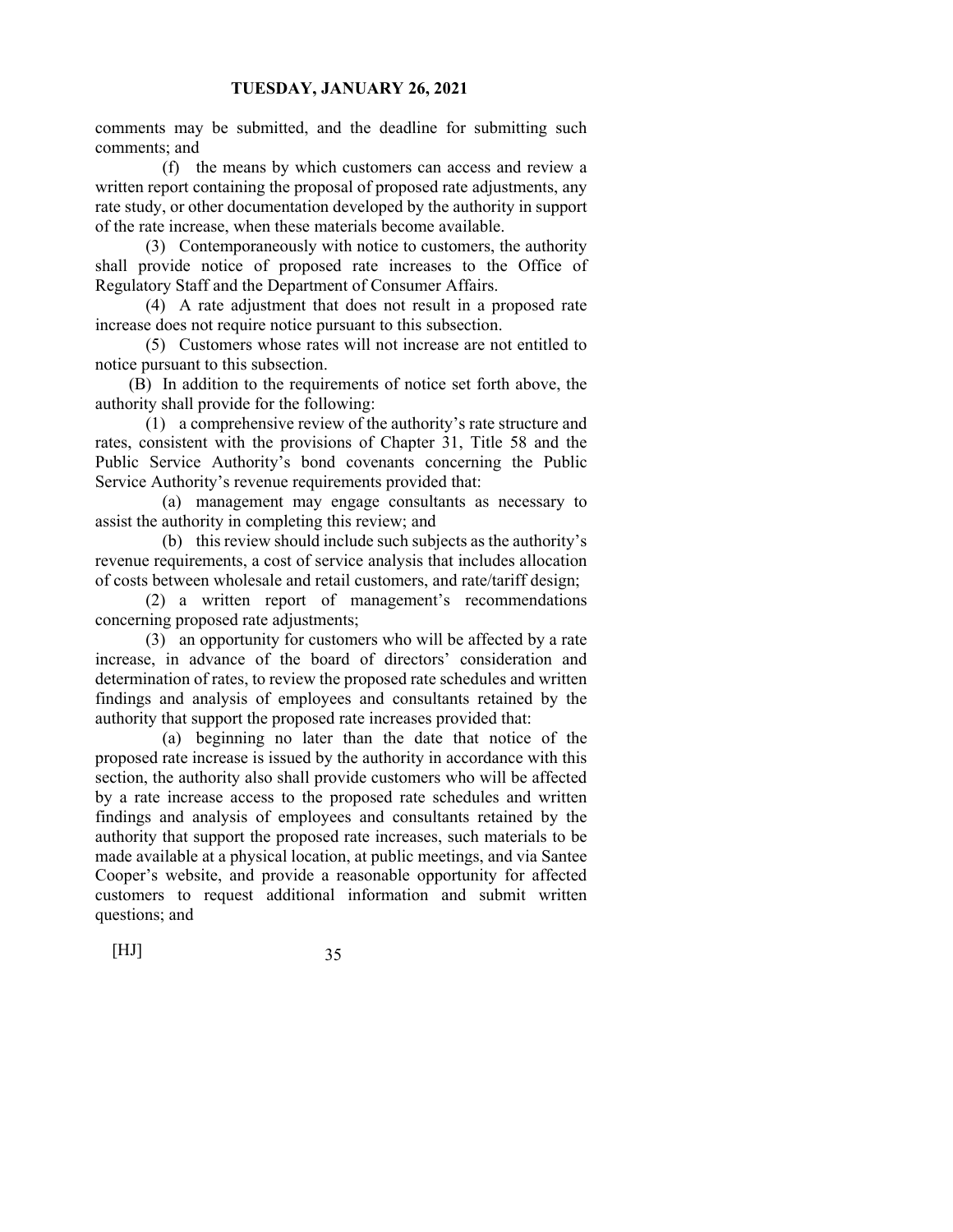(b) customers who will be affected by a rate increase shall have at least one hundred and twenty days from the date of the notice of the proposed rate increase to prepare and submit written comments to be considered by the board of directors before any vote concerning a proposed rate increase;

 (4) public meetings, to be held at locations convenient for customers who will be affected by a rate increase within the authority's service territory provided that:

 (a) the authority shall convene at least two public meetings at a minimum of two locations within its service territory for the purpose of presenting the proposed rate increase and relevant information regarding the same to customers who will be affected by a rate increase for their information and comment;

 (b) customers who will be affected by a rate increase may intervene and appear and speak in person at public meetings and direct comments and inquiries about the rate increase to representatives of the authority;

 (c) at least one representative of the authority's staff or management and at least one member of the board of directors shall attend each public meeting;

 (d) the authority shall cause a transcript of all such meetings to be prepared and maintained as a public record and for consideration by the board of directors prior to its consideration and vote on a proposed rate increase; and

 (e) the contents of this section must not be construed in such a manner as to prevent the authority from holding additional public meetings, from holding additional meetings with customers as may be scheduled from time to time at the convenience of the authority and the customers, or from having additional representatives of staff, management, or the board of directors in attendance at such meetings;

 (5) an inspection, audit, and examination by the Office of Regulatory Staff or intervening parties of the proposed rate schedule, revenue requirements, cost of service analysis, and rate/tariff design;

 (6)(a) a public hearing held by the board of directors, at a reasonable time after the submission date for written comments and separate from and at least thirty days prior to the board of directors' scheduled vote on proposed rate increases, allowing for any interested party including the Office of Regulatory Staff and the Department of Consumer Affairs to present testimony and recommendations provided that:

(i) a quorum of directors shall be present for the hearing;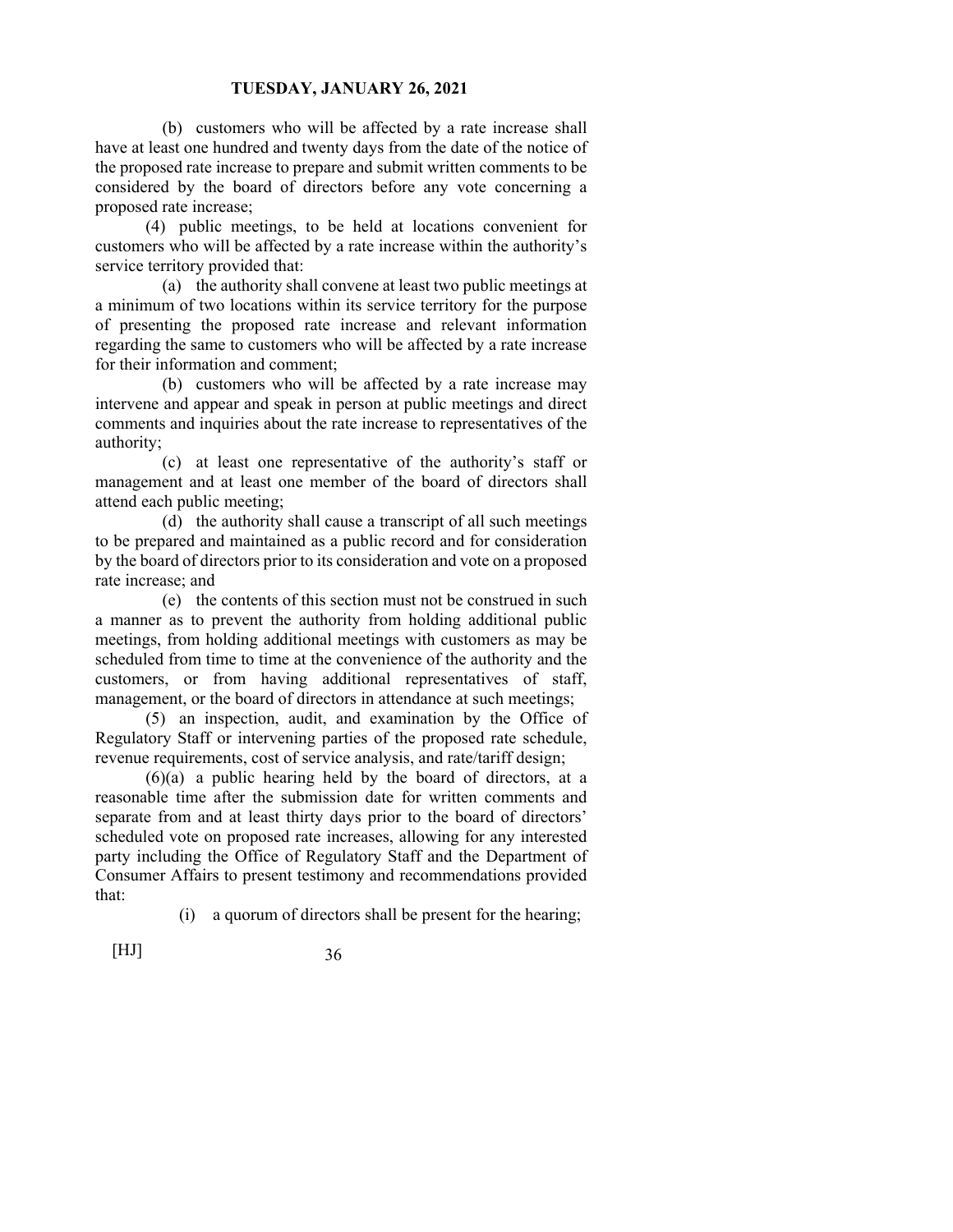(ii) a transcript of the hearing shall be prepared and maintained along with a record of all evidence entered; and

 (iii) the board of directors shall issue a written order setting forth its decision based on the evidence in the record.

 (b) at the hearing the board of directors shall receive management's recommendation concerning proposed rate increases, results of the inspection, audit and examination of the Office of Regulatory Staff, the proposed rate schedules, documentation supporting the same, written comments, and transcripts of the public meetings provided that:

 (i) at this hearing customers who will be affected by a rate increase shall be entitled to appear and speak in person for a reasonable amount of time to offer their comments directly to the board of directors;

 (ii) customer comments received by the authority prior to this hearing and transcripts of the public meetings shall be submitted to the board of directors for their consideration in the determination of rates; and

 (7) a meeting at which the board of directors votes on the proposed rate increase, following notice as set forth in subsection (A) and completion of the process implemented by the board of directors pursuant to subsection (B).

 (C) Rates shall become effective no earlier than ninety days after the board votes on the proposed rate increases.

 (D) The board of directors' action pursuant to this section and its approval of rates are subject to the same standards and remedies pursuant to Sections 58-31-55, 58-31-56, and 58-31-57, provided that nothing contained in section may be construed to limit or derogate from:

 (1) the board of directors' duties and powers as established in this chapter; and

 (2) the state's covenants as provided in Sections 58-31-30 and 58-31-360, and those covenants are hereby reaffirmed.

 (E) The board of directors shall utilize counsel independent from the management team of the Public Service Authority and is authorized to hire independent outside experts and consultants as necessary to fulfill the board's obligations and duties pursuant to this section.

 (F) Notwithstanding the provisions of this section the authority may place such increased rates and charges into effect on an interim basis under emergency circumstances such as the avoidance of default of its obligations and to ensure proper maintenance of its system. Said increased rates and charges shall be subject to prospective rate adjustment in accordance with the terms of this section. Provided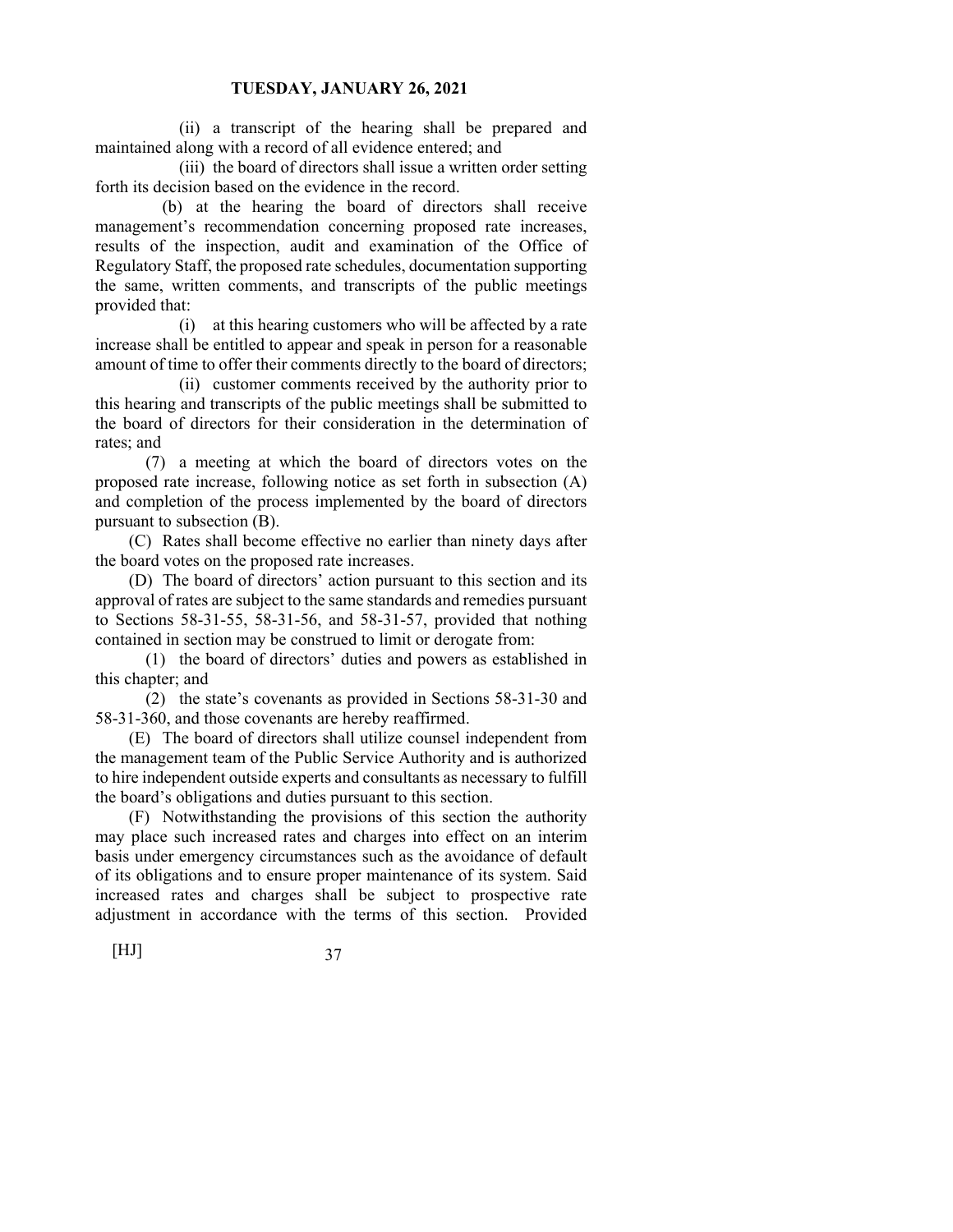further, that the authority may implement experimental rates on an interim basis for the purpose of developing improved rate offerings for customers. These experimental rates will be enacted for no longer than five years and will apply to no more than five percent of the affected customer class.

 (G) Appeals of decisions by the board of directors to approve an increase in rates shall be a direct appeal to the South Carolina Supreme Court, and such appeal only shall be as to the Public Service Authority's adherence to the rates process set forth above. The Supreme Court shall not have the authority to set the Public Service Authority's rates or compel it to set specified rates, and such authority shall remain exclusively with the Public Service Authority's board of directors.

 Section 58-31-720. The board of directors shall establish a set of pricing principles and take such principles into consideration when establishing new rates. The Authority shall maintain and continue to offer, subject to potential improvements that will benefit affected customers, all the firm and nonfirm residential, commercial, and industrial rate schedules and rider options and rate designs, such as firm, time-of-use, interruptible and economy power, offered by the Authority as of the date of this article.

 Section 58-31-730. The Public Service Authority shall submit to the Office of Regulatory Staff a pricing report each year, and its report must include an analysis of the adherence to the pricing principles required in Section 58-31-720, the current and projected wholesale and retail electric customer pricing and a comparison of pricing to inflation, and to other utilities, and an analysis of the rates by customer classes and the fair allocation of costs among customer classes. A copy of this annual report must be provided to the Consumer Advocate. If the Public Service Authority's price of electricity is projected to rise above the rate of inflation, then it must include in its annual pricing report a detailed explanation of all cost saving efforts being undertaken and planned to mitigate costs. After its review, the Office of Regulatory Staff shall issue comments on the Public Service Authority's annual pricing report."

G. Chapter 31, Title 58 of the 1976 Code is amended by adding:

# "Article 9

# Revenue Obligations

 Section 58-31-1010. (A) The Public Service Authority must apply to the commission for approval of the authority's proposed issuance of long-term revenue obligation securities representing new debt, but not to include the refunding of such debt, lease, or other evidences of indebtedness including, but not limited to, short-term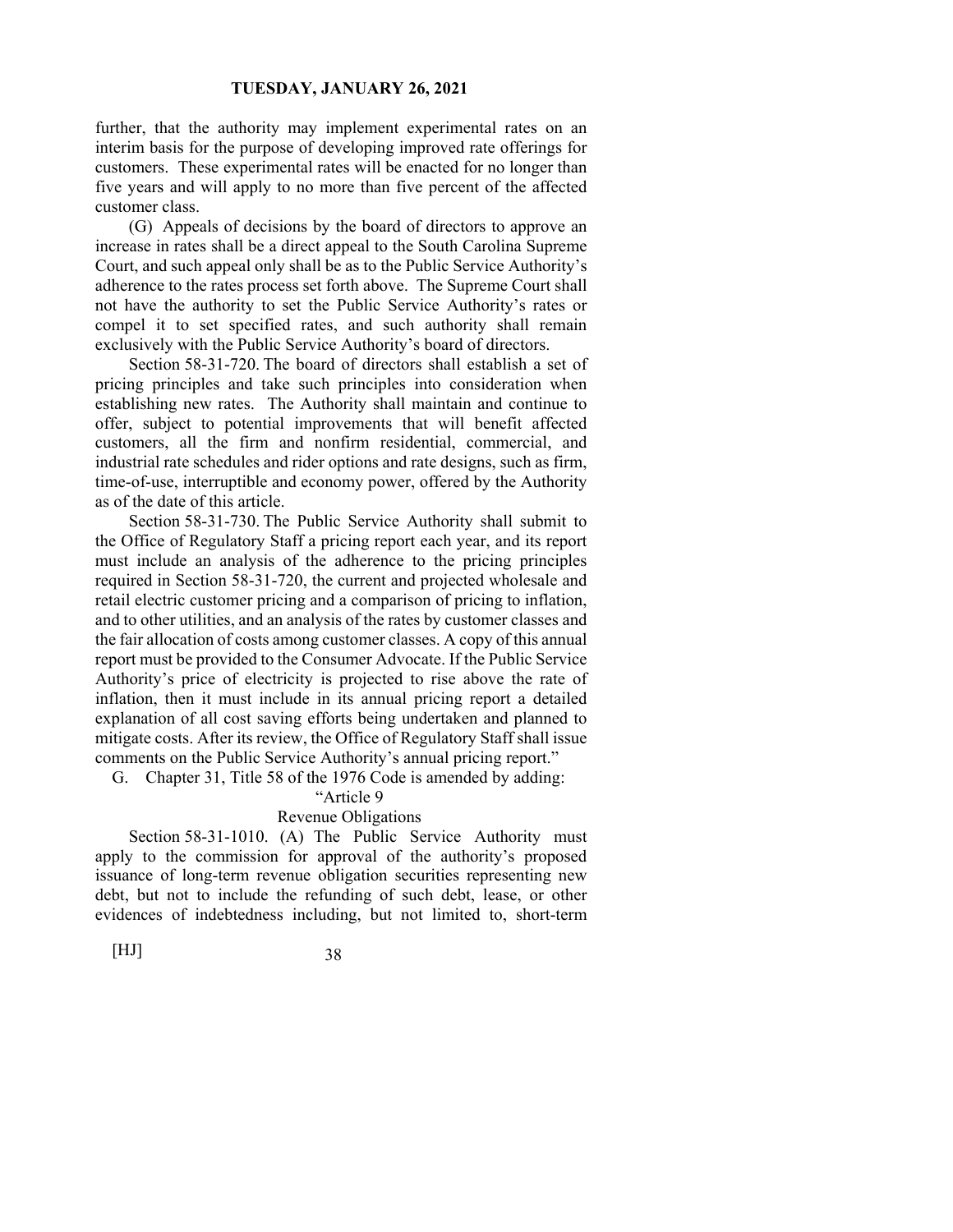borrowing of the authority, by filing with the commission and providing a copy of an application to the Office of Regulatory Staff, together with a statement verified by its president and chief financial officer setting forth:

 (1) the authority's system-wide goals and objectives for capital spending over the next three years;

 (2) the amount and character of new revenue obligation securities proposed to be issued in support of its system-wide goals and objectives;

(3) the purpose for which they are to be issued;

 (4) the authority's financial condition, to include all current credit ratings and debt outstanding; and

 (5) the status of any ongoing projects for which securities are proposed to be issued.

 (B) The Office of Regulatory Staff must thereupon make an investigation as may be necessary, at which investigation the authority is entitled to be heard before the commission. Within ninety days of receiving an application the commission must issue a determination of the following:

 (1) whether the purpose of the issued revenue obligation securities is prudent; and

(2) whether the issuance of new debt securities is supported:

(a) the project plans, in the case of a new project; or

 (b) the current status of the project, in the case of an ongoing project; or

 (c) the value of the equipment to be purchased, in the case of equipment. To the extent that the commission approves the issuance of such new revenue obligation securities, it must grant to the authority a certificate of authority stating:

 (i) the amount of revenue obligation securities the authority is authorized to issue; and

 (ii) the projects to be funded and the equipment to be acquired therewith.

 (C) Nothing herein contained shall be construed to impose or imply any guaranty or obligation as to the securities on the part of the State or any agency thereof, nor shall the commission, by virtue of the approval of the issuance of such securities, be deemed to be required to prescribe or approve any rate for the reason that such rate may be necessary to provide funds reasonably sufficient to retire such securities or the interest thereon.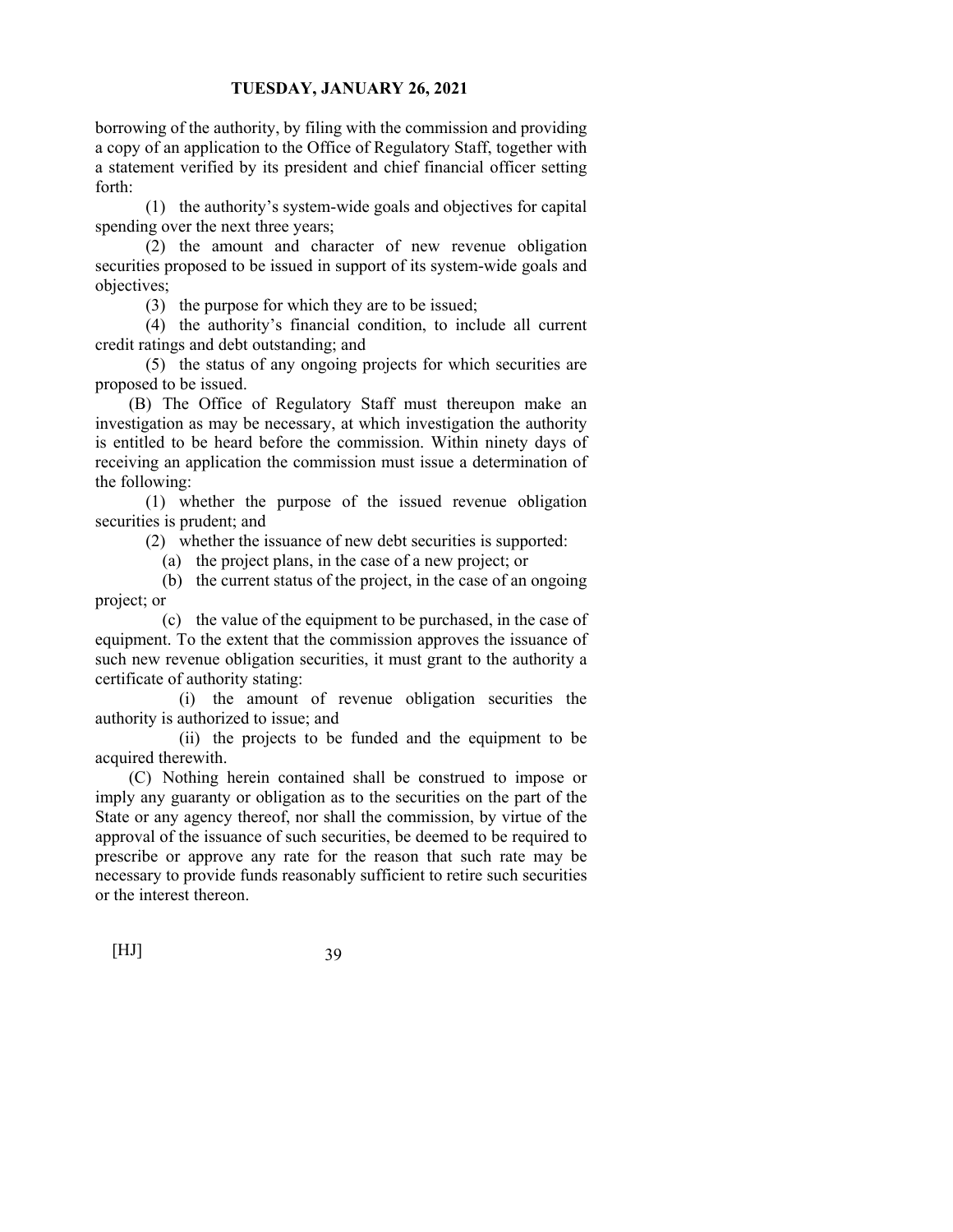(D) All revenue obligation securities approved by the commission for issuance need not be issued by the authority immediately, and the securities may be issued by the authority across multiple series and over the term of the authority's three-year capital spending plan. Notwithstanding the foregoing, the authority shall not issue revenue obligation securities above the approved amount before receiving approval from the commission."

H. Sections 58-27-160, 58-27-190, 58-27-200, 58-27-210, and 58-27-220 of the 1976 Code are amended to read:

 "Section 58-27-160. The Office of Regulatory Staff may investigate and examine the condition and management of electrical utilities, the South Carolina Public Service Authority, or any particular electrical utility.

 Section 58-27-190. The Office of Regulatory Staff has the right at any and all times to inspect the property, plant, and facilities of any electrical utility and the South Carolina Public Service Authority and to inspect or audit at reasonable times the accounts, books, papers, and documents of any electrical utility and the South Carolina Public Service Authority. For the purposes herein mentioned an employee or agent of the Office of Regulatory Staff may during all reasonable hours enter upon any premises occupied by or under the control of any electrical utility and the South Carolina Public Service Authority. An employee or agent of the Office of Regulatory Staff authorized to administer oaths has the power to examine under oath any officer, agent, or employee of the electrical utility and the South Carolina Public Service Authority in relation to the business and affairs of the electrical utility, but written record of the testimony or statement so given under oath must be made.

 Section 58-27-200. In the performance of its duties under this chapter, an employee or agent of the Office of Regulatory Staff may inspect or make copies of all income, property, or other tax returns, reports, or other information filed by electrical utilities and the South Carolina Public Service Authority with or otherwise obtained by any other department, commission, board, or agency of the state government. All departments, commissions, boards, or agencies of the state government must permit an employee or agent of the Office of Regulatory Staff to inspect or make copies of all information filed by electrical utilities with or otherwise obtained by the department, commission, board, or agency of the state government.

 Section 58-27-210. Whenever it shall appear that any electrical utility, electric cooperative, the South Carolina Public Service Authority, or consolidated political subdivision is failing or omitting, or about to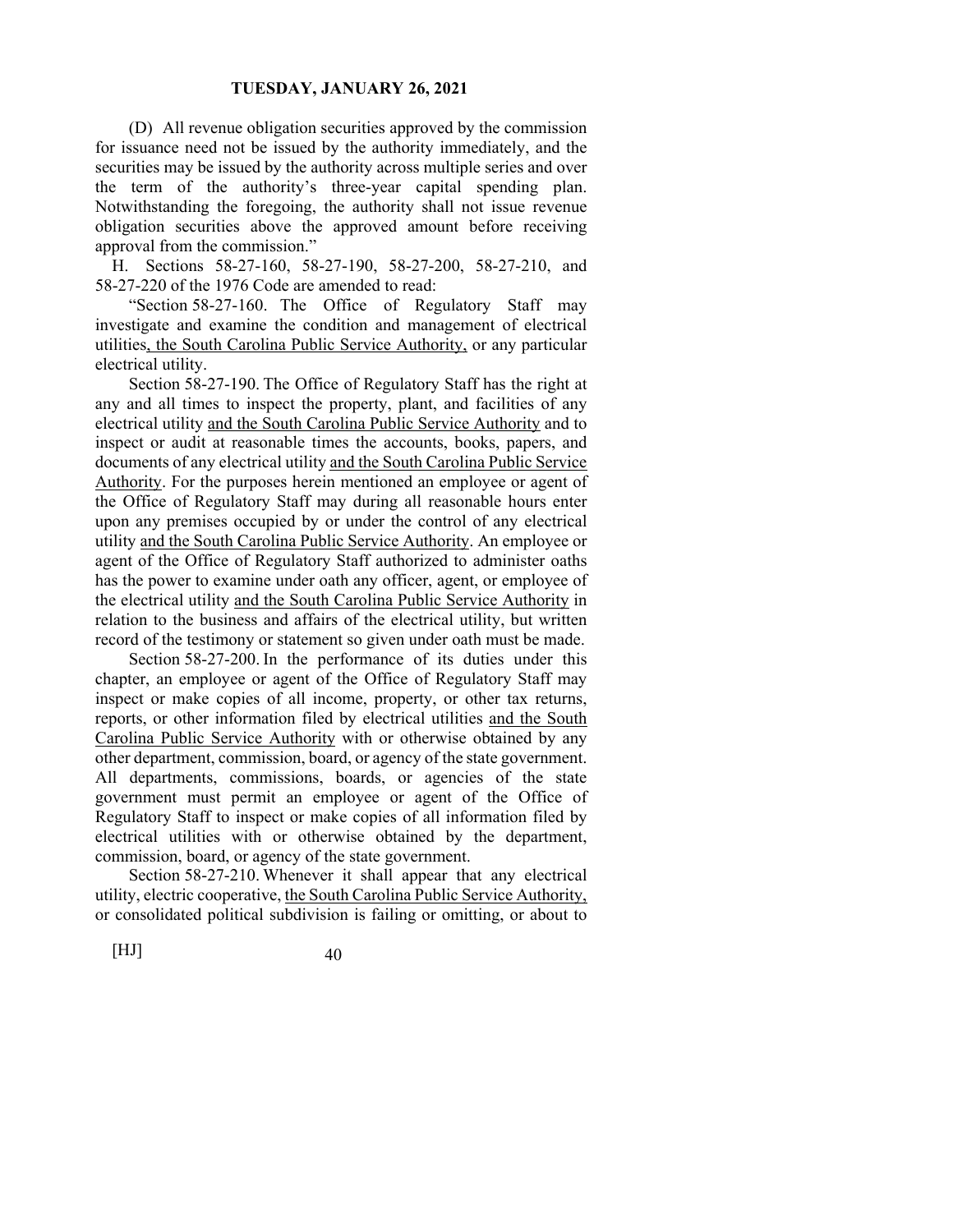fail or omit, to do anything required of it by law or by order of the commission or is doing, or about to do anything or permitting or about to permit anything to be done contrary to or in violation of law or of any order of the commission, an action or proceeding shall be prosecuted in any court of competent jurisdiction in the name of the Office of Regulatory Staff for the purpose of having such violation or threatened violation discontinued or prevented, either by mandamus, injunction, or other appropriate relief, and in such action or proceeding, it shall be permissible to join such other persons, corporations, municipalities, or consolidated political subdivisions as parties thereto as may be reasonably necessary to make the order of the court in all respects effective. The commission must not be a party to any action.

Section 58-27-220. In addition to the foregoing expressly enumerated powers, the Office of Regulatory Staff must enforce, execute, administer, and carry out the provisions of this chapter relating to the powers, duties, limitations, and restrictions imposed upon electrical utilities and the South Carolina Public Service Authority by this chapter or any other provisions of the law of this State regulating electrical utilities and the South Carolina Public Service Authority."

I. Article 1, Chapter 31, Title 58 of the 1976 Code is amended by adding:

 "Section 58-31-25. After the effective date of this section, major utility facilities, as defined in Section 58-33-20(2), of the Public Service Authority as proposed by the authority must be submitted to the Public Service Commission for approval and determined in the manner provided by Articles 1, 3, 5, and 7 of Chapter 33, Title 58. In addition to complying with the requirements of Articles 1, 3, 5, and 7 of Chapter 33, Title 58, the decision of the commission to approve a request by the authority to construct a major utility facility also must comply with Sections 58-31-295, 58-31-296, and 58-37-40."

J. Section 58-33-20 of the 1976 Code is amended to read:

 "Section 58-33-20. (1) The term 'commission' means Public Service Commission.

(2) The term 'major utility facility' means:

 (a) electric generating plant and associated facilities designed for, or capable of, operation at a capacity of more than seventy-five megawatts.

 (b) an electric transmission line and associated facilities of a designed operating voltage of one hundred twenty-five kilovolts or more; provided, however, that the words 'major utility facility' shall not include electric distribution lines and associated facilities, nor shall the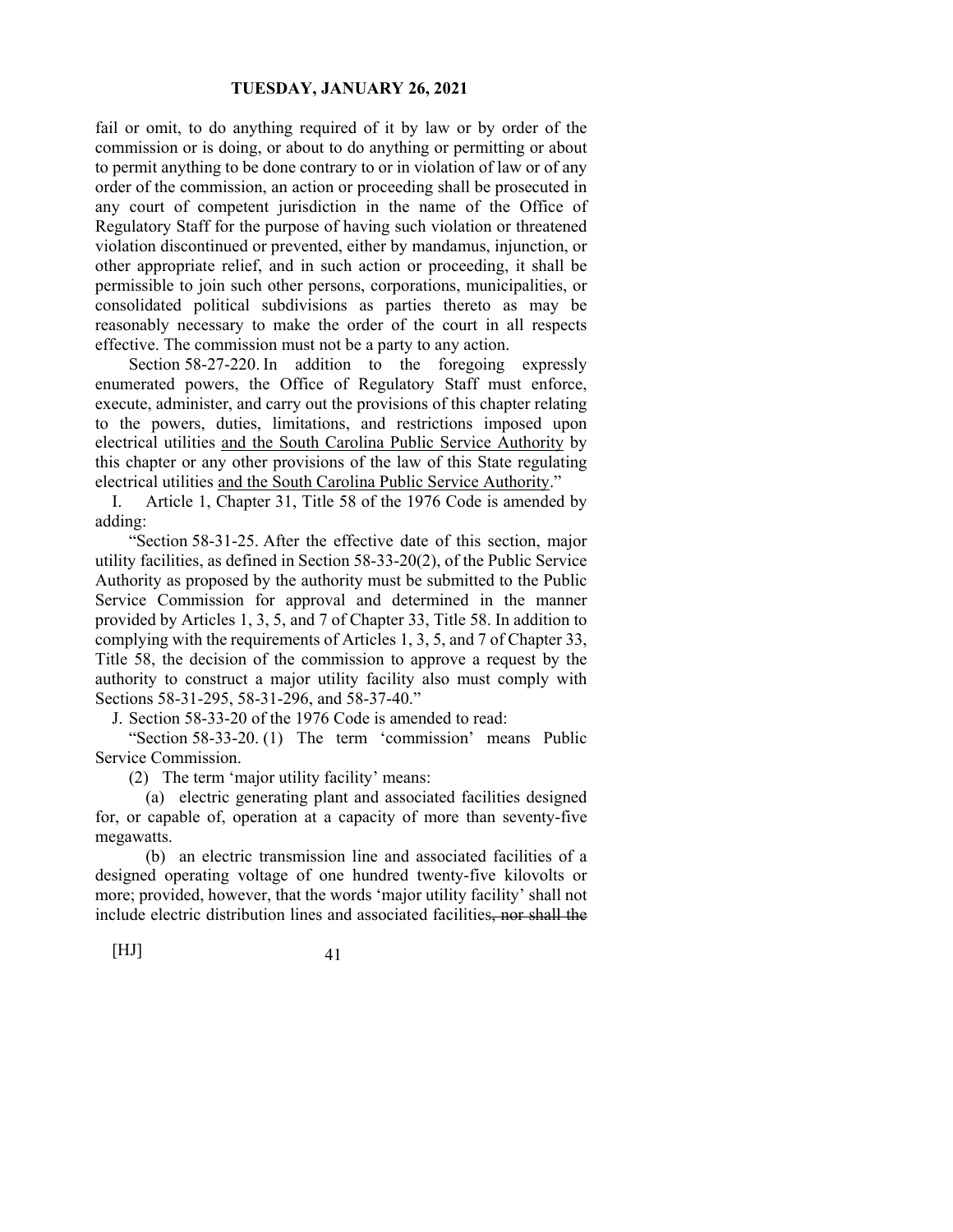words 'major utility facility' include electric transmission lines and associated facilities leased to and operated by (or which upon completion of construction are to be leased to and operated by) the South Carolina Public Service Authority.

 (3) The term 'commence to construct' means any clearing of land, excavation, or other action that would adversely affect the natural environment of the site or route of a major utility facility, but does not include surveying or changes needed for temporary use of sites or routes for nonutility purposes, or uses in securing geological data, including necessary borings to ascertain foundation conditions.

 (4) The term 'municipality' means any county or municipality within this State.

 (5) The term 'person' includes any individual, group, firm, partnership, corporation, cooperative, association, government subdivision, government agency, local government, municipality, any other organization, or any combination of any of the foregoing, but shall not include the South Carolina Public Service Authority.

 (6) The term 'public utility' or 'utility' means any person engaged in the generating, distributing, sale, delivery, or furnishing of electricity for public use. This includes the Public Service Authority.

 (7) The term 'land' means any real estate or any estate or interest therein, including water and riparian rights, regardless of the use to which it is devoted.

 (8) The term 'certificate' means a certificate of environmental compatibility and public convenience and necessity.

 (9) The term 'regulatory staff' means the executive director or the executive director and the employees of the Office of Regulatory Staff."

K. Article 1, Chapter 33, Title 58 of the 1976 Code is amended by adding:

"Section 58-33-180.  $(A)(1)$  In addition to the requirements of Articles 1, 3, 5, and 7 of Chapter 33, Title 58, a certificate for the construction of a major utility facility shall be granted only if the Public Service Authority demonstrates and proves by a preponderance of the evidence and the commission finds:

 (a) the construction of a major utility facility constitutes a more cost effective means for serving direct serve and wholesale customers than other available long-term power supply alternatives and provides less ratepayer risk while maintaining safe and reliable electric service than other available long-term power supply alternatives; and

 (b) energy efficiency measures; demand-side management; renewable energy resource generation; available long-term power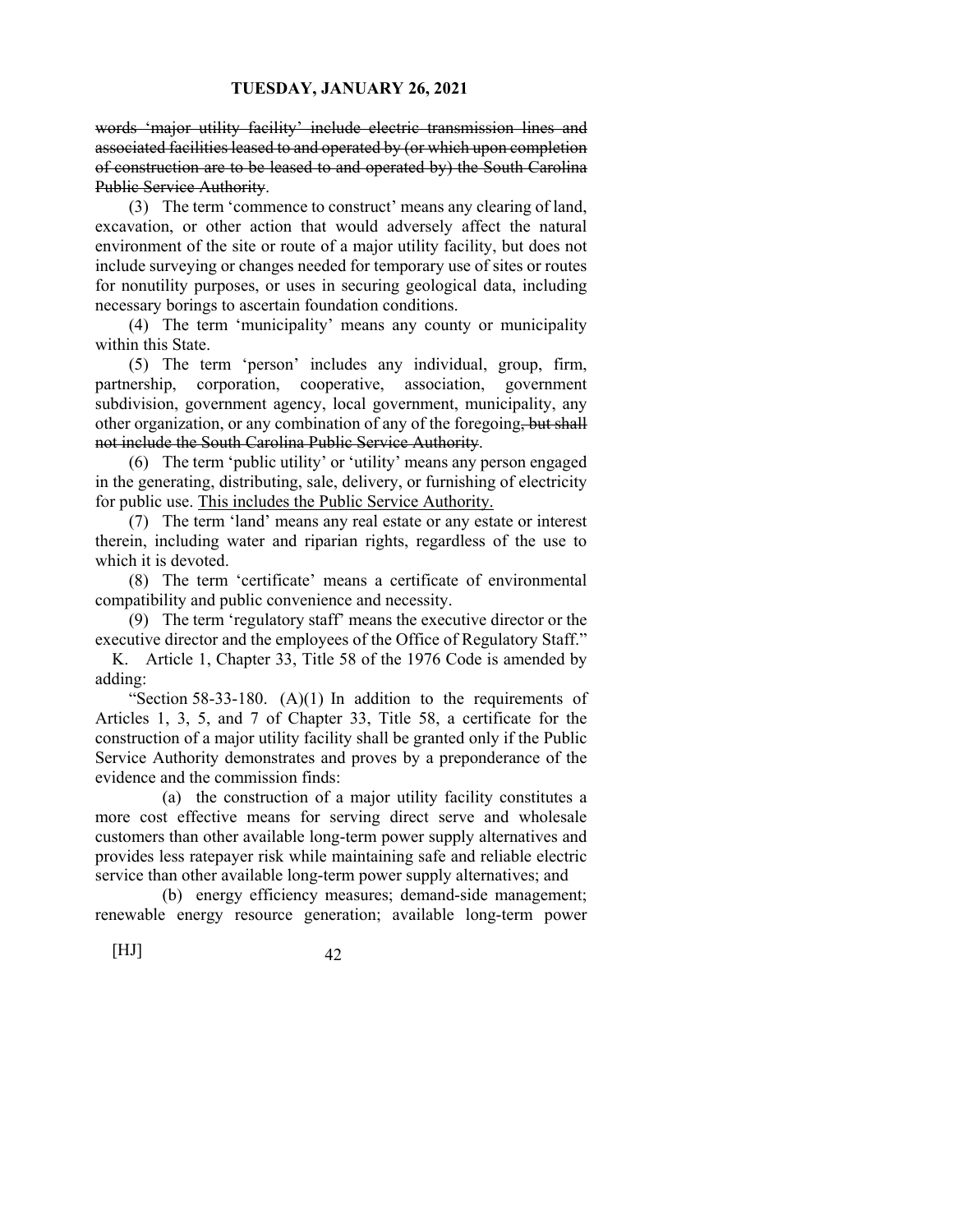supply alternatives, or any combination thereof, would not establish or maintain a more cost-effective and reliable generation system and that the construction and operation of the facility is in the public interest.

 (2) Available long-term power supply alternatives may include, but not limited to, power purchase agreements, competitive procurement of renewable energy, joint dispatch agreements, market purchases from an existing regional transmission organization, joining or creating a new regional transmission organization, using best available technology for energy generation, transmission, storage and distribution, or any combination thereof.

 (3) The commission shall consider any previous analysis performed pursuant to Section 58-31-295, Section 58-31-296, or Section 58-37-40 in acting upon any petition by the Public Service Authority pursuant to this section. The commission shall also take into account the Public Service Authority's resource and fuel diversity, reasonably anticipated future operating costs, arrangements with other electric utilities for interchange of power, pooling of plants, purchase of power and other alternative methods for providing reliable, efficient, and economical electric service.

 (B) The Public Service Authority shall file an estimate of construction costs in such detail as the commission may require. No certificate shall be granted unless the commission has approved the estimated construction costs and made a finding that construction will be consistent with the authority's commission approved plan for expansion of electric generating capacity.

Section 58-33-185. (A) For purposes of this section:

(1) The term 'major utility facility' means:

 (a) electric generating plant and associated facilities designed for, or capable of, operation at a capacity of more than seventy-five megawatts.

 (b) an electric transmission line and associated facilities of a designed operating voltage of one hundred twenty-five kilovolts or more; provided, however, that the words 'major utility facility' shall not include electric distribution lines and associated facilities.

 (B) The Public Service Authority may not enter into a contract for the acquisition of a major utility facility or contract for the purchase of power with a duration longer than five years without approval of the Public Service Commission of South Carolina, provided that the approval is required only to the extent the transaction is not subject to the exclusive jurisdiction of the Federal Energy Regulatory Commission or any other federal agency.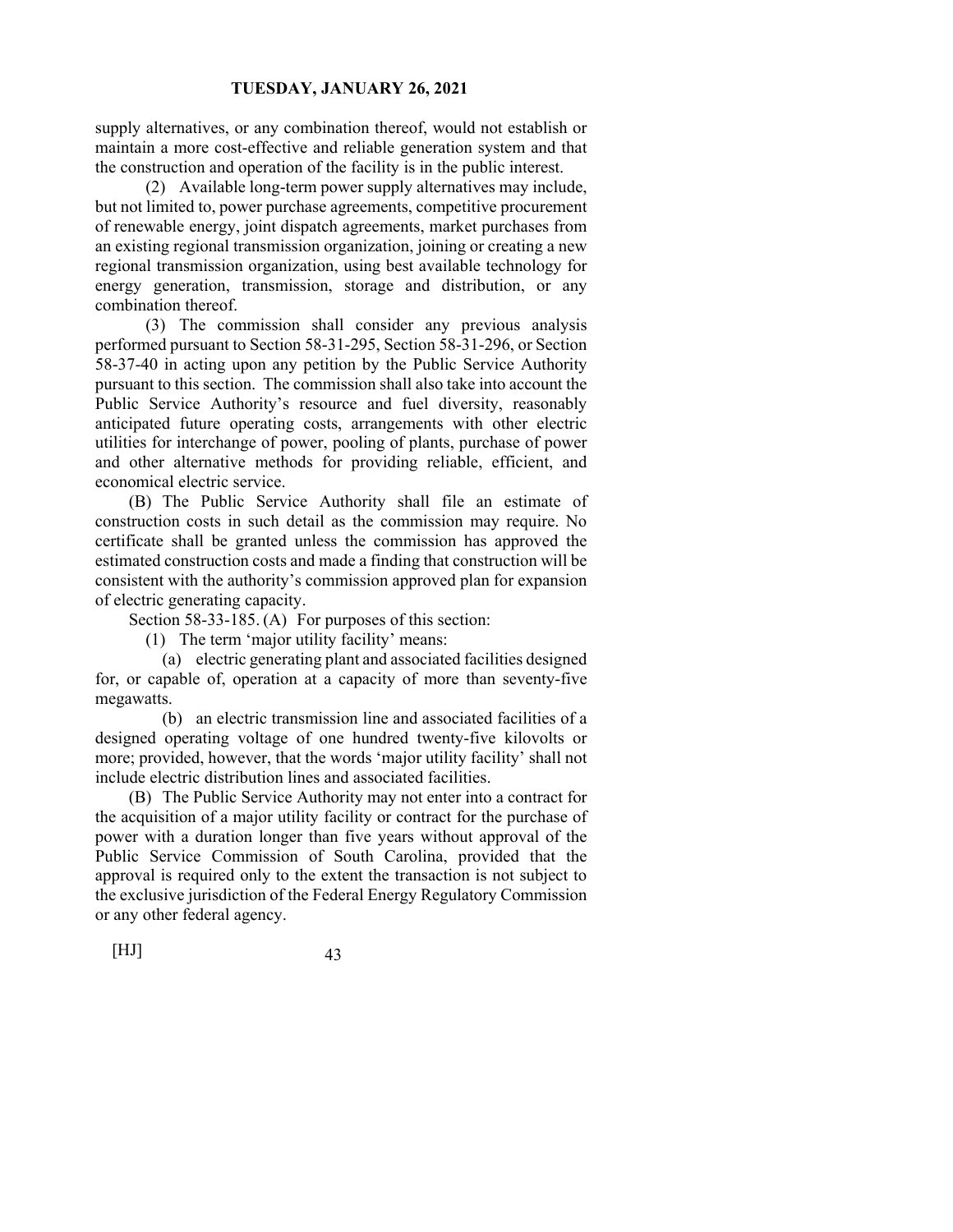(C)(1) In acting upon any petition by the Public Service Authority for approval of an acquisition of a major utility facility, as defined by subsection( $A$ )(1)(a), or purchases of power with a duration longer than five years, the Public Service Authority must prove by a preponderance of the evidence that the acquisition of the generating resources or purchases of power constitutes a more cost effective means for serving direct serve and wholesale customers than other available long-term power supply alternatives and provides less ratepayer risk while maintaining safe and reliable electric service than other available long term-power supply alternatives. The commission shall consider any previous analysis performed pursuant to Section 58-31-295, Section 58-31-296, Section 58-33-180, or Section 58-37-40 in acting upon any petition by the Public Service Authority pursuant to this section. The commission shall also take into account the Public Service Authority's arrangements with other electric utilities for interchange of power, pooling of plants, purchase of power and other alternative methods for providing reliable, efficient, and economical electric service

 (2) Available long-term power supply alternatives may include, but not limited to, power purchase agreements of a different duration than proposed, competitive procurement of renewable energy, joint dispatch agreements, market purchases from an existing regional transmission organization, joining or creating a new regional transmission organization, using best available technology for energy generation, transmission, storage and distribution, or any combination thereof.

 (D) Application for the approval of the commission shall be made by the Public Service Authority and shall contain a concise statement of the proposed action, the reasons therefor, and such other information as may be required by the commission.

 (E) Upon the receipt of an application, the commission shall promptly fix a date for the commencement of a public hearing, not less than sixty nor more than ninety days after the receipt, and shall conclude the proceedings as expeditiously as practicable. The commission shall establish notice requirements and proceedings shall include an opportunity for intervention, discovery, filed comments or testimony, and an evidentiary hearing.

 (F) The commission shall render a decision upon the record either granting or denying the application as filed, or granting it upon such terms, conditions or modifications as the commission may deem appropriate.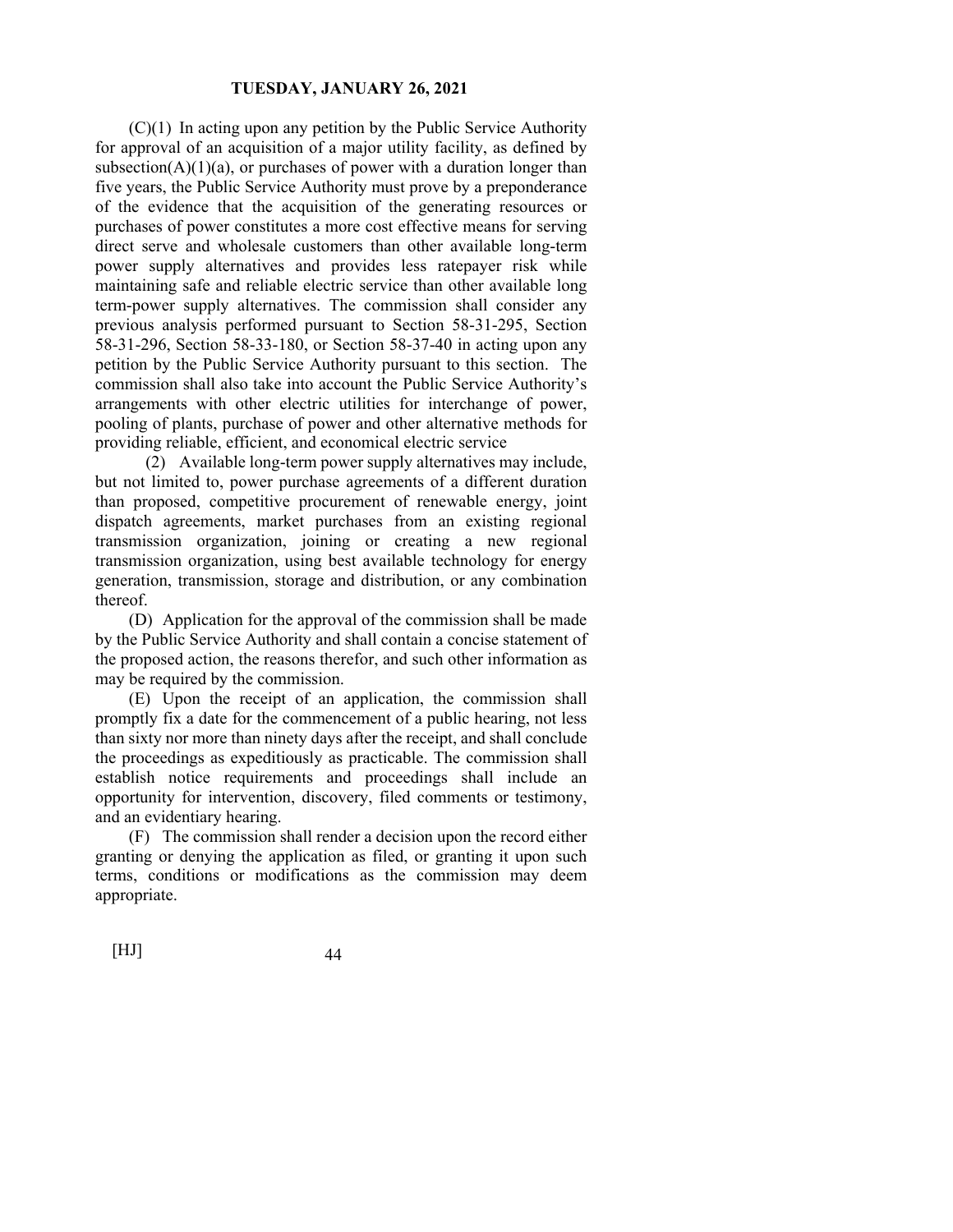(G) The commission may not grant approval unless it shall find and determine that the Public Service Authority satisfied all requirements of this section and the proposed transaction is in the best interests of the retail and wholesale customers of the Public Service Authority."

L. Section 58-37-40 of the 1976 Code, as last amended by Act 62 of 2019, is further amended to read:

 "Section 58-37-40. (A) Electrical utilities, electric cooperatives, municipally owned electric utilities, and the South Carolina Public Service Authority must each prepare an integrated resource plan. An integrated resource plan must be prepared and submitted at least every three years. Nothing in this section may be construed as requiring interstate natural gas companies whose rates and services are regulated only by the federal government or gas utilities subject to the jurisdiction of the commission to prepare and submit an integrated resource plan.

 (1) Each electrical utility must submit its integrated resource plan to the commission. The integrated resource plan must be posted on the electrical utility's website and on the commission's website.

 (2) Electric cooperatives and municipally owned electric utilities shall each submit an integrated resource plan to the State Energy Office. Each integrated resource plan must be posted on the State Energy Office's website. If an electric cooperative or municipally owned utility has a website, its integrated resource plan must also be posted on its website. For distribution, electric cooperatives that are members of a cooperative that provides wholesale service, the integrated resource plan may be coordinated and consolidated into a single plan provided that nonshared resources or programs of individual distribution cooperatives are highlighted. Where plan components listed in subsection  $(B)(1)$  and (2) of this section do not apply to a distribution or wholesale cooperative or a municipally owned electric utility as a result of the cooperative or the municipally owned electric utility not owning or operating generation resources, the plan may state that fact or refer to the plan of the wholesale power generator. For purposes of this section, a wholesale power generator does not include a municipally created joint agency if that joint agency receives at least seventy-five percent of its electricity from a generating facility owned in partnership with an electrical utility and that electrical utility:

 (a) generally serves the area in which the joint agency's members are located; and

 (b) is responsible for dispatching the capacity and output of the generated electricity.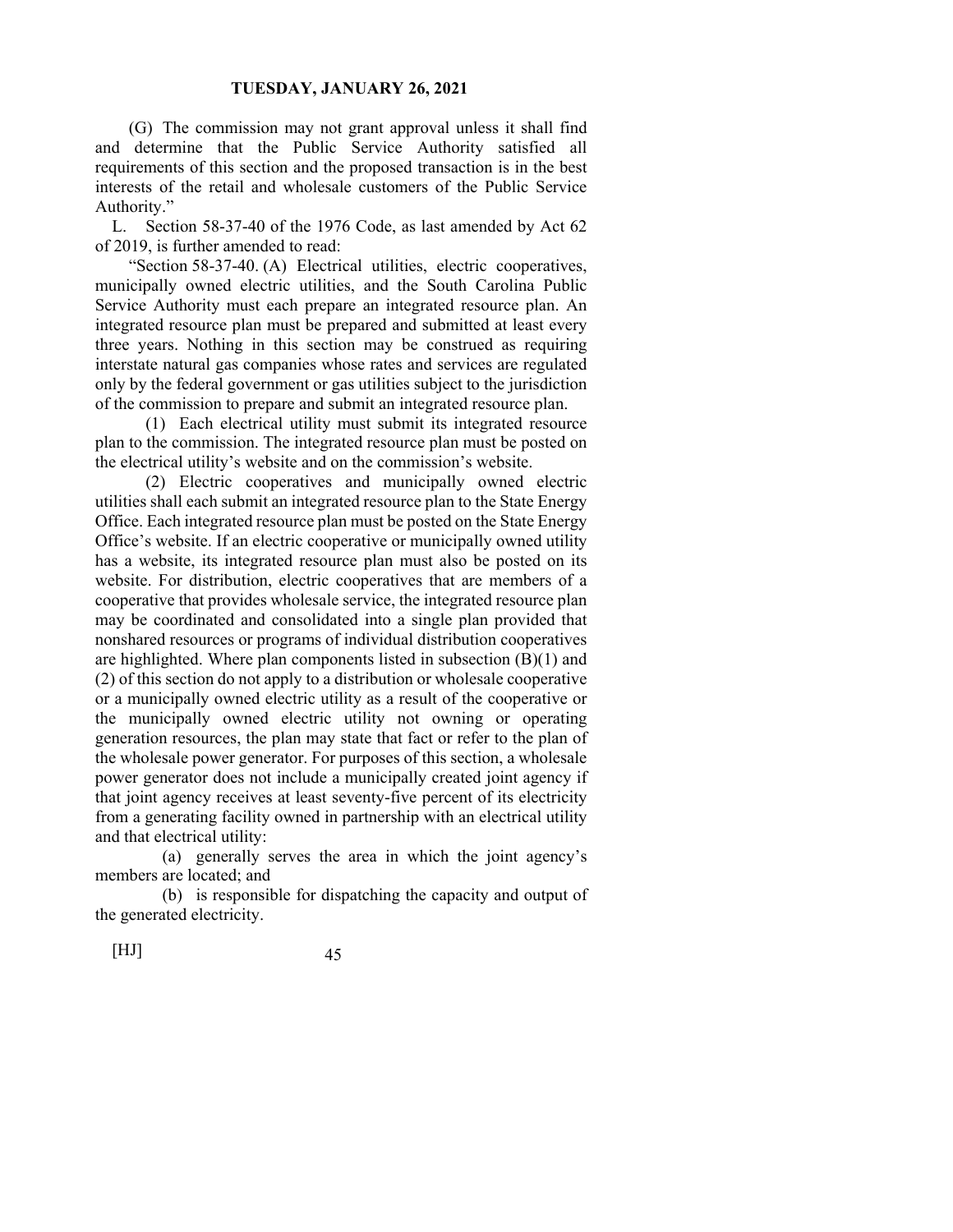(3) The South Carolina Public Service Authority shall submit its integrated resource plan to the State Energy Office commission. The Public Service Authority shall develop a public process allowing for input from all stakeholders prior to submitting the integrated resource plan. The integrated resource plan must be developed in consultation with the electric cooperatives and municipally owned electric utilities purchasing power and energy from the Public Service Authority and consider any feedback provided by retail customers and shall include the effect of demand-side management activities of the electric cooperatives and municipally owned electric utilities that directly purchase power and energy from the Public Service Authority or sell power and energy generated by the Public Service Authority. The integrated resource plan must be posted on the State Energy Office's commission's website and on the Public Service Authority's website.

 $(4)(a)$  In addition to the requirements of 58-37-40 $(B)$ , the Public Service Authority's integrated resource plan shall include an analysis of long term power supply alternatives and enumerate the cost of various resource portfolios over various study periods including a twenty year study period and, by comparison on a net present value basis, identify the most cost effective and least ratepayer risk resource portfolio to meet the Public Service Authority's total capacity and energy requirements while maintaining safe and reliable electric service.

 (b) In addition to the requirements of Section 58-37-40(B), the commission shall review and evaluate the Public Service Authority's analysis of long-term power supply alternatives and various resource portfolios over various study periods including a twenty‐year study period and, by comparison on a net present value basis, identify the most cost-effective and lowest ratepayer-risk resource portfolio to meet the Public Service Authority's total capacity and energy requirements while maintaining safe and reliable electric service. The commission's evaluation shall include, but not be limited to:

 (i) evaluating the cost-effectiveness and ratepayer risk of self-build generation and transmission options compared with various long-term power supply alternatives including power purchase agreements, competitive procurement of renewable energy, joint dispatch agreements, market purchases from an existing regional transmission organization, joining or creating a new regional transmission organization, using best available technology for energy generation, transmission, storage and distribution, or any combination thereof. In evaluating and identifying the most cost effective and least ratepayer risk resource portfolio, the commission shall strive to reduce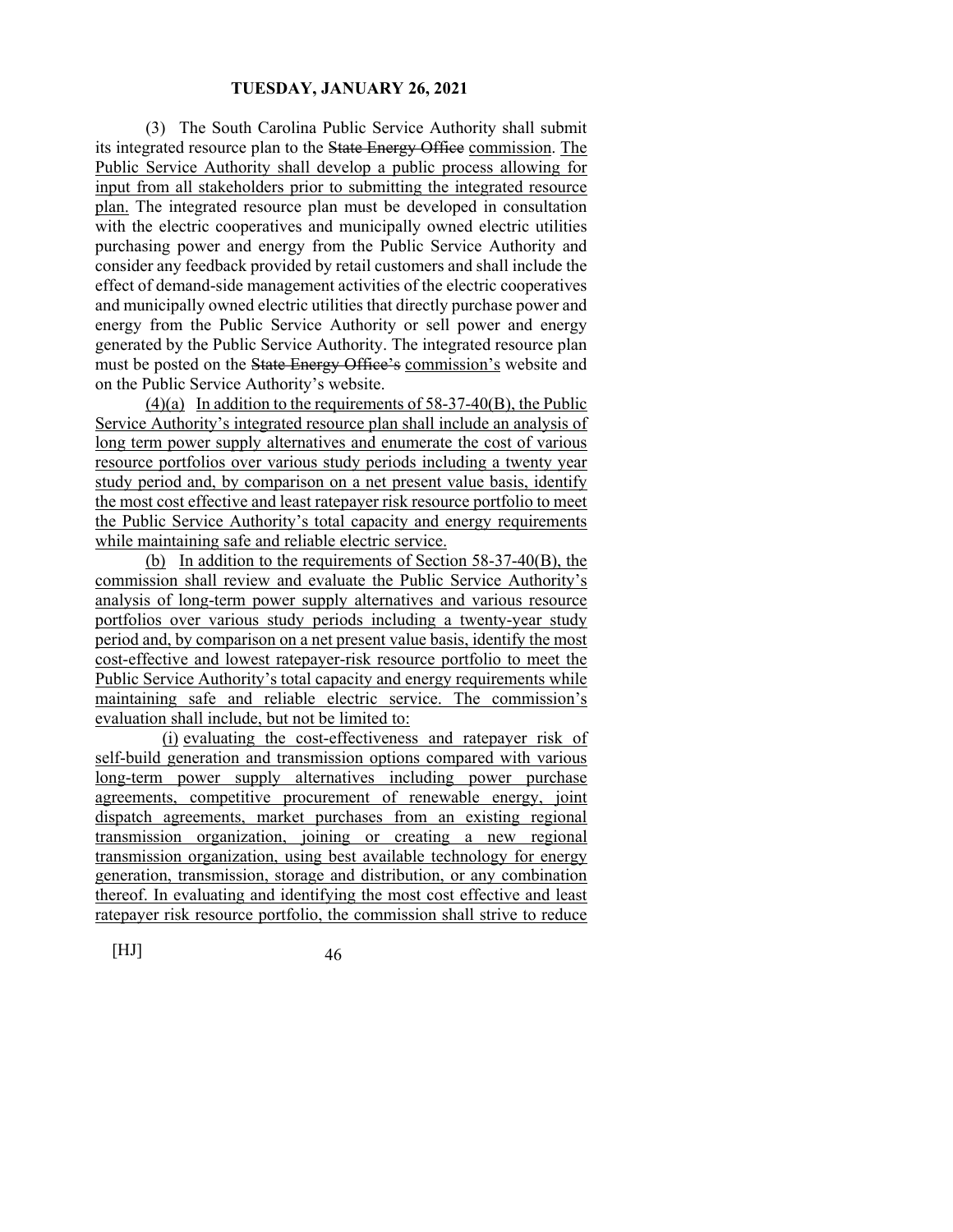the risk to ratepayers associated with any generation and transmission options while maintaining safe and reliable electric service; and

 (ii) an analysis of any potential cost savings that might accrue to ratepayers from the retirement of remaining coal generation assets.

 (B)(1) An integrated resource plan shall include all of the following:

 (a) a long-term forecast of the utility's sales and peak demand under various reasonable scenarios;

 (b) the type of generation technology proposed for a generation facility contained in the plan and the proposed capacity of the generation facility, including fuel cost sensitivities under various reasonable scenarios;

 (c) projected energy purchased or produced by the utility from a renewable energy resource;

 (d) a summary of the electrical transmission investments planned by the utility;

 (e) several resource portfolios developed with the purpose of fairly evaluating the range of demand-side, supply-side, storage, and other technologies and services available to meet the utility's service obligations. Such portfolios and evaluations must include an evaluation of low, medium, and high cases for the adoption of renewable energy and cogeneration, energy efficiency, and demand response measures, including consideration of the following:

 (i) customer energy efficiency and demand response programs;

(ii) facility retirement assumptions; and

 (iii) sensitivity analyses related to fuel costs, environmental regulations, and other uncertainties or risks;

 (f) data regarding the utility's current generation portfolio, including the age, licensing status, and remaining estimated life of operation for each facility in the portfolio;

 (g) plans for meeting current and future capacity needs with the cost estimates for all proposed resource portfolios in the plan;

 (h) an analysis of the cost and reliability impacts of all reasonable options available to meet projected energy and capacity needs; and

 (i) a forecast of the utility's peak demand, details regarding the amount of peak demand reduction the utility expects to achieve, and the actions the utility proposes to take in order to achieve that peak demand reduction.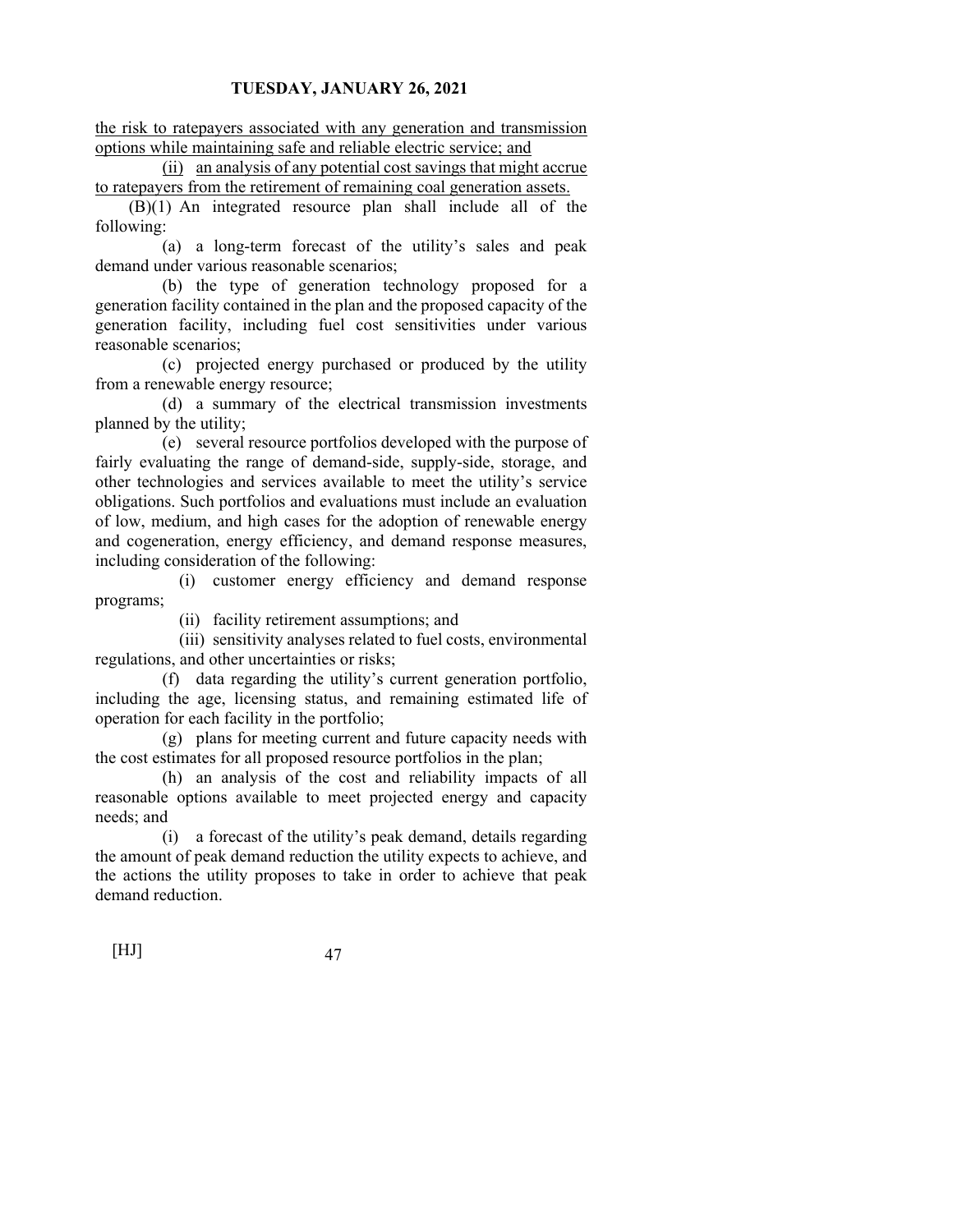(2) An integrated resource plan may include distribution resource plans or integrated system operation plans.

 (C)(1) The commission shall have a proceeding to review each electrical utility's and the Public Service Authority's integrated resource plan. As part of the integrated resource plan filing, the commission shall allow intervention by interested parties. The commission shall establish a procedural schedule to permit reasonable discovery after an integrated resource plan is filed in order to assist parties in obtaining evidence concerning the integrated resource plan, including the reasonableness and prudence of the plan and alternatives to the plan raised by intervening parties. No later than three hundred days after an electrical utility files an integrated resource plan, the commission shall issue a final order approving, modifying, or denying the plan filed by the electrical utility or the Public Service Authority.

 (2) The commission shall approve an electrical utility's or Public Service Authority's integrated resource plan if the commission determines that the proposed integrated resource plan represents the most reasonable and prudent means of meeting the electrical utility's energy and capacity needs as of the time the plan is reviewed. To determine whether the integrated resource plan is the most reasonable and prudent means of meeting energy and capacity needs, the commission, in its discretion, shall consider whether the plan appropriately balances the following factors:

 (a) resource adequacy and capacity to serve anticipated peak electrical load, and applicable planning reserve margins;

(b) consumer affordability and least cost;

 (c) compliance with applicable state and federal environmental regulations;

(d) power supply reliability;

(e) commodity price risks;

(f) diversity of generation supply; and

 (g) other foreseeable conditions that the commission determines to be for the public interest.

 (3) If the commission modifies or rejects an electrical utility's or Public Service Authority's integrated resource plan, the electrical utility or Public Service Authority, within sixty days after the date of the final order, shall submit a revised plan addressing concerns identified by the commission and incorporating commission-mandated revisions to the integrated resource plan to the commission for approval. Within sixty days of the electrical utility's or Public Service Authority's revised filing, the Office of Regulatory Staff shall review the electrical utility's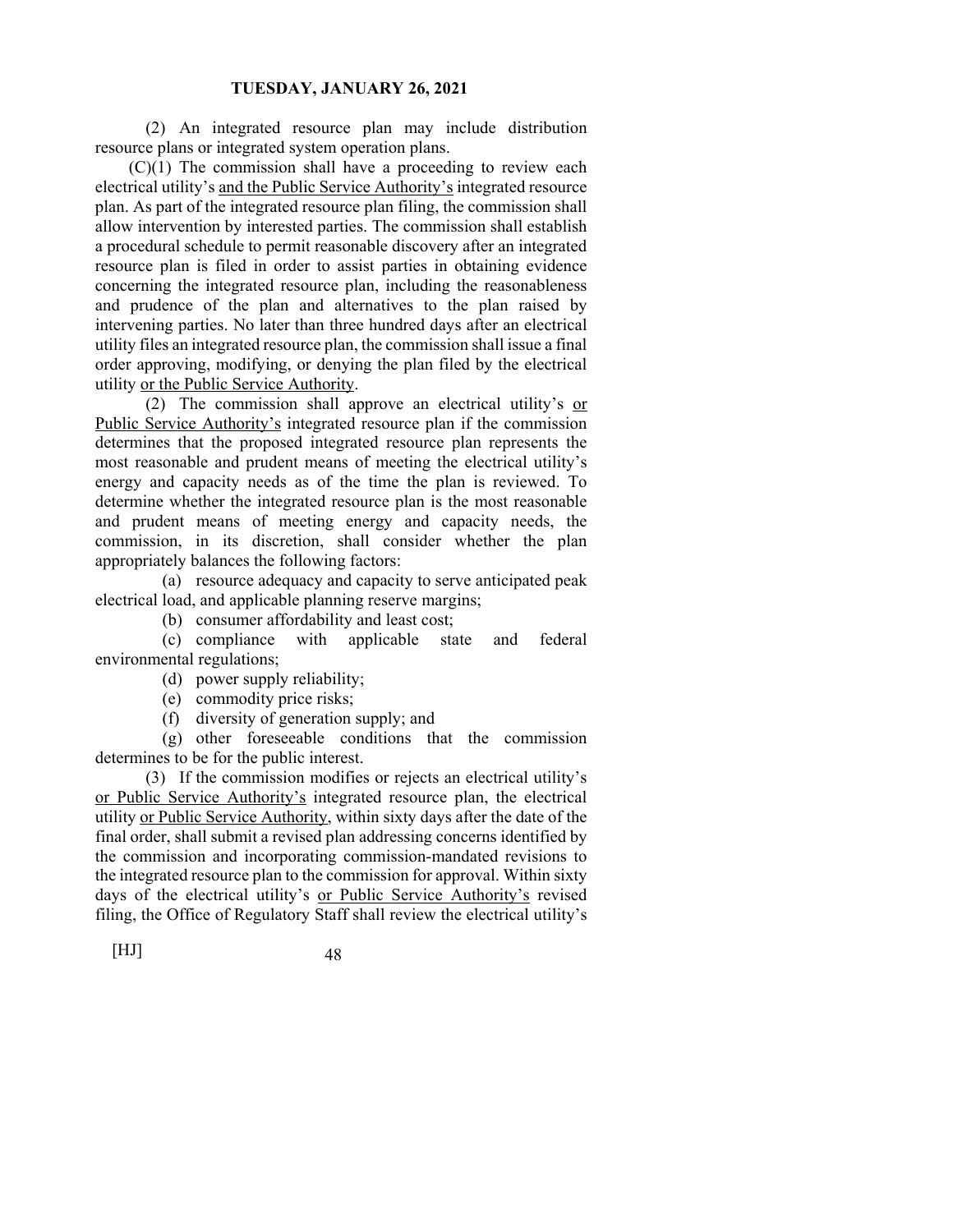or Public Service Authority's revised plan and submit a report to the commission assessing the sufficiency of the revised filing. Other parties to the integrated resource plan proceeding also may submit comments. No later than sixty days after the Office of Regulatory Staff report is filed with the commission, the commission at its discretion may determine whether to accept the revised integrated resource plan or to mandate further remedies that the commission deems appropriate.

 (4) The submission, review, and acceptance of an integrated resource plan by the commission, or the inclusion of any specific resource or experience in an accepted integrated resource plan, shall not be determinative of the reasonableness or prudence of the acquisition or construction of any resource or the making of any expenditure. The electrical utility shall retain the burden of proof to show that all of its investments and expenditures are reasonable and prudent when seeking cost recovery in rates.

 (D)(1) An electrical utility or Public Service Authority shall submit annual updates to its integrated resource plan to the commission. An annual update must include an update to the electric utility's or Public Service Authority's base planning assumptions relative to its most recently accepted integrated resource plan, including, but not limited to: energy and demand forecast, commodity fuel price inputs, renewable energy forecast, energy efficiency and demand-side management forecasts, changes to projected retirement dates of existing units, along with other inputs the commission deems to be for the public interest. The electrical utility's or Public Service Authority's annual update must describe the impact of the updated base planning assumptions on the selected resource plan.

(2) The Office of Regulatory Staff shall review each electric electrical utility's or Public Service Authority's annual update and submit a report to the commission providing a recommendation concerning the reasonableness of the annual update. After reviewing the annual update and the Office of Regulatory Staff report, the commission may accept the annual update or direct the electrical utility or Public Service Authority to make changes to the annual update that the commission determines to be in the public interest.

 (E) The commission is authorized to promulgate regulations to carry out the provisions of this section."

M. (1) The Public Service Authority shall file for Commission approval a program for the competitive procurement of energy and capacity from renewable energy facilities with the purpose of adding renewable energy to the utility's generation portfolio in a manner that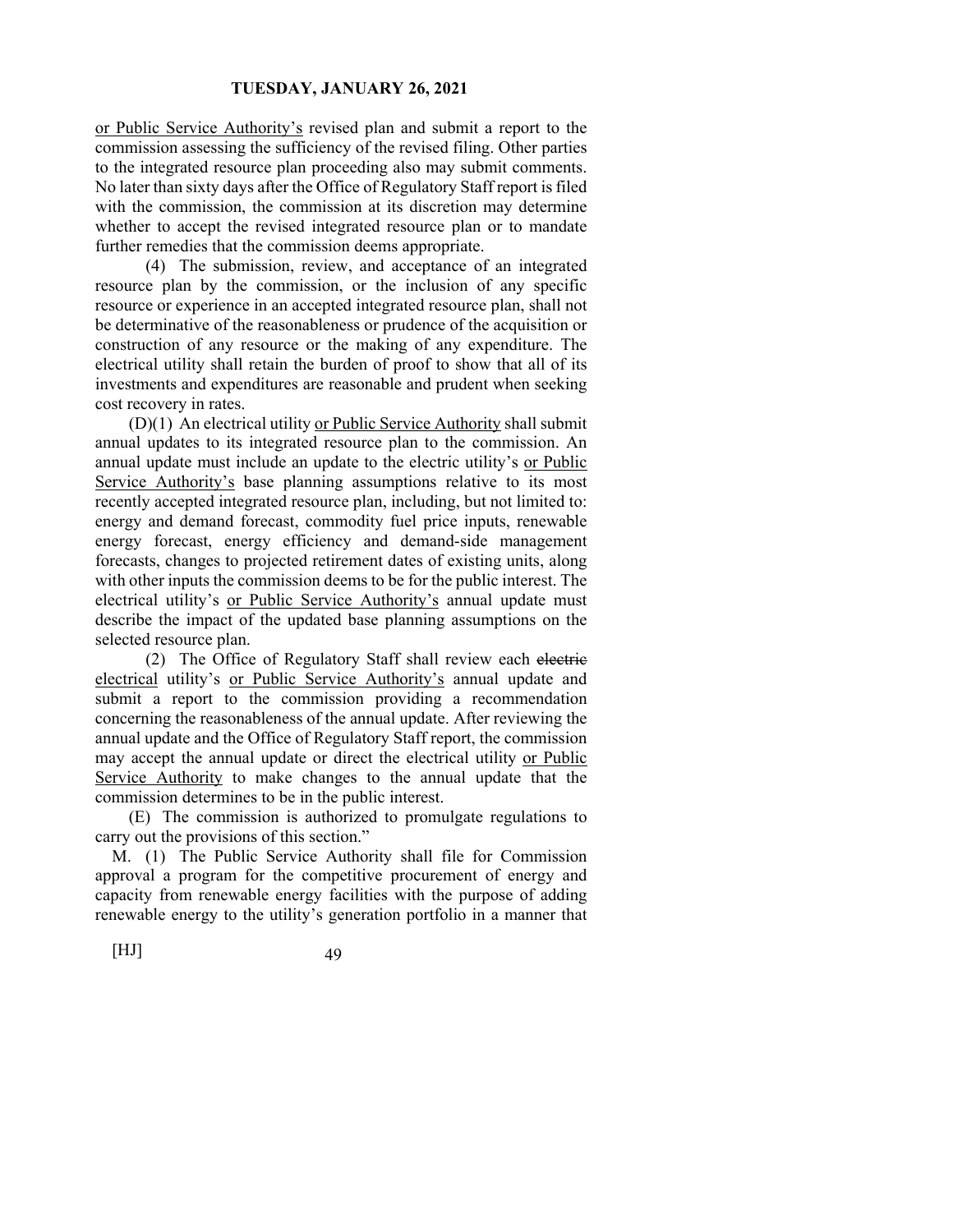allows the utility to continue to reliably and cost-effectively serve customers' future energy needs.

 (2) The competitive procurement of renewable energy capacity established pursuant to this section shall be independently administered by a third-party entity to be selected by the Commission. The third-party entity shall develop and publish the methodology used to evaluate responses received pursuant to a competitive procurement solicitation and to ensure that all responses are treated equitably. All reasonable and prudent administrative and related expenses incurred to implement this subsection shall be recovered from market participants through administrative fees levied upon those that participate in the competitive bidding process, as approved by the Commission.

 (3) The Commission shall adopt procedures to implement the requirements of this section including commission oversight of the competitive procurement program.

 (4) The Public Service Authority shall submit to the Commission for approval and make publicly available at 30 days prior to each competitive procurement solicitation a pro forma contract to be utilized for the purpose of informing market participants of terms and conditions of the competitive procurement. Each pro forma contract shall define limits and compensation for resource dispatch and curtailments. The pro forma contract shall be for a term of twenty years; provided, however, the Commission may approve a contract term of a different duration if the Commission determines that it is in the public interest to do so.

N. The Public Service Commission and the Office of Regulatory Staff are authorized to employ, through contract or otherwise, third-party consultants and experts in carrying out their duties under this Act. The commission and Office of Regulatory Staff are exempt from complying with the State Procurement Code in the selection and hiring of third-party consultants or experts authorized by this section. The commission and the Office of Regulatory Staff may not hire the same third-party consultant or expert in the same proceeding or to address the same or similar issues in different proceedings.

O. All lawful expenses and charges incurred by the Public Service Commission and the Office of Regulatory Staff in the administration of this act and in performance of its duties thereunder shall be defrayed by assessments made by the Comptroller General against the Public Service Authority in the year ending on the thirtieth day of June preceding that on which the assessment is made. The Public Service Commission and the Office of Regulatory Staff shall certify to the Comptroller General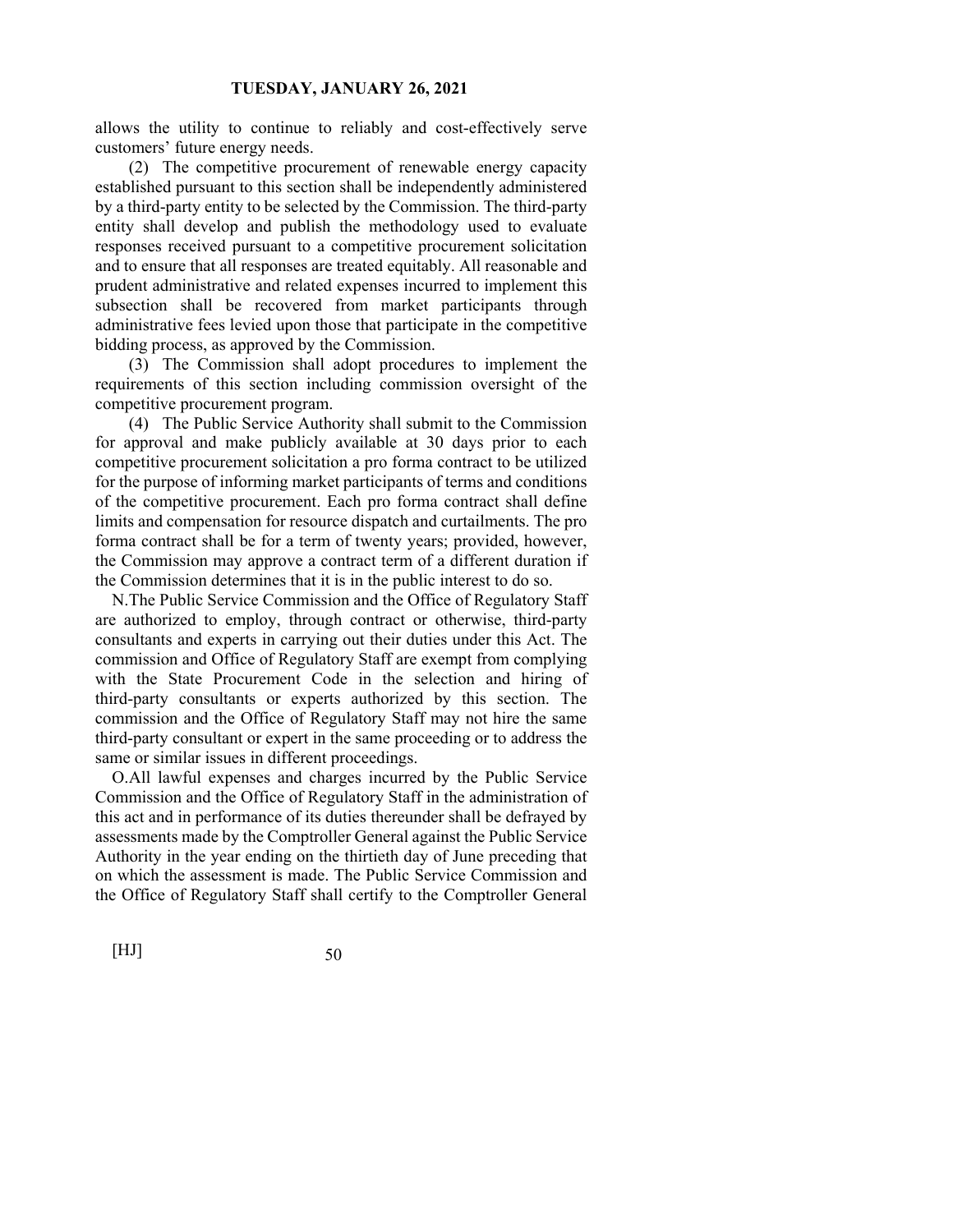annually on or before August first the amounts to be assessed in the format approved by the Comptroller General.

Part IV

SECTION 5. This act takes effect upon approval by the Governor. / Renumber sections to conform. Amend title to conform.

Rep. FINLAY explained the amendment.

Rep. FINLAY spoke in favor of the amendment. Rep. G. M. SMITH spoke in favor of the amendment. Rep. HILL spoke against the amendment. Rep. OTT spoke against the amendment.

The question then recurred to the adoption of the amendment, which was agreed to.

Reps. LUCAS, G. M. SMITH, FINLAY and STAVRINAKIS proposed the following Amendment No. 2 to H. 3194 (COUNCIL\SD\3194C022.NBD.SD21), which was adopted:

Amend the bill, as and if amended, SECTION 2 as contained in Part II, beginning on Page 3194-1 is amended to read:

/ SECTION 2. A. A special committee is hereby created to be composed of six members, three from each House, to be selected by each body in the same manner members of conference committees are selected by that body. The duties and responsibilities of the special committee are to consider offers for the sale of some or all of the assets of the Public Service Authority of South Carolina and to further negotiate the terms and conditions of any offer for the sale of some or all of the assets of the Public Service Authority of South Carolina. The special committee shall adopt and set its own rules of procedure. Upon approval of any offer for the sale of some or all of the assets of the Public Service Authority of South Carolina, the special committee shall issue a recommendation and report to the General Assembly. This recommendation and report may be accepted and approved by each House in the same manner conference committee reports are accepted and approved. Upon approval of the special committee report by the General Assembly, the report also must be transmitted to the Governor for his approval in the same manner enactments are presented to him under Article IV of the Constitution of this State. The Department of Administration shall execute on behalf of the State of South Carolina the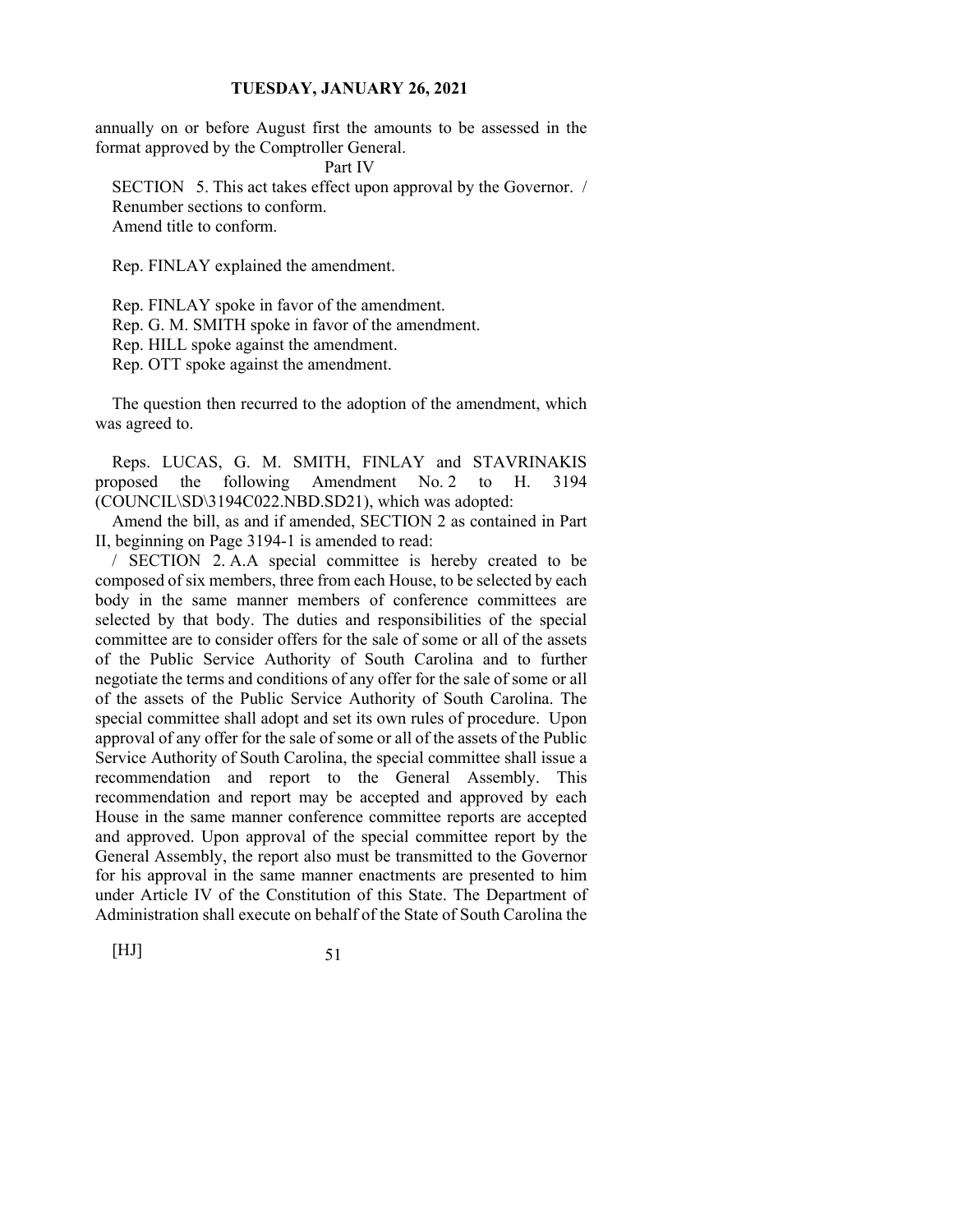documents necessary to effectuate any sale proposal approved in the manner provided in this section. The special committee shall have the authority to remain in existence until dissolution and consider any future offers for the sale of some or all of the assets of the Public Service Authority.

B. The Special Committee shall continue in existence unless terminated as provided in this section and shall be authorized to consider any future offers for the sale of some or all of the assets of the Public Service Authority. The provisions of this section expire ten years after the effective date of this section unless extended or reenacted by the General Assembly before this date. /

Amend the bill further, as and if amended, SECTION 4, by adding a new subsection to be appropriately lettered after subsection B to read:

C. Section 58-31-30 of the 1976 Code is amended by adding a new subsection (C) to read:

/ "(C) Any severance package, payment or other benefit of whatever nature conferred upon an executive officer or member of the board of the Public Service Authority, upon his departure as an executive officer or member of the board, whether or not some or all of it is a required payment under an existing employment or other agreement, must be first approved by the Agency Head Salary Commission. A violation of this section is grounds for a claw-back of the payment or benefit conferred in a legal action brought by the Attorney General of this State seeking a recovery of the payment or benefit made."

Amend the bill further, as and if amended, SECTION 4, by adding an appropriated lettered subsection to read:

. Section  $1-3-240(C)$  of the 1976 Code is amended to read:

" $(\overline{C})(1)$ Persons appointed to the following offices of the State may be removed by the Governor for malfeasance, misfeasance, incompetency, absenteeism, conflicts of interest, misconduct, persistent neglect of duty in office, or incapacity:

(a) Workers' Compensation Commission;

- (b) [Repealed]
- (c) Ethics Commission;
- (d) Election Commission;
- (e) Professional and Occupational Licensing Boards;
- (f) Juvenile Parole Board;
- (g) Probation, Parole and Pardon Board;
- (h) Director of the Department of Public Safety;

(i) Board of the Department of Health and Environmental

Control, excepting the chairman;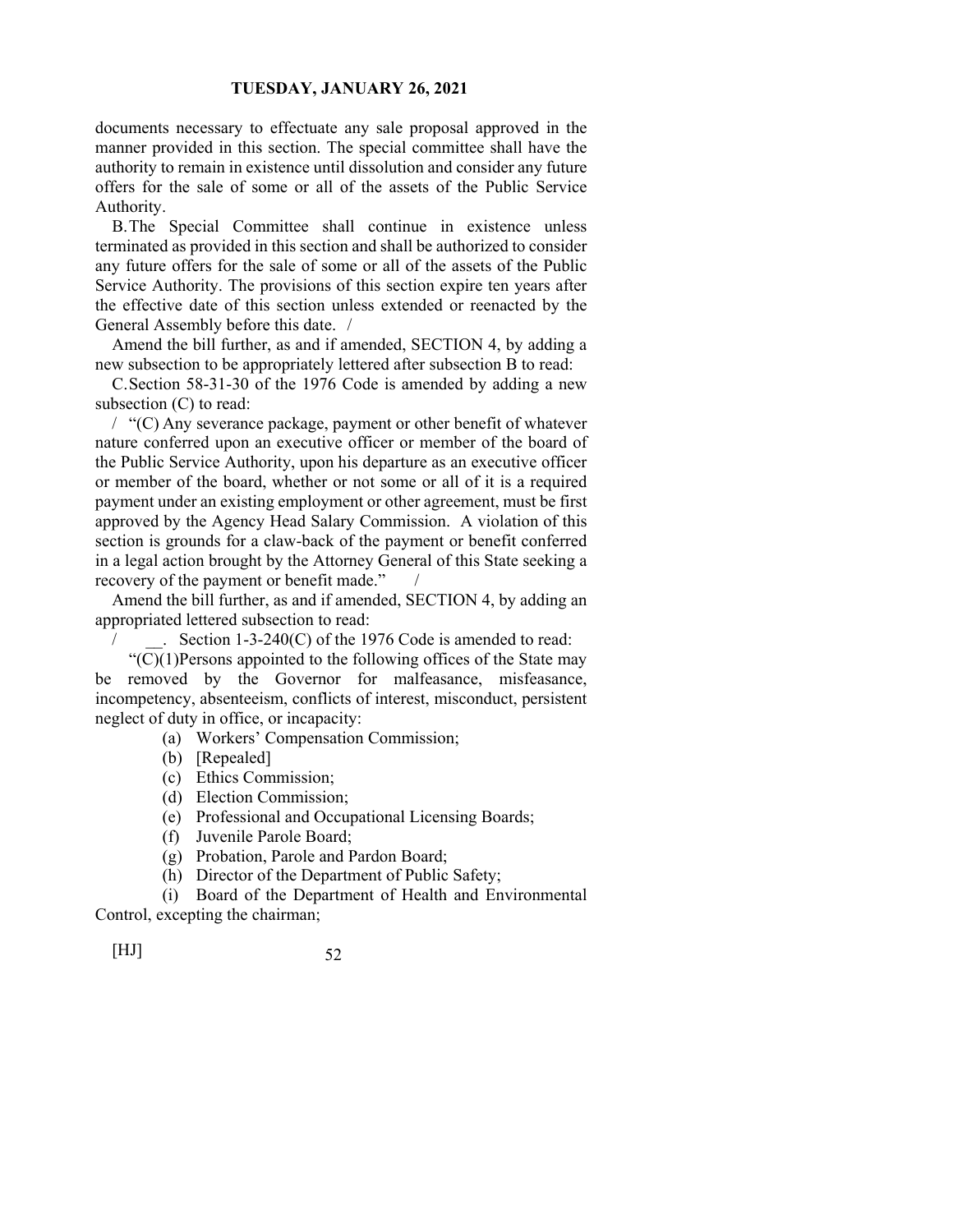- (j) Chief of State Law Enforcement Division;
- (k) South Carolina Lottery Commission;
- (l) Executive Director of the Office of Regulatory Staff;

 (m) Directors of the South Carolina Public Service Authority appointed pursuant to Section 58-31-20. A director of the South Carolina Public Service Authority also may be removed for poor performance or his breach of any duty arising under Section 58-31-55 or 58-31-56. The Governor must not request a director of the South Carolina Public Service Authority to resign unless cause for removal, as established by this subsection, exists. Removal of a director of the South Carolina Public Service Authority, except as is provided by this section or by Section 58-31-20(A), must be considered to be an irreparable injury for which no adequate remedy at law exists;

- (n) State Ports Authority;
- (o) State Inspector General;
- (p) State Adjutant General;

 (q) South Carolina Retirement Investment Commission members appointed by the Governor or members of the General Assembly; and

(r) South Carolina Public Benefit Authority members.

 (2) Upon the expiration of an officeholder's term, the individual may continue to serve until a successor is appointed and qualifies." /

Amend the bill further, as and if amended by adding a new appropriately lettered subsection to SECTION 4 to read:

/ \_\_. Nothing in this act prohibits the South Carolina Public Service Authority from altering or amending the terms and conditions of the Authority's lighting rate schedule or outdoor rental lighting agreement. /

Renumber sections to conform. Amend title to conform.

Rep. STAVRINAKIS explained the amendment. The amendment was then adopted.

Reps. DAVIS, OTT and CRAWFORD proposed the following Amendment No. 3H. 3194 (COUNCIL\SD\3194C009.NBD.SD21), which was tabled:

Amend the bill, as and if amended, by striking SECTION 1 of Part I and SECTION 2 of Part II in their entirety.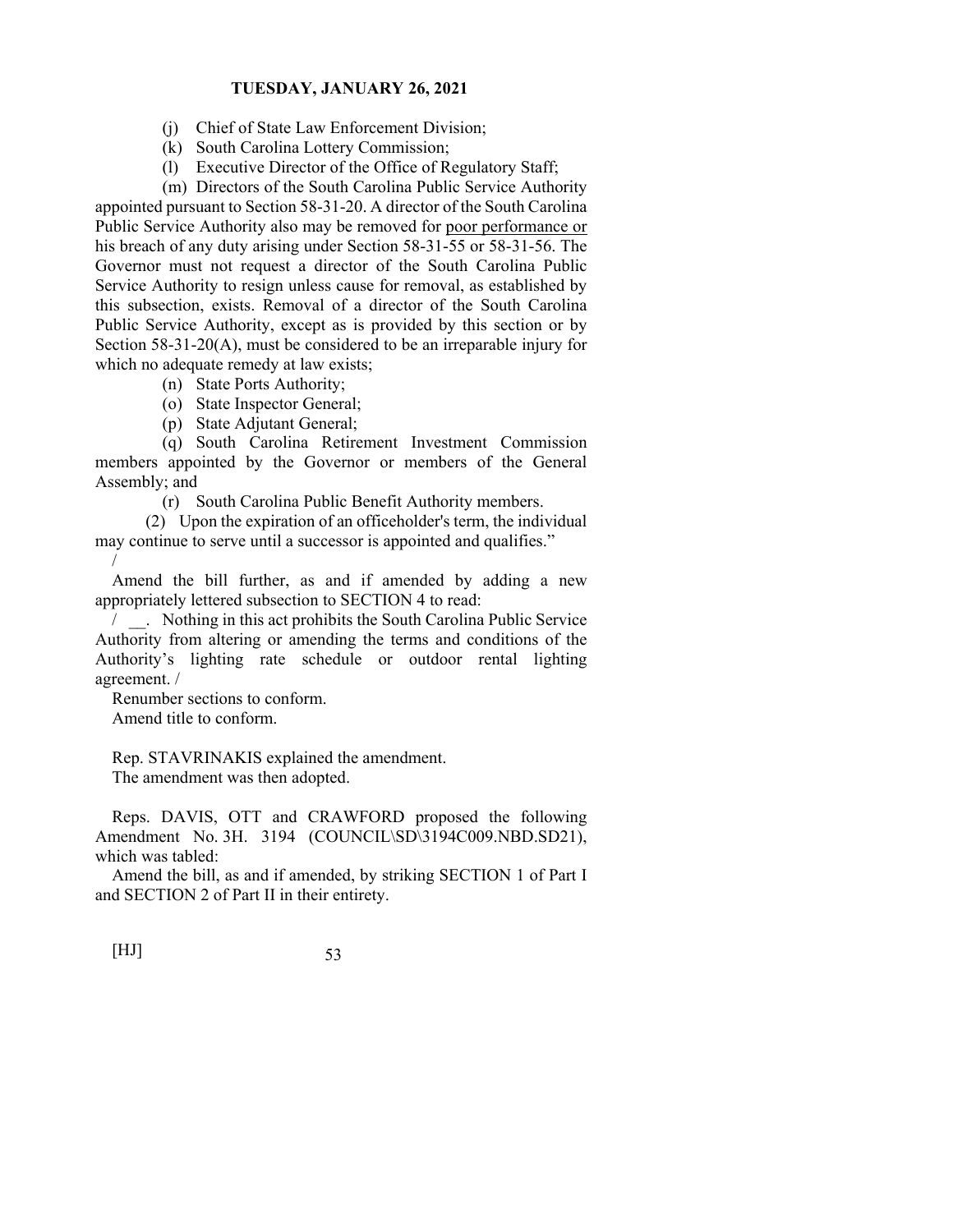Renumber sections to conform. Amend title to conform.

Rep. DAVIS explained the amendment.

Rep. OTT spoke in favor of the amendment. Rep. OTT spoke in favor of the amendment. Rep. JEFFERSON spoke in favor of the amendment. Rep. FRY spoke in favor of the amendment. Rep. G. M. SMITH spoke against the amendment.

Rep. G. M. SMITH moved to table the amendment.

Rep. FRY demanded the yeas and nays which were taken, resulting as follows:

Yeas 76; Nays 38

Those who voted in the affirmative are:

| Alexander        | Allison        | Ballentine  |
|------------------|----------------|-------------|
| <b>Bannister</b> | <b>Bennett</b> | Bernstein   |
| Blackwell        | <b>Bradley</b> | Bryant      |
| <b>Burns</b>     | <b>Bustos</b>  | Calhoon     |
| Carter           | Caskey         | Chumley     |
| Clyburn          | Cogswell       | Collins     |
| B. Cox           | W. Cox         | Dabney      |
| Dillard          | Elliott        | Erickson    |
| Felder           | Finlay         | Gagnon      |
| Gatch            | Gilliam        | Haddon      |
| Hayes            | Herbkersman    | Hiott       |
| Hixon            | Huggins        | Hyde        |
| Jones            | Jordan         | Kimmons     |
| Ligon            | Long           | Lowe        |
| Lucas            | Magnuson       | Martin      |
| May              | McCabe         | McCravy     |
| McGarry          | T. Moore       | Morgan      |
| D. C. Moss       | V. S. Moss     | Murphy      |
| <b>B.</b> Newton | W. Newton      | Nutt        |
| Oremus           | Pope           | Rose        |
| Sandifer         | Simrill        | G. M. Smith |
| G. R. Smith      | Stavrinakis    | Taylor      |
| Thayer           | Trantham       | Weeks       |
|                  |                |             |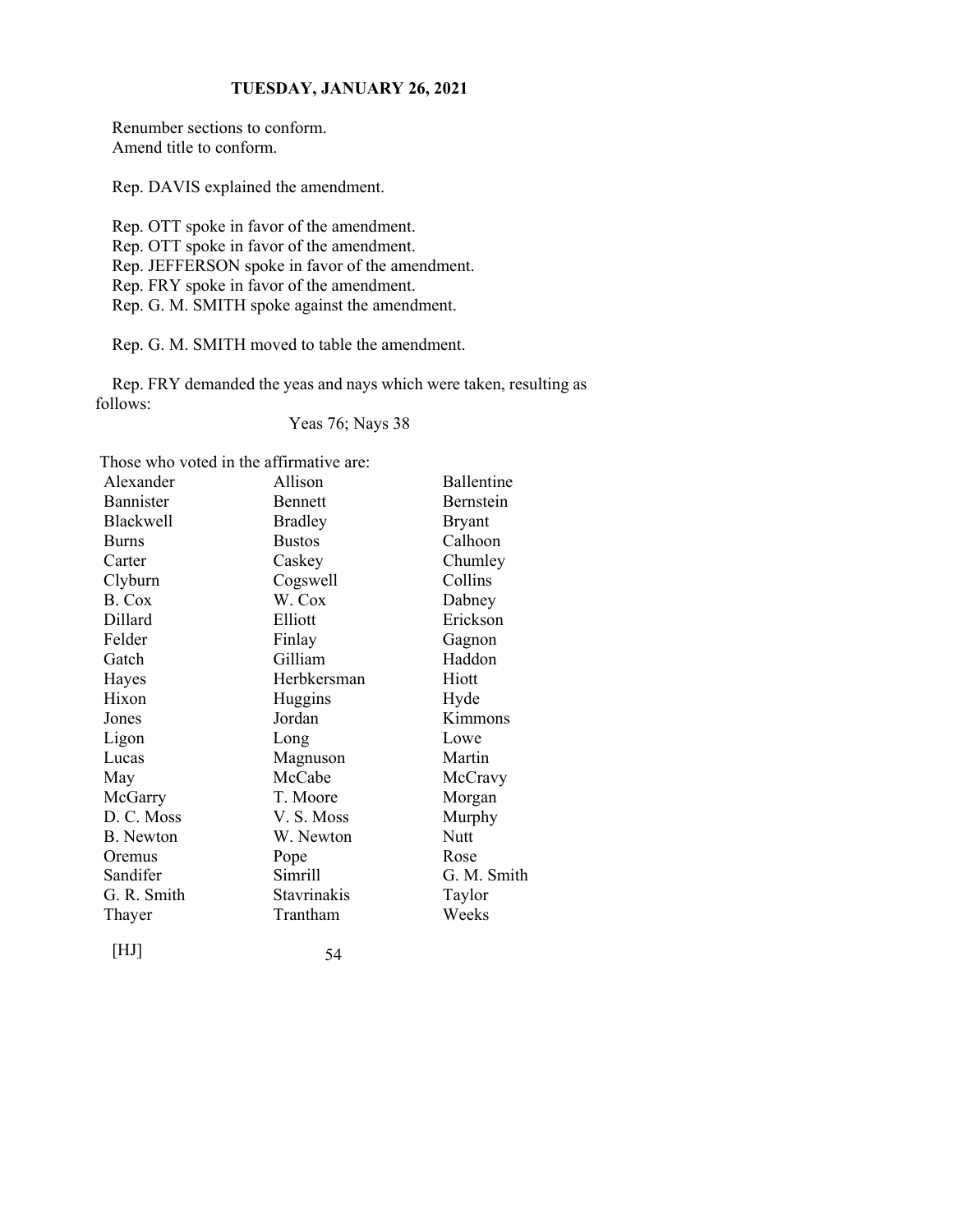| West     | Wetmore     | <b>Wheeler</b> |
|----------|-------------|----------------|
| Whitmire | R. Williams | Wooten         |
| Yow      |             |                |

#### **Total--76**

| Those who voted in the negative are: |                 |               |
|--------------------------------------|-----------------|---------------|
| Atkinson                             | Bailey          | Bamberg       |
| Brawley                              | <b>Brittain</b> | Cobb-Hunter   |
| Crawford                             | Daning          | Davis         |
| Forrest                              | Fry             | Garvin        |
| Gilliard                             | Govan           | Hardee        |
| Hart                                 | Henderson-Myers | Henegan       |
| Hewitt                               | Hosey           | Jefferson     |
| J. E. Johnson                        | J. L. Johnson   | K. O. Johnson |
| King                                 | Kirby           | Matthews      |
| McDaniel                             | McGinnis        | Murray        |
| Ott.                                 | Pendarvis       | Rivers        |
| Robinson                             | M. M. Smith     | Tedder        |
| White                                | S. Williams     |               |

#### **Total--38**

So, the amendment was tabled.

Rep. DAVIS proposed the following Amendment No. 4 to H. 3194 (COUNCIL\SA\3194C002.RT.SA21), which was tabled:

Amend the bill, as and if amended, in SECTION 2 of Part II by adding a new paragraph at the end of SECTION 2 to read:

/ In addition to the support staff of the Special Committee from the Department of Administration and other sources, the Special Committee shall retain other legal and industry experts to assist the committee in the performance of its duties related to the evaluation of bids and the negotiation of any resulting contract's terms and conditions. The cost of these additional experts shall be paid from Department of Administration funds made available to it in conjunction with the sale. /

Renumber sections to conform. Amend title to conform.

Rep. DAVIS explained the amendment.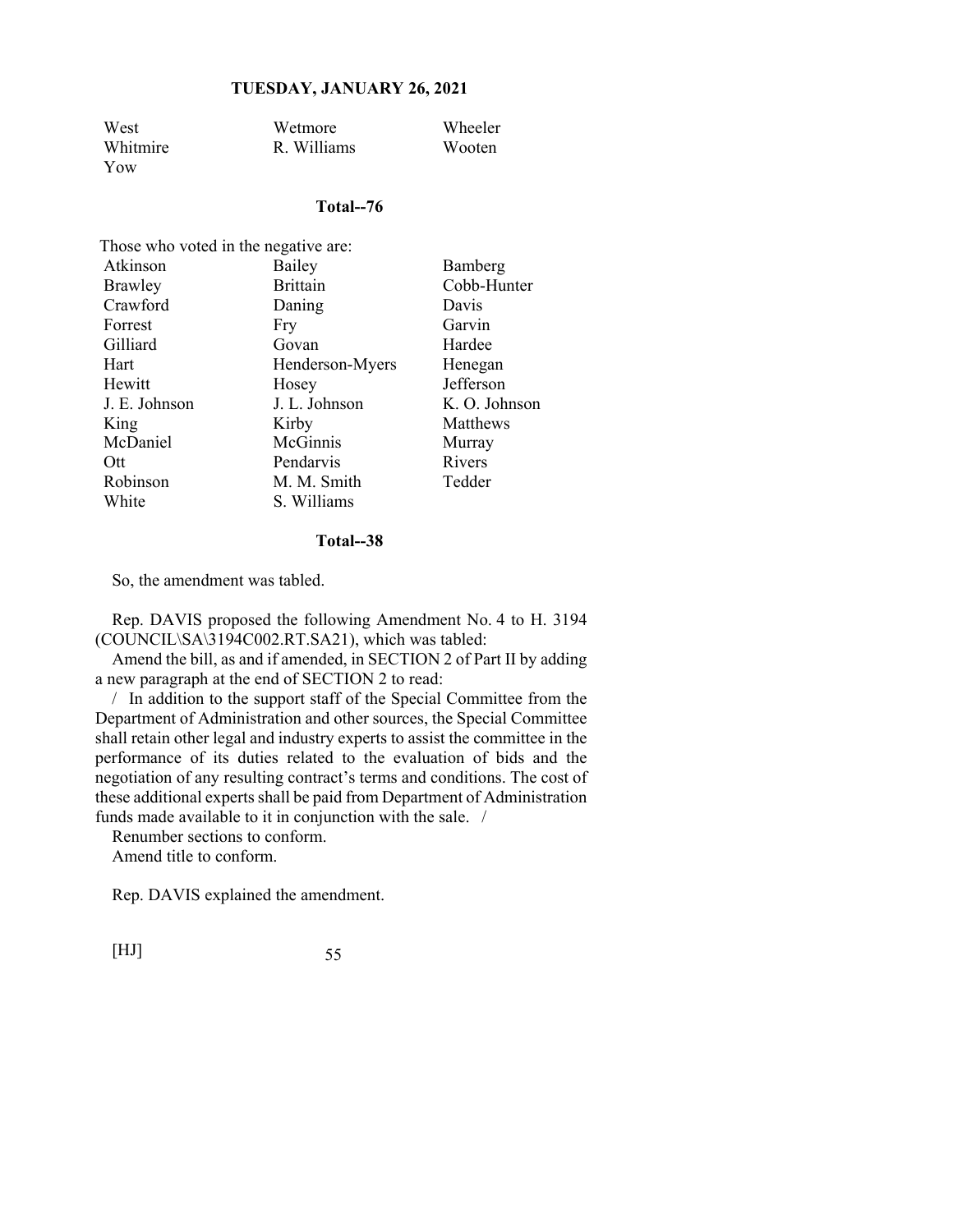Rep. G. M. SMITH moved to table the amendment, which was agreed to.

Rep. DAVIS proposed the following Amendment No. 5 to H. 3194 (COUNCIL\WAB\3194C001.RT.WAB21), which was tabled:

Amend the bill, as and if amended, PART III, by adding an appropriately-numbered penultimate SECTION to read:

/ SECTION \_\_. Article 1, Chapter 11, Title 8 of the 1976 Code is amended by adding:

 "Section 8-11-184. (A) The South Carolina Department of Administration, through funds appropriated by the General Assembly, shall establish a 'Displaced State Employee Readjustment Fund' to be used for creating and operating a Displaced State Employee Readjustment Applicant Pool by the Office of Human Resources, the purpose of which is to help public agency and quasi-public agency workers displaced by the sale or transfer of the agency or quasi-public agency transition to certain other employment by giving them first priority consideration for filling vacancies or new positions at other state agencies or quasi-public agencies.

 (B) If a state agency or quasi-public agency is transferred or sold by the State, any agency workers displaced by the transfer must be reported to the Office of Human Resources by the entity to which the agency or instrumentality is transferred or sold within sixty days before the workers employment may be terminated. The Office of Human Resources shall include information on all such displaced employees in the Displaced State Employee Readjustment Pool. The information must include, but is not limited to, the name and social security number of the person, the position held, years of experience, and any job classification, grade, and Employee Performance Management System status for those displaced state employees wishing to be considered for other positions.

 (C) An agency seeking to fill a vacancy or a new position must obtain information from the Office of Human Resources' Displaced State Employee Readjustment Applicant Pool. An agency shall provide first priority consideration, including above employees in the Reduction in Force (RIF) Pool, to employees in the Displaced State Employee Readjustment Applicant Pool. An agency is prohibited from filling a position if the agency does not first seek to fill the position from among these qualified employees provided by the Office of Human Resources.

 (D) The provisions of this section apply to agencies employing one hundred or more workers." /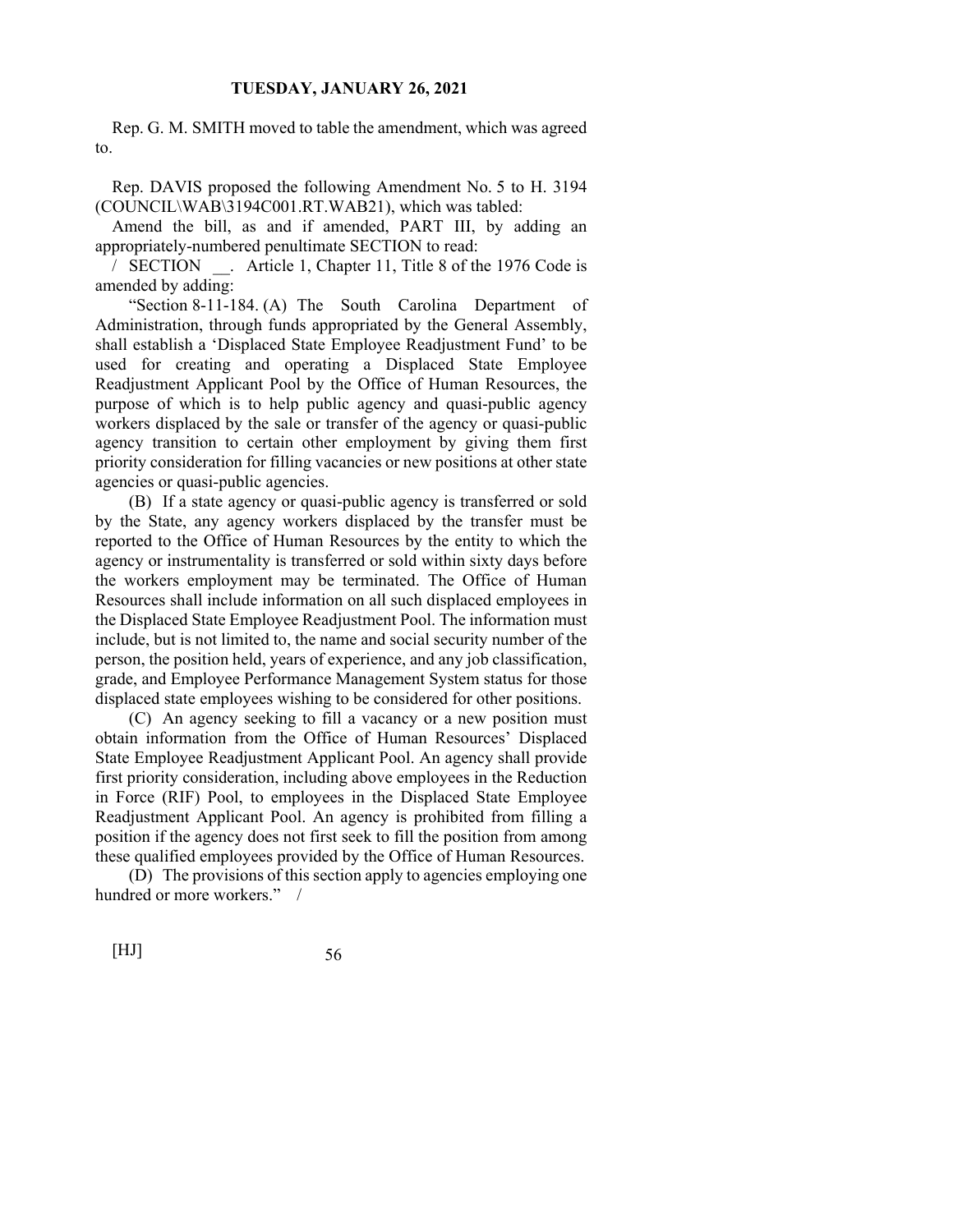Renumber sections to conform. Amend title to conform.

Rep. DAVIS explained the amendment.

Rep. G. M. SMITH moved to table the amendment, which was agreed to.

Rep. DAVIS proposed the following Amendment No. 6 to H. 3194 (COUNCIL\SA\3194C001.RT.SA21), which was tabled:

Amend the bill, as and if amended, by adding a new lettered subsection to SECTION 4 to read:

/ \_\_. In the event a sale of the Public Service Authority results in an increase in retiree insurance premiums for the Public Employee Benefit Authority (PEBA), the difference in cost must be paid by the State. /

Renumber sections to conform. Amend title to conform.

Rep. DAVIS explained the amendment.

Rep. G. M. SMITH moved to table the amendment, which was agreed to.

Rep. DAVIS proposed the following Amendment No. 7 to H. 3194 (COUNCIL\PH\3194C001.JN.PH21), which was tabled:

Amend the bill, as and if amended, PART II, by striking SECTION 3 and inserting:

\ SECTION 3. Before the South Carolina Public Service Authority and its assets and liabilities may be sold or conveyed to a public or private entity and before a contract for sale for same may be entered into, the Department of Administration must cause a full study to be undertaken in the territory of the Authority to determine the economic and other impacts of the sale, both pro and con, in the areas affected. The results of this study must be provided to the Governor, the General Assembly, and the general public upon its completion, and the sale or conveyance of the Public Service Authority may not be undertaken or a contract for such a sale entered into until the study is completed.

 The General Assembly further pledges and commits by the provisions of this section to enact and implement without delay, based on the study, meaningful economic incentive packages for those areas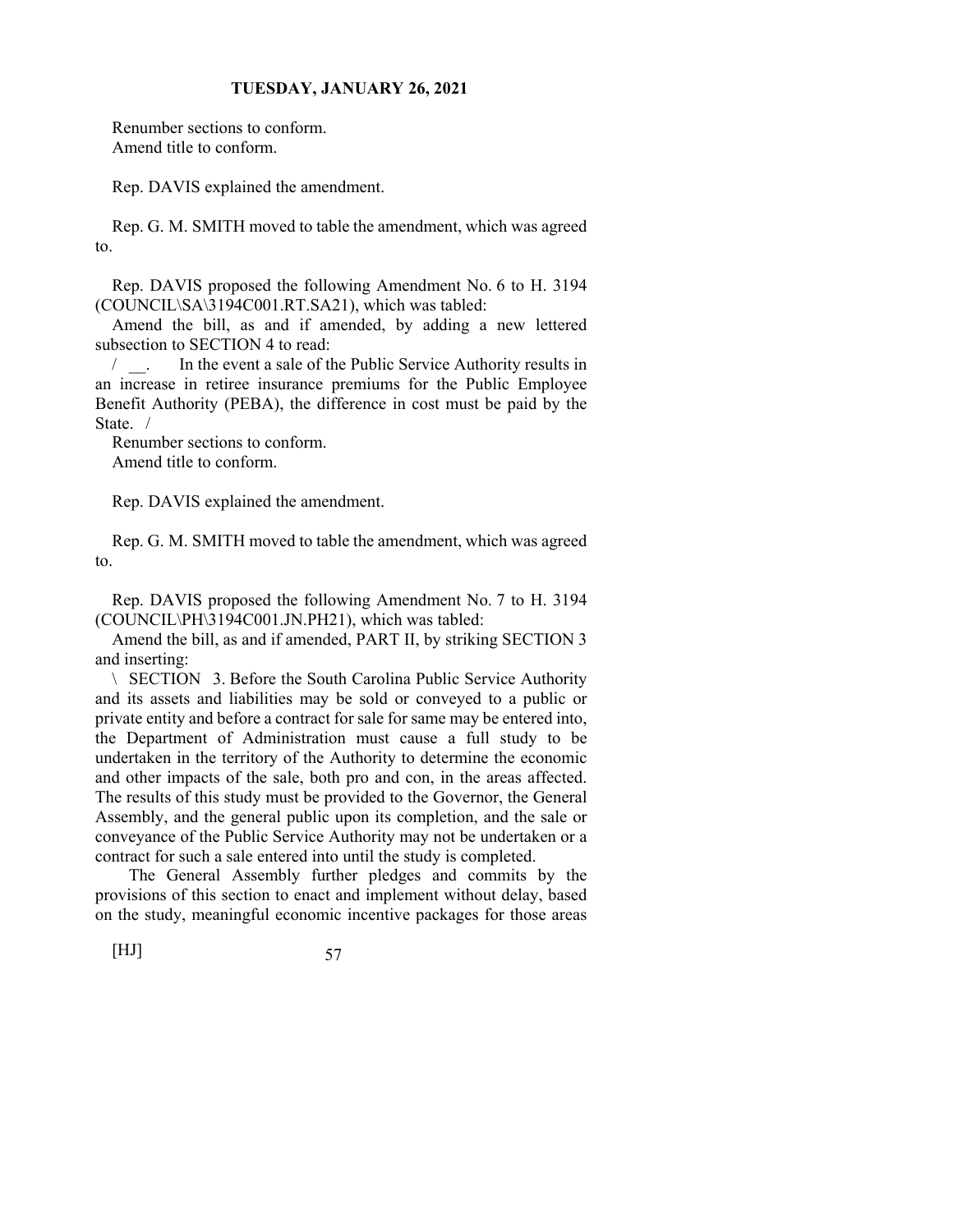and individuals adversely affected as a result of a sale in terms of jobs lost, adverse effects on communities, and diminished prospects for future economic growth.

SECTION 4. In the event that provisions of this act and provisions of Act 95 of 2019 conflict, the provisions of this act shall control. /

Renumber sections to conform.

Amend title to conform.

Rep. DAVIS explained the amendment.

Rep. G. M. SMITH moved to table the amendment, which was agreed to.

Rep. FRY proposed the following Amendment No. 8 to H. 3194 (COUNCIL\SA\3194C003.RT.SA21), which was tabled:

Amend the bill, as and if amended, by adding a new lettered subsection to SECTION 4 to read:

/  $\blacksquare$  In the event a sale of the Public Service Authority results in an increase in retiree insurance premiums for the Public Employee Benefit Authority (PEBA), the difference in cost must be paid by the State. /

Renumber sections to conform. Amend title to conform.

Rep. FRY explained the amendment.

Rep. G. M. SMITH moved to table the amendment, which was agreed to.

Rep. OTT proposed the following Amendment No. 9 to H. 3194 (COUNCIL\SD\3194C023.NBD.SD21), which was adopted:

Amend the bill, as and if amended, by adding a new subsection to be appropriately lettered to SECTION 2 to read:

/ \_\_. The Special Committee may not accept and the General Assembly may not approve any offer to purchase the assets of the Public Service Authority or any portion thereof which offer is made contingent upon the reenactment of the Base Load Review Act or any similar variation of the Base Load Review Act containing comparable provisions. /

Renumber sections to conform. Amend title to conform.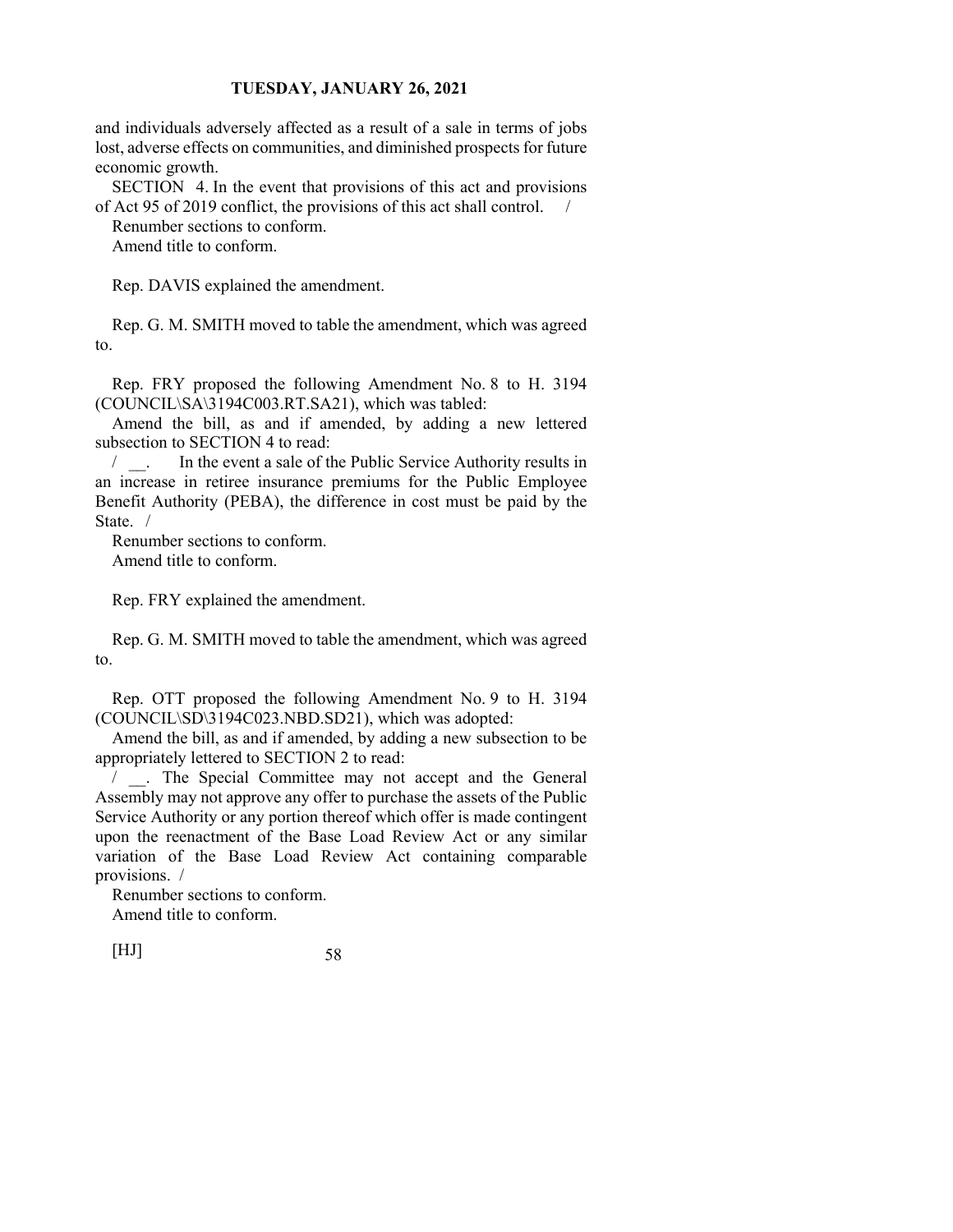Rep. OTT explained the amendment.

Rep. G. M. SMITH spoke in favor of the amendment.

The amendment was then adopted.

Rep. OTT proposed the following Amendment No. 10 to H. 3194 (COUNCIL\SD\3194C024.NBD.SD21), which was tabled:

Amend the bill, as and if amended, by adding a new subsection to be appropriately lettered to SECTION 2 to read:

/ \_\_. The Special Committee may not accept and the General Assembly may not approve any offer to purchase the assets of the Public Service Authority or any portion thereof where the prospective purchaser is exempt from or will be exempt from paying South Carolina real or business property taxes in any amount. /

Renumber sections to conform.

Amend title to conform.

Rep. OTT explained the amendment.

Rep. FINLAY spoke against the amendment.

Rep. G. M. SMITH moved to table the amendment, which was agreed to.

Rep. OTT proposed the following Amendment No. 11 to H. 3194 (COUNCIL\SD\3194C025.NBD.SD21), which was tabled:

Amend the bill, as and if amended, by adding a new subsection to SECTION 4 to be appropriately lettered to read:

/ Section \_\_\_. No provision contained in this Section 4 may be construed or interpreted to cause electric rate charges of the Public Service Authority to be above those which would have resulted upon full implementation of the reform plan proposed by the Public Service Authority. If a court of competent jurisdiction rules that the provisions of this act or any part thereof would result in a violation of this section those provisions are severed from this act. /

Renumber sections to conform. Amend title to conform.

Rep. OTT explained the amendment.

Rep. OTT moved to table the amendment, which was agreed to.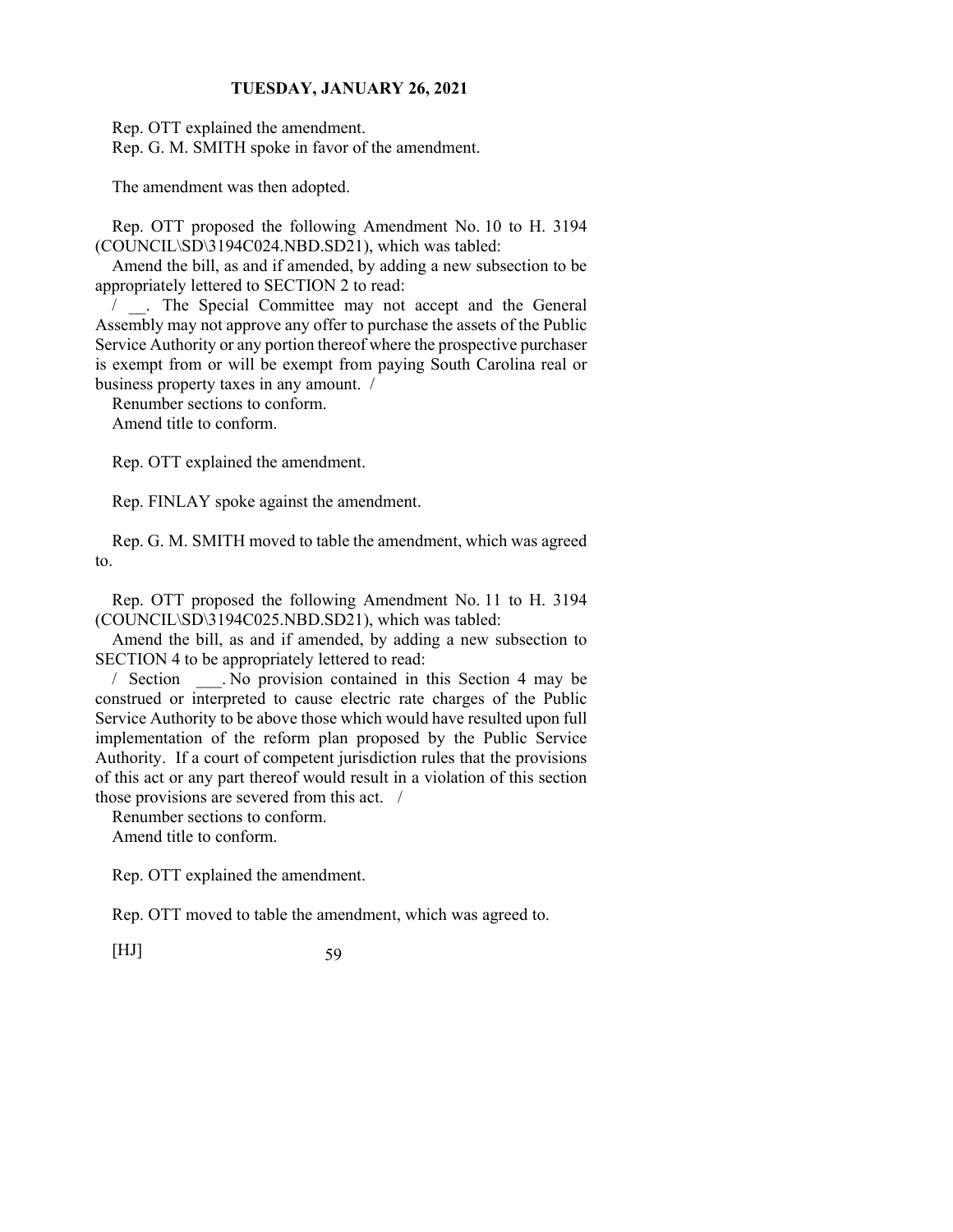Rep. COBB-HUNTER proposed the following Amendment No. 12 to H. 3194 (COUNCIL\SD\3194C026.NBD.SD21), which was tabled:

Amend the bill, as and if amended, by adding a new subsection to be appropriately lettered in SECTION 2 to read:

/ \_\_. In carrying out the duties of this section, the special committee shall review and evaluate existing support and in-kind services and implement objectives to ensure that the water systems and supply of the Public Service Authority and those of the Lake Marion Regional Water Agency are protected. In addition, public access to the lakes currently managed by the Public Service Authority must be maintained and accessible for public use, enjoyment, and wildlife habitat. /

Renumber sections to conform.

Amend title to conform.

Rep. COBB-HUNTER explained the amendment.

Rep. G. M. SMITH moved to table the amendment, which was agreed to.

Rep. COBB-HUNTER proposed the following Amendment No. 13 to H. 3194 (COUNCIL\SD\3194C027.NBD.SD21), which was tabled:

Amend the bill, as and if amended, by adding a new subsection to be appropriately lettered in SECTION 2 to read:

/ \_\_. Any purchaser of the assets of the Public Service Authority as a condition of its purchase must follow and comply with all required provisions of the FERC license applicable to the Public Service Authority and its operating assets. /

Renumber sections to conform. Amend title to conform.

Rep. COBB-HUNTER explained the amendment.

Rep. COBB-HUNTER moved to table the amendment, which was agreed to.

Rep. DAVIS spoke against the Bill.

The question recurred to the passage of the Bill.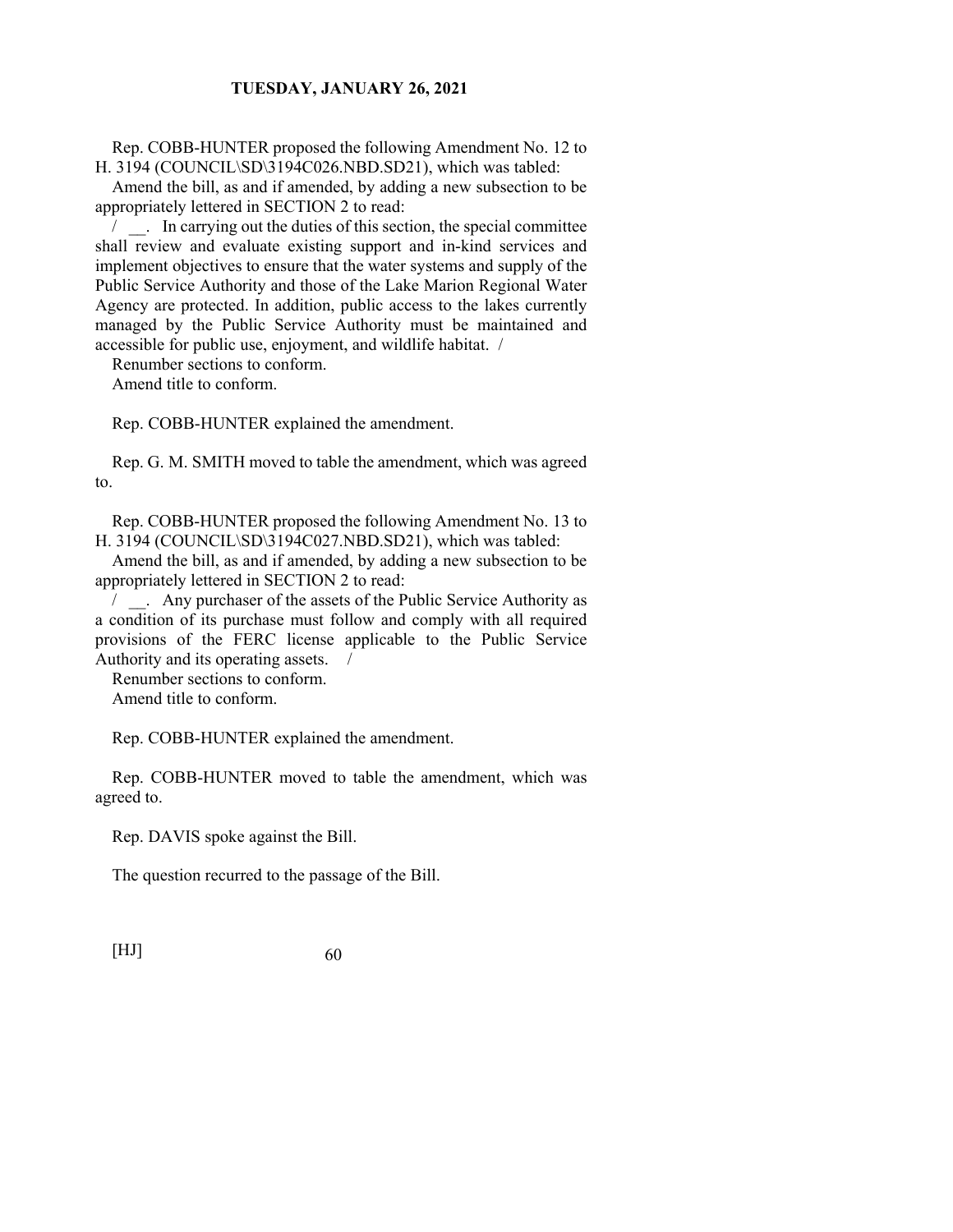The yeas and nays were taken resulting as follows: Yeas 89; Nays 26

Those who voted in the affirmative are:

| Alexander        | Allison            | Ballentine       |
|------------------|--------------------|------------------|
| Bannister        | <b>Bennett</b>     | Bernstein        |
| <b>Blackwell</b> | <b>Bradley</b>     | <b>Bryant</b>    |
| <b>Burns</b>     | <b>Bustos</b>      | Calhoon          |
| Carter           | Caskey             | Chumley          |
| Clyburn          | Cobb-Hunter        | Cogswell         |
| Collins          | B. Cox             | W. Cox           |
| Dabney           | Dillard            | Elliott          |
| Erickson         | Felder             | Finlay           |
| Gagnon           | Garvin             | Gatch            |
| Gilliam          | Gilliard           | Haddon           |
| Hart             | Hayes              | Henderson-Myers  |
| Henegan          | Herbkersman        | Hiott            |
| Hixon            | Hosey              | Huggins          |
| Hyde             | J. L. Johnson      | Jones            |
| Jordan           | King               | Kirby            |
| Ligon            | Long               | Lowe             |
| Lucas            | Magnuson           | Martin           |
| May              | McCabe             | McCravy          |
| McGarry          | McKnight           | T. Moore         |
| Morgan           | D. C. Moss         | V.S. Moss        |
| Murphy           | Murray             | <b>B.</b> Newton |
| W. Newton        | <b>Nutt</b>        | Oremus           |
| Pope             | Robinson           | Rose             |
| Sandifer         | Simrill            | G. M. Smith      |
| G. R. Smith      | <b>Stavrinakis</b> | Taylor           |
| Thayer           | Thigpen            | Trantham         |
| Weeks            | West               | Wetmore          |
| Wheeler          | Whitmire           | R. Williams      |
| Wooten           | Yow                |                  |

# **Total--89**

|                 | Those who voted in the negative are: |         |
|-----------------|--------------------------------------|---------|
| Bailey          | Bamberg                              | Brawley |
| <b>Brittain</b> | Crawford                             | Daning  |
| Davis           | Forrest                              | Fry     |
|                 |                                      |         |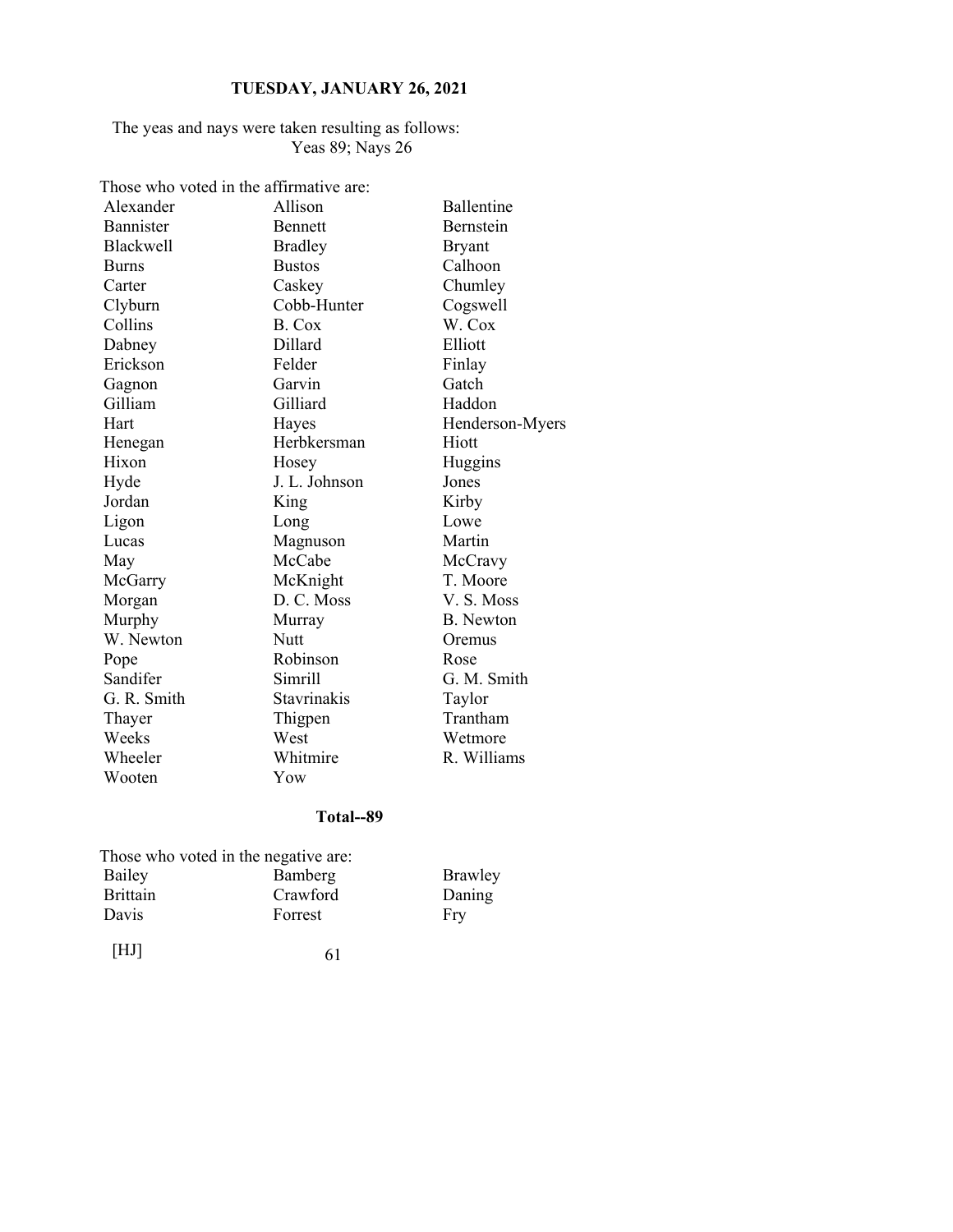| Govan             | Hardee        | Hewitt      |
|-------------------|---------------|-------------|
| H <sub>i</sub> ll | Howard        | Jefferson   |
| J. E. Johnson     | K. O. Johnson | Kimmons     |
| <b>Matthews</b>   | McDaniel      | McGinnis    |
| Ott               | Pendarvis     | M. M. Smith |
| White             | S. Williams   |             |

#### **Total--26**

So, the Bill, as amended, was read the second time and ordered to third reading.

#### **RECORD FOR VOTING**

 This bill, H. 3194, as amended, removed the Governor and almost all legislators from the decision-making process on whether to sell Santee Cooper or not.

 Furthermore, it included governance changes will diminish the state's appetite for selling Santee Cooper to a private utility. For instance, there is no need to put Santee Cooper under a PSC rate approval process, if Santee Cooper is going to be sold to a private company and lose its special status as a state-owned utility. The time to talk governance changes would be only after failing to find an acceptable buyer.

 Included in these governance changes is placing the Secretary of the Department of Commerce as an ex-officio member of the Santee Cooper board. This provides a mechanism for continuing the state's practice of leveraging Santee Cooper in future economic development deals with industry--one of the main political reasons against selling Santee Cooper (Part III, Section 4e).

 The only way to correct the inherently unfair advantages that Santee Cooper has as a state-owned utility is to sell it. The only way to protect the taxpayers of South Carolina from the billions of dollars of debt incurred by Santee Cooper in the failed V.C. Summer project is to sell it. The only way to protect the ratepayers from unfair rate practices is to sell it, so that it becomes a private company, subject to the same rules as every other private company.

 Finally, a good-faith effort to sell Santee Cooper would be led by the Governor and the decision to sell would be ratified by the entire General Assembly, not a select six chosen by the Speaker of the House and the President of the Senate. This bill removes the decision out of the hands of those who are accountable to the entire state of South Carolina, and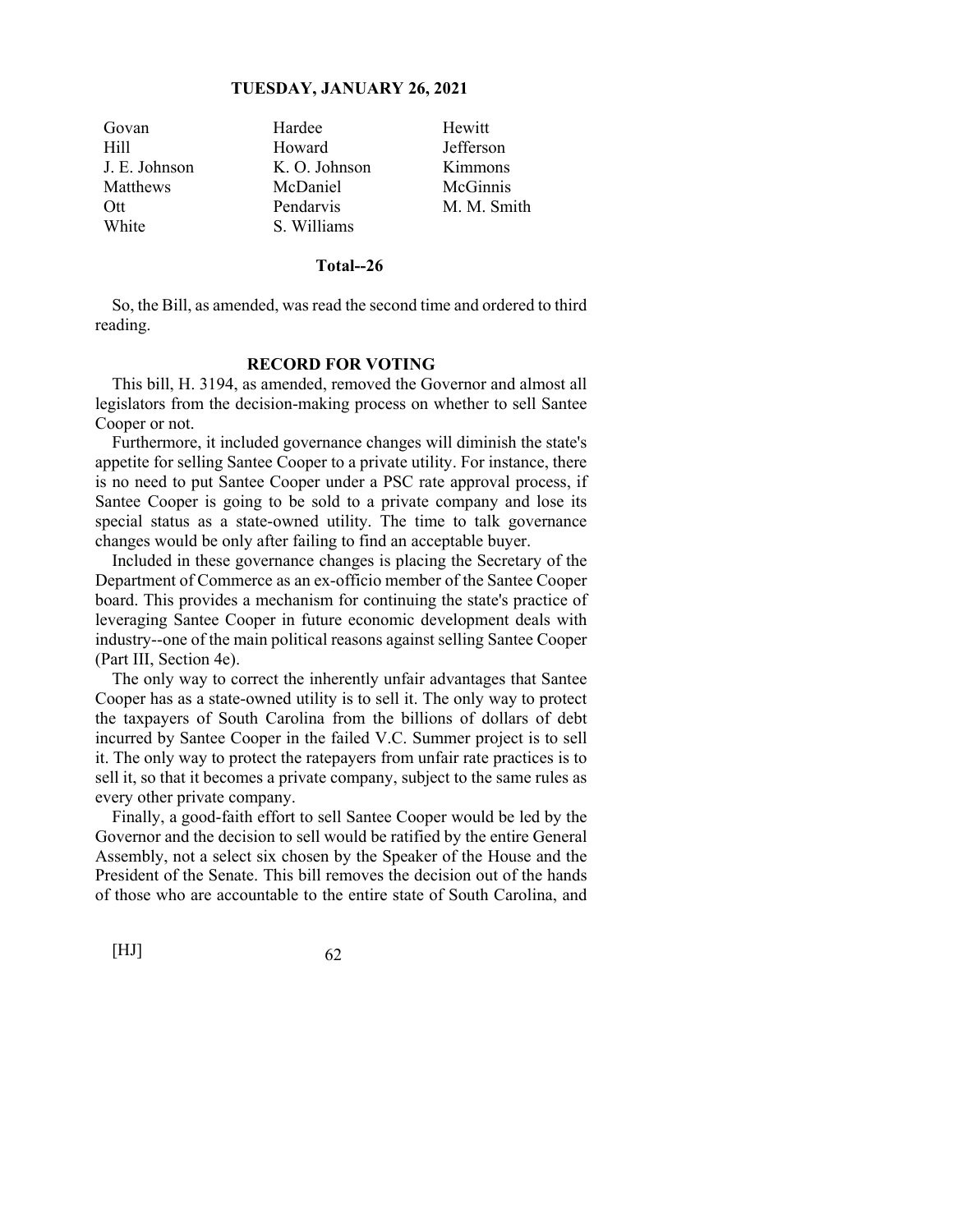places it in the hands of a select few. And it isn't hard to see the direction they wish to go.

For this reason, I voted-against the bill.

Rep. Jonathon Hill

## **STATEMENT FOR JOURNAL**

 I was temporarily out of the Chamber on constituent business during the vote on H. 3194. If I had been present, I would have voted against the Bill.

Rep. Michael F. Rivers

## **STATEMENT FOR JOURNAL**

 I was temporarily out of the Chamber on constituent business during the vote on H. 3194. If I had been present, I would have voted against the Bill.

Rep. JA Moore

# **MESSAGE FROM THE SENATE**

The following was received:

Columbia, S.C., January 26, 2021

Mr. Speaker and Members of the House:

 The Senate respectfully invites your Honorable Body to attend in the Senate Chamber at a mutually convenient time for the purpose of ratifying Acts.

Very respectfully, President

On motion of Rep. FORREST the invitation was accepted.

Rep. FORREST moved that the House do now adjourn, which was agreed to.

# **ADJOURNMENT**

At 3:07 p.m. the House, in accordance with the motion of Rep. SIMRILL, adjourned in memory of former Representative Joyce Hearn, to meet at 2:00 p.m. tomorrow. \*\*\*